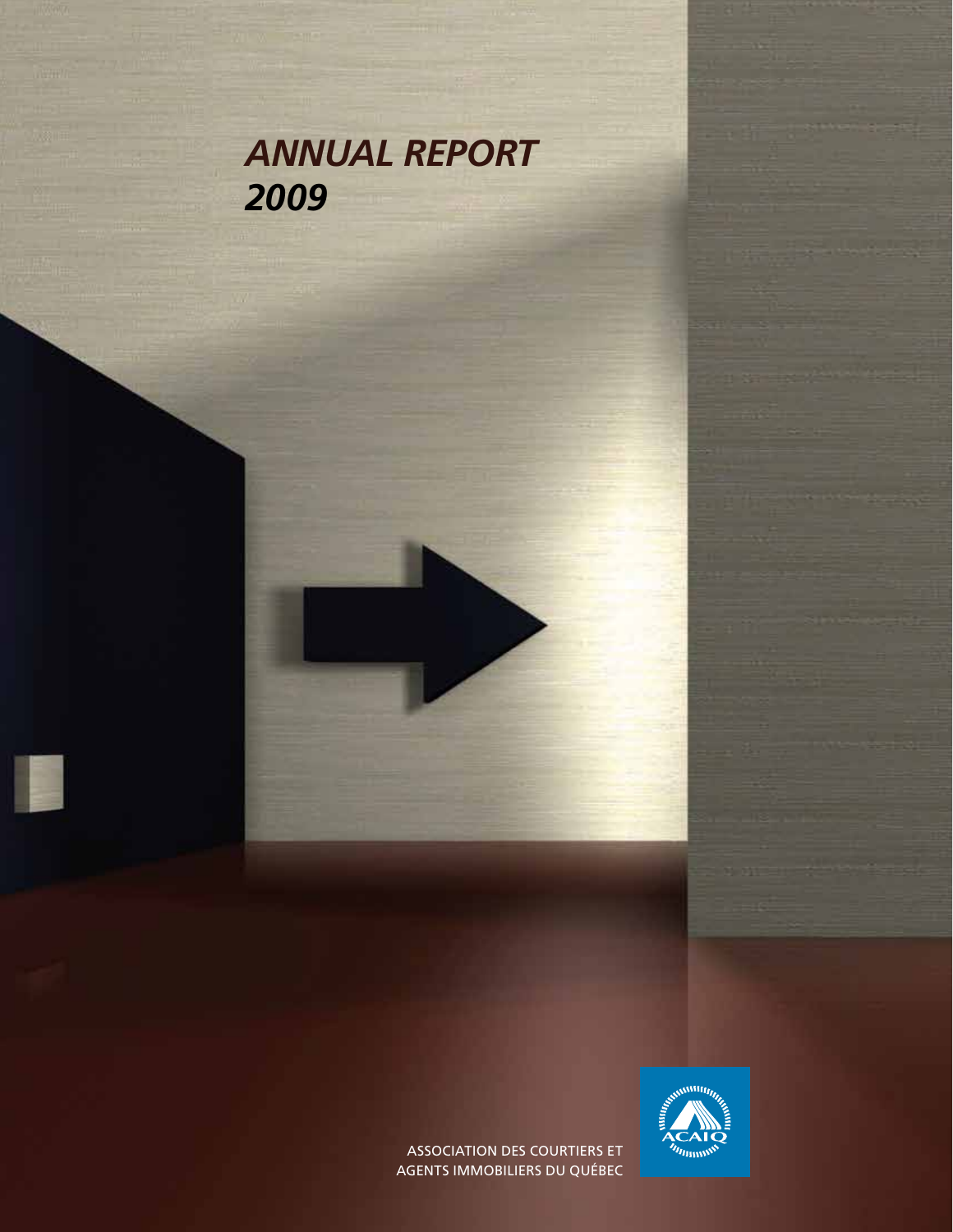Published by the Association des courtiers et agents immobiliers du Québec 6300 Auteuil Avenue, Suite 300 Brossard (Québec) J4Z 3P2

© Association des courtiers et agents immobiliers du Québec All rights reserved.

This work may not be produced, all or in part, in any form or by any means, whether electronic, mechanical photographic, audio, magnetic, or otherwise, without prior written permission of the publisher.

Graphic Design: ACAIQ

Legal deposit Bibliothèque et Archives nationales du Québec Librairy and Archives Canada

ISBN: 978-2-921749-78-7

E

H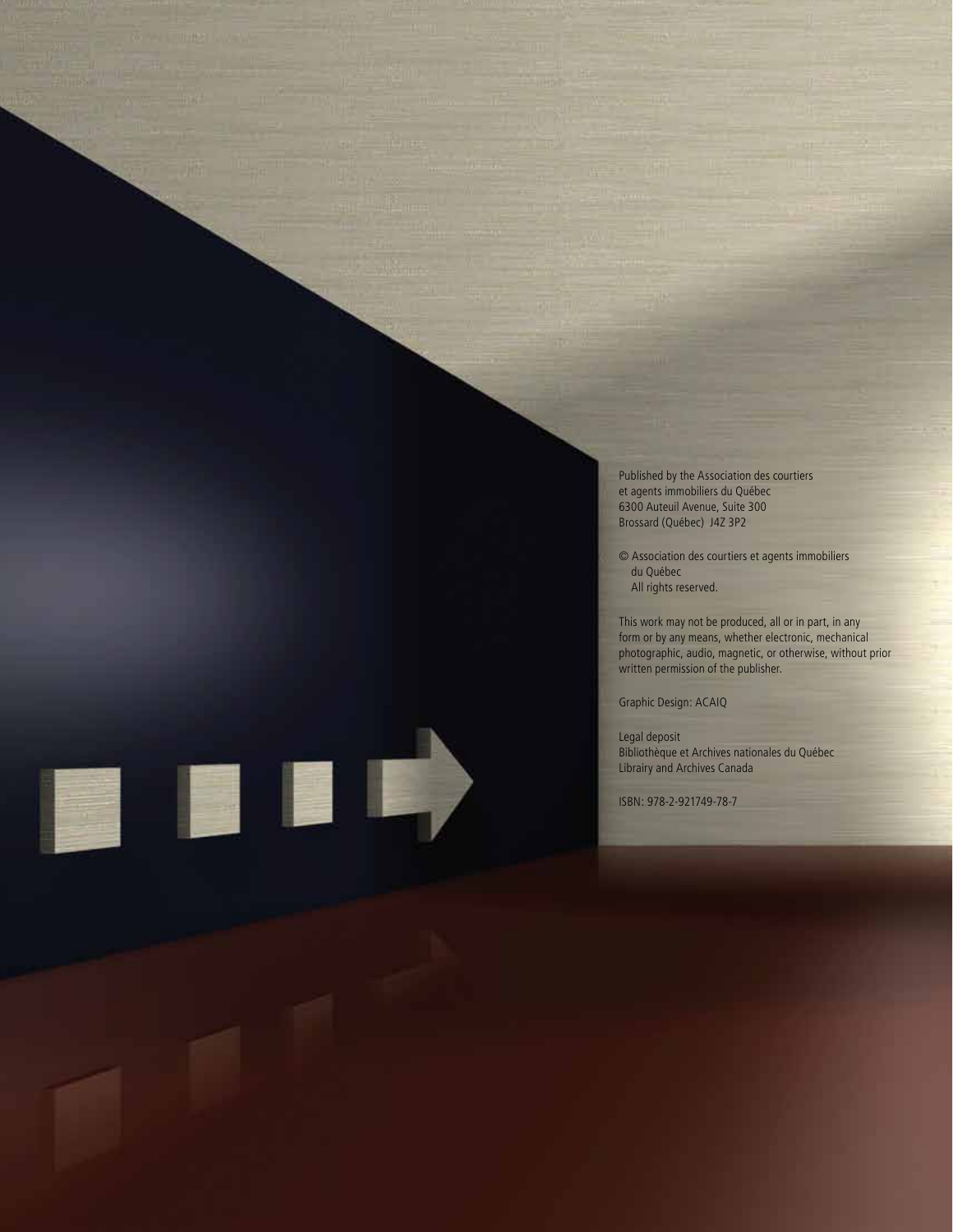

Association des courtiers<br>et agents immobiliers<br>du Québec

*Members of the Board of Directors for the year 2009*

## *Elected Chairman*

François Léger

## *Elected Directors*

| <b>Robert Aubin</b><br>(Vice-Chairman, from January 1st to October 8) | Western Québec |
|-----------------------------------------------------------------------|----------------|
| Réal Bédard                                                           | Montréal       |
| Diane Bourbonnière                                                    | Montréal       |
| <b>Richard Dion</b>                                                   | Ouébec         |
| David Farber                                                          | Montréal       |
| Hélène Lavoie                                                         | Eastern Québec |
| Daniel Pelchat (Treasurer)                                            | Central Québec |
| Johanne Roy<br>(Vice-Chairman, from October 9 to December 31)         | Montréal       |

## *Directors appointed by the government*

Louise Clément Jean Mathieu

## *President and Chief Executive Officer of the ACAIQ*

Robert Nadeau

## *Secretary of the ACAIQ*

Claude Barsalou

# *Mission*

*The Association des courtiers et agents immobiliers du Québec is responsible for overseeing real estate brokerage in Québec.*

*In accordance with the Real Estate Brokerage Act, its main mission is to protect the public by supervising the professional activities of all Québec real estate brokers and agents.*

# *Table of contents*

| Chairman's Report                                       | 5  |
|---------------------------------------------------------|----|
| Report from the President and Chief Executive Officer   | 9  |
| Report from the Office of the Syndic                    | 17 |
| Report from the Discipline Committee                    | 21 |
| Report from the Professional Inspection Committee       | 25 |
| Report from the Decision Committee on Criminal Offences | 29 |
| Treasurer's Report                                      | 31 |
| Auditors' Report                                        | 33 |
| Statement of income                                     | 34 |
| Notes to the financial statements                       | 36 |
| Appendixes                                              | 45 |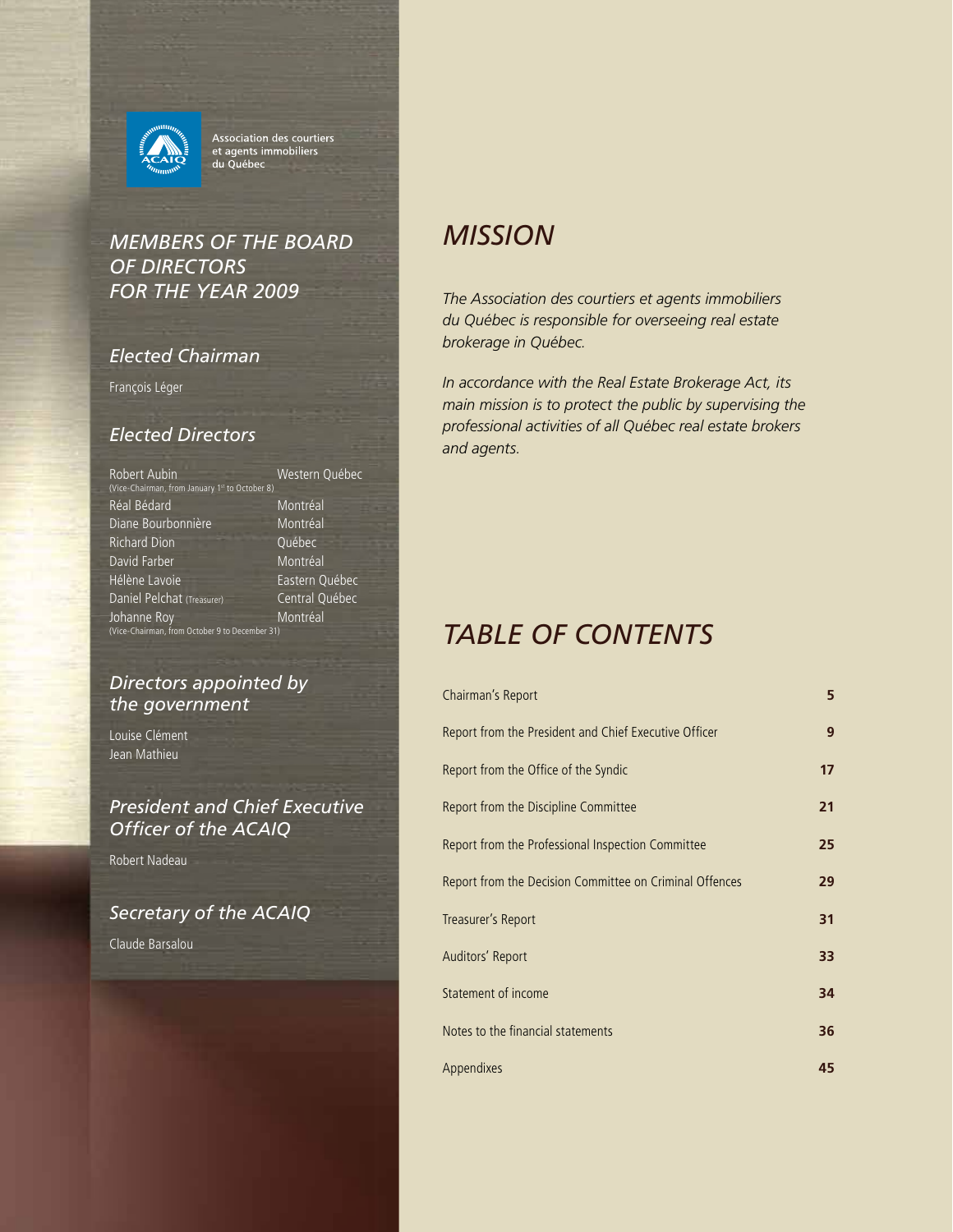

Association des courtiers<br>et agents immobiliers<br>du Québec

#### **Mr. Richard Boivin Assistant Deputy Minister Policies regarding Financial Institutions and Legal persons Department of Finance Government of Québec**

Québec

Dear Mr. Boivin:

We are pleased to submit the Annual Report of the Association des courtiers et agents immobiliers du Québec for the fiscal year ended December 31, 2009.

Yours very truly,

**François Léger**, ing.

Chartered Real Estate Agent Chairman of the Board



**Monsieur Raymond Bachand Minister of Finance Minister of Economic Development, Innovation and Export Trade Government of Québec**

Québec

Dear Mr. Bachand:

Allow us to present the Annual Report of the Association des courtiers et agents immobiliers du Québec for the fiscal year ended December 31, 2009.

Yours sincerely,

#### **Richard Boivin**

Assistant Deputy Minister Policies regarding Financial Institutions and Legal persons



**Monsieur Yvon Vallières President of the National Assembly Government of Québec**

Québec

Mr. President:

I have the honour of submitting the Annual Report of the Association des courtiers et agents immobiliers du Québec for the fiscal year ended December 31, 2009.

Respectfully yours,

**Monsieur Raymond Bachand** Minister of Finance, Minister of Economic Development, Innovation and Export Trade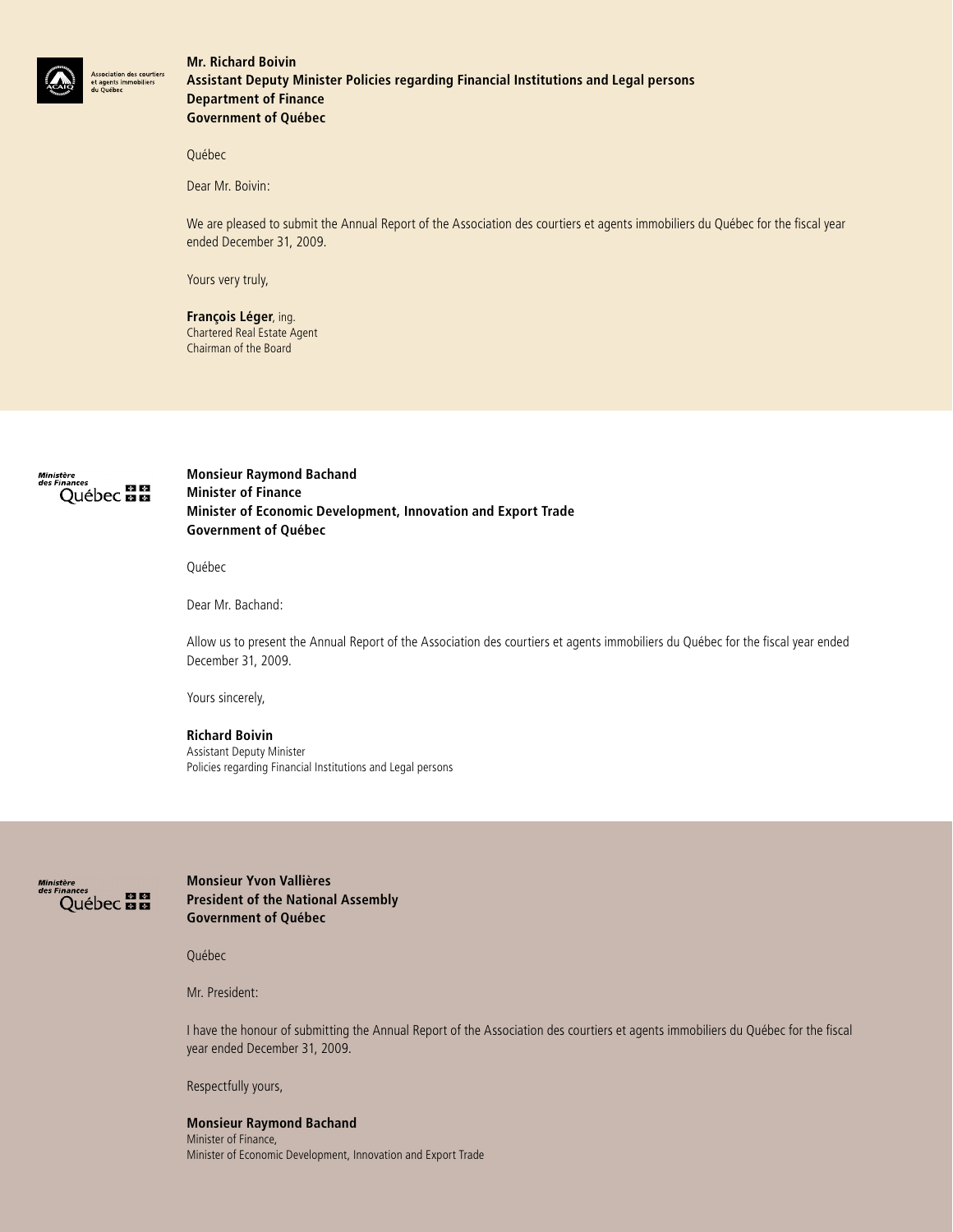*"We are taking part in an event that appeals to our desire to surpass ourselves for a common cause: that of ensuring public protection even more effectively, thus creating a durable and promising future for our profession."* 

**François Léger** Chairman of the Board

# *Chairman's REPORT*

Last May, real estate brokers and agents entrusted me to chair the Board of Directors of the *ACAIQ during this turning point for the entire real estate industry. This mandate represents both a major challenge and a great honour for me. It has allowed me, together with the members of the Board of Directors, to take an active part in laying the foundation for the implementation of the new Real Estate Brokerage Act. This crucial period has proved very instructive and stimulating.*

> I would like to stress that despite the complexity and sensitive nature of some of the issues, I was able to transition to this new role in a positive environment. And for this, I would like to thank the members of the Board of Directors for their cooperation.

## *Steps involved in developing the draft regulations*

During the month of February 2009, under former Chairman Christiane Saint-Jean, the ACAIQ held a Quebec-wide consultation tour on the draft regulations, which you were invited to review on Synbad through the weekly InfoLetter and the Info ACAIQ newsletter.

The purpose of these consultations was to collect the comments of real estate brokerage professionals and submit them to the members of the ACAIQ Board for review. Many real estate brokers and agents made their views known. This allowed us to improve the draft regulations, while maintaining our priority of providing more efficient public protection in order to ensure a durable and promising future for our profession.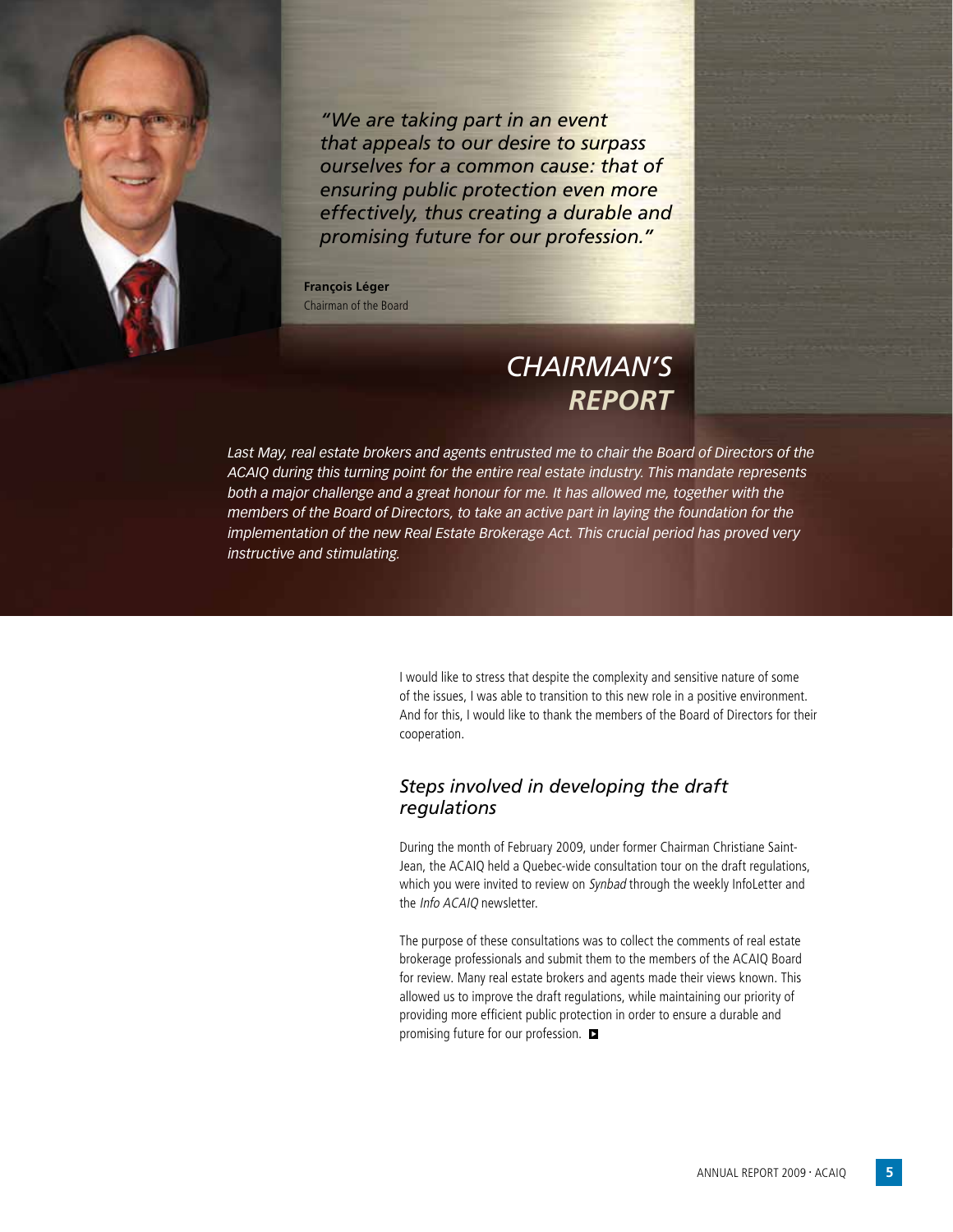On January 13, 2010, the draft regulations were pre-published in the Gazette officielle du Québec, in the form of six separate regulations. The implementation process of the new Act and the regulations thereunder is therefore well underway. As I write these lines, the government is expected to announce the coming into force of the new Act this spring.

The new legislative framework in which we will soon be working promises a new and improved profession, which will result in better public protection and increased consumer trust. A modernized Act will allow us to better oversee the profession by providing access to improved tools. As a result, our profession will gain more credibility with the public.

This is a major step forward that will allow all brokers to showcase their expertise as real estate brokerage professionals, in turn encouraging the public to use their services. It is important to stress that for the public, protection means first and foremost receiving quality services that meets their needs. It is also an extraordinary window of opportunity for our profession, which is now called upon to modernize in several areas.

## *Regulations that reinforce public protection and, consequently, the future of the profession*

In addition to the benefits mentioned in his report by Robert Nadeau, President and CEO, these new regulations will help us face major emerging changes in the way real estate brokerage is conducted. Again with the primary goal of ensuring public protection, it will allow the new oversight organization to adapt to new business models while providing brokers with the tools they need to remain competitive.

These changes, which are in many ways tied to new technologies, have transformed consumer habits in every sphere of modern life. And since this phenomenon is expected to continue for many years to come, we have no choice but to adapt and clearly define the needs of the public in this context.

Our industry is also involved in the technological revolution. Consumer demand has evolved; consumers have new expectations and don't necessarily want to conduct their real estate business the way they used to. We need only look at the area of electronic transactions. Real estate brokers have an edge over other sales-related fields in that people will rarely buy a house without wanting to see it first. A visit with the broker is therefore pretty much inevitable, and the broker can take that opportunity to demonstrate the added value that he offers to his clients. After this visit, however, the transaction, which increasingly will be conducted electronically, will have to be properly managed.

This is where the new regulations give us a huge advantage, in that they allow us to rethink how we do business in general, in light of emerging public needs.

## *In conclusion*

As you have seen, long before my arrival, the ACAIQ Board of Directors worked non-stop to provide brokers and agents with a solid set of regulations to create an effective framework for their professional activities and to make them the reference when it comes to real estate brokerage.

Members of the public, brokers, agents, ACAIQ staff and your directors all participated to varying degrees, and pitched in to help advance our profession. I would like to extend my most sincere thanks to them for all the groundwork they laid and for their admirable dedication. By joining them along the way, I was able to appreciate all the work involved in implementing the new Real Estate Brokerage Act.

Of course, an equally massive task awaits the Board with the development of draft regulations on forms and contracts. We already received comments from brokers and agents on this topic during the period allocated for suggestions. Thanks to your comments, we know what some of your concerns are. The consultation tour which will take place at the beginning of 2011 will also be a good time for all those who so wish to come forward and express their views on the subject and share their expectations.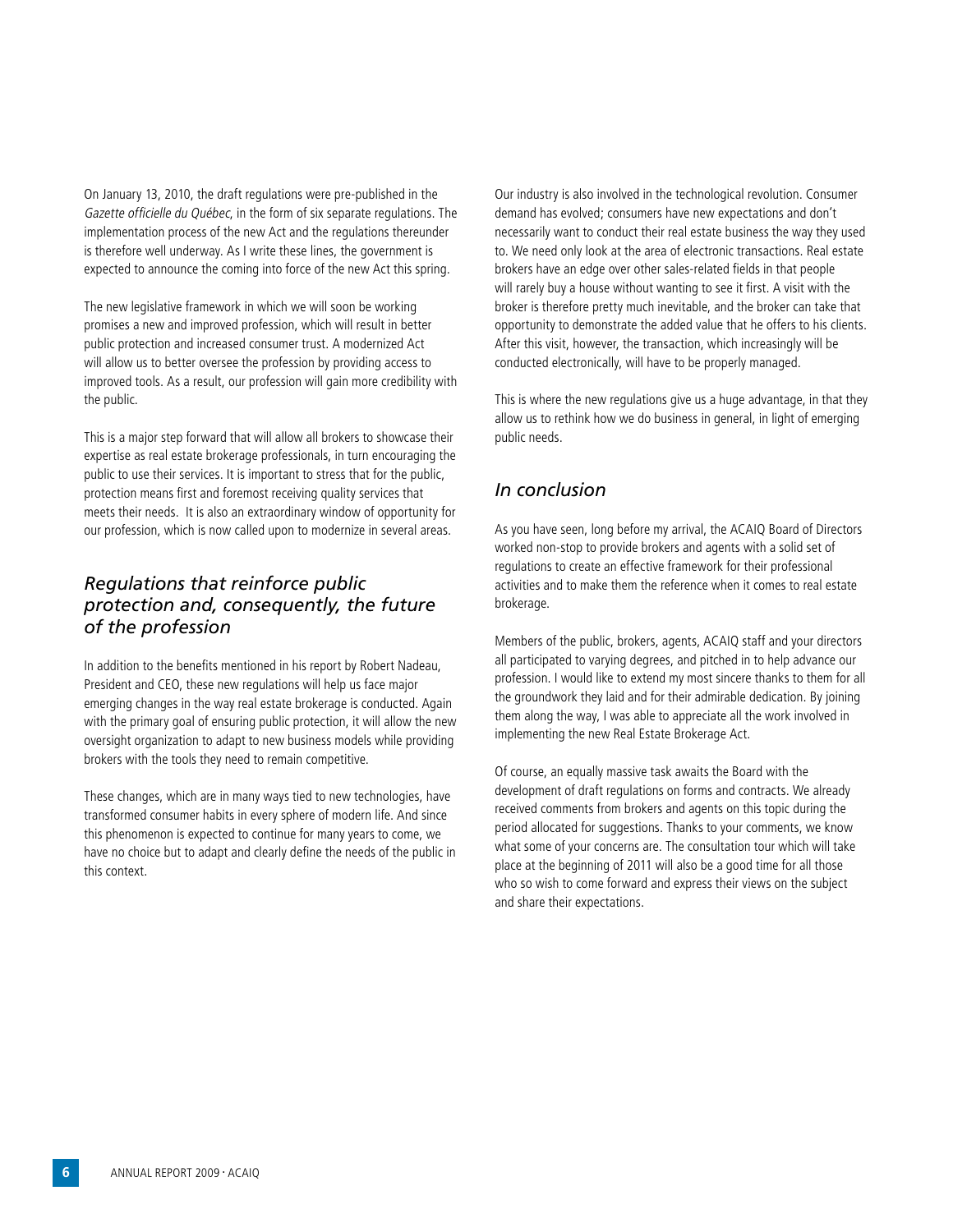Naturally we will take all your comments into account to make sure that the regulatory work is completed under the best of conditions and that we meet, to the greatest extent possible, the expectations of those for whom forms and contracts represent an integral part of a day's work, in addition to having long been an effective tool to ensure public protection.

In summer 2010, the ACAIQ, which will become the OACIQ (Organisme d'autoréglementation du courtage immobilier du Québec), will be moving its offices. This change will allow us to provide the public as well as real estate brokers and agents with all the services they need in a highly efficient and productive manner.



I also wish to mention the exceptional work done by the Office of the Syndic in 2009 on several issues, including collaboration, as well as certain fraud cases that were being investigated long before they were published in the media.

Another solid team performance in 2009 which I would like to mention is the sound and thorough management work accomplished by the Fonds d'assurance responsabilité professionnelle de l'Association des courtiers et agents immobiliers du Québec (FARCIQ).

In ending, I wish to thank Robert Nadeau, President and CEO, and the entire ACAIQ staff for their involvement and dedication. Despite the many challenges which our profession will face, I feel privileged to experience this unique time with all those who truly care about real estate brokerage, and I promise that we will give this task our very best.

**François Léger** Chairman of the Board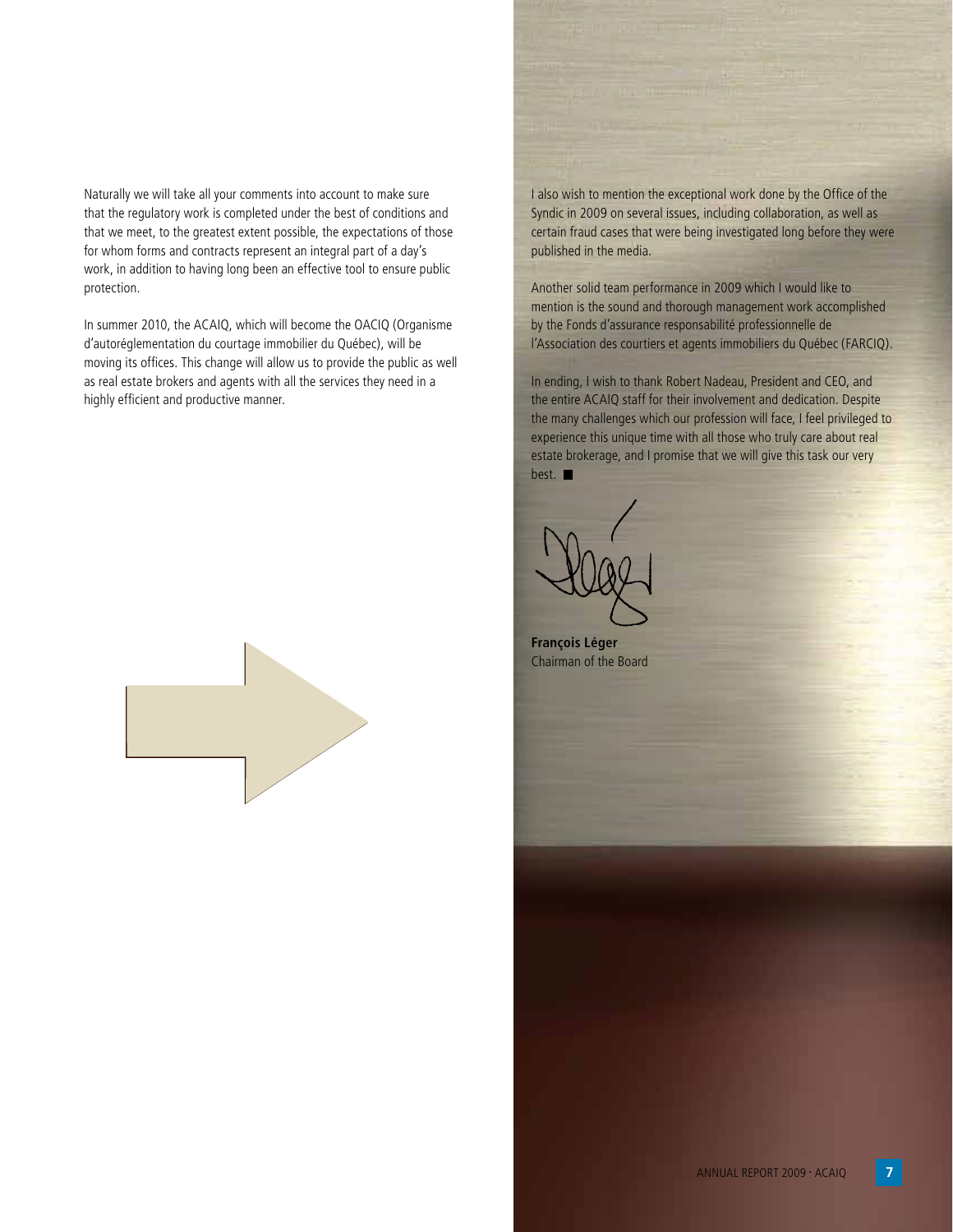# *Highlights*

Pre-publication of the draft regulations in the *Gazette officielle du Québec*

#### **• Transitional rules**

 $\blacktriangleright$  Key elements of the regulations

#### *Number of members (real estate brokers and agents)*

|                   | 2010   | 2009   | 2008   |
|-------------------|--------|--------|--------|
| as at January 1   | 17.621 | 17,323 | 16,363 |
| as at December 31 |        | 20,883 | 20,276 |

#### *Statement of income*

|          | 2009         | 2008         | 2007         |
|----------|--------------|--------------|--------------|
| Revenues | \$12,457,509 | \$12,631,768 | \$11,585,801 |
| Expenses | \$11,577,754 | \$12,216,288 | \$10,463,883 |

#### *Requests for information to INFO ACAIQ*

| 2009   | 2008   | 2007   |
|--------|--------|--------|
| 42,554 | 36,662 | 36,000 |

#### *Education activities*

| 2009       | 2008          | 2007         |
|------------|---------------|--------------|
| 772<br>، ر | $\sim$<br>4/6 | $\mathbf{A}$ |

#### *Requests to the Assistance Service*

| 2009  | 2008  | 2007        |
|-------|-------|-------------|
| 1,924 | 1,854 | $L_1L_2L_1$ |

#### *Investigations by the Office of the Syndic*

|                          | 2009 | 2008 | 2007 |
|--------------------------|------|------|------|
| Investigations opened    | 346  | 268  |      |
| Investigations completed | 261  | 318  | 336  |
| Complaints filed         | 101  | 8    |      |

#### *Certificates revoked/suspended by the Discipline Committee*

| 2009 | 2008 | 2007<br>ZUU. |
|------|------|--------------|
| 49   | 40   | ℸၪ           |

#### *BROKERS INSPECTED BY THE PROFESSIONAL INSPECTION DEPARTMENT*

| 2009       | 2008          | 2007 |
|------------|---------------|------|
| 171<br>424 | $\sim$<br>445 | ےں ر |

#### *Applications reviewed by the Criminal Offence Review Committee*

|                        | 2009 | 2008 | 2007 |
|------------------------|------|------|------|
| Applications submitted |      |      |      |
| Applications denied    |      |      |      |

#### *Illegal real estate brokerage activities*

|                   | 2009 | 2008 | 2007 |
|-------------------|------|------|------|
| Requests received | 196  | 200  | דחר  |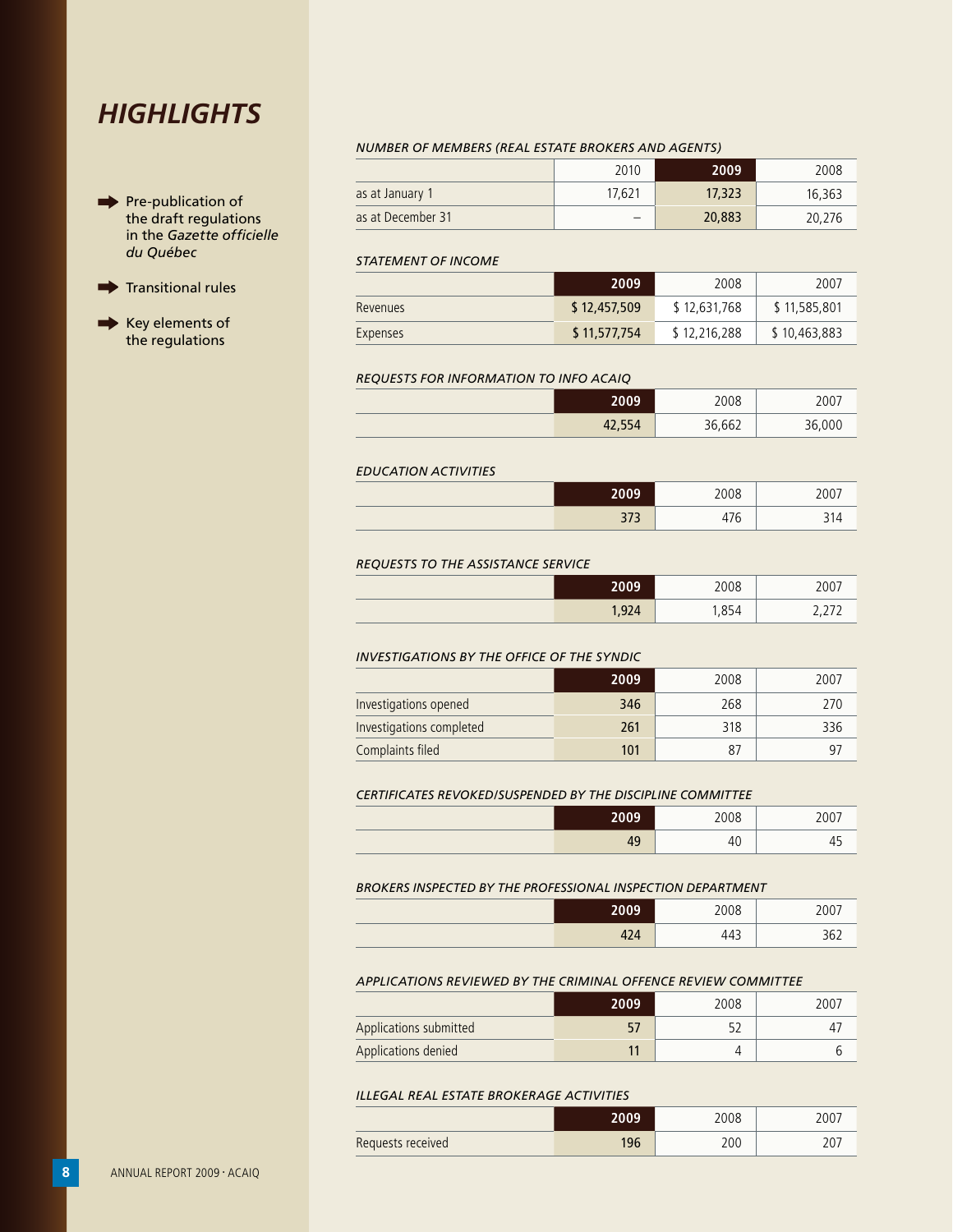*"Regulations that will serve both the public, through increased protection, and real estate brokers well"*

**Robert Nadeau** President and Chief Executive Officer of the ACAIQ

# *REPORT from the President and Chief Executive Officer*

*The pre-publication on January 13, 2010 of the regulations pertaining to the new Real Estate Brokerage Act in the Gazette officielle du Québec was excellent news for the public and the real estate industry. In concrete terms, it means that the new Act, which we have long been awaiting, should come into force within the coming weeks.*

> Leading up to the filing of the regulations, which took place on March 20, 2009, right up to the pre-publication on January 13, the cooperation of the government has been outstanding. The authorities have shown themselves to be completely open and receptive to the practices that prevail in our industry, and have allowed us to see big for our profession, while promoting the adoption of rules to ensure better public protection. Of course, the draft regulations could still be amended at the government's request.

> This new Act has been long in coming. Soon, we will be able to see for ourselves the results of the many months of effort by all ACAIQ departments, countless hours spent putting necessary mechanisms in place to meet the needs that will arise from the new Act and regulations as soon as they come into force.

> Of course, we will continue to work hard once the new Act is implemented in order to fulfil the public protection mandate entrusted to us, which will be reinforced by this new Act, and to help brokers maximize the tools put at their disposal to modernize their practice. Judging from the enthusiasm I observed throughout the preparations leading to implementation, I have no doubt that this shared project will come to fruition in a way that will serve the public, through increased protection, and real estate brokers and agents equally well.  $\Box$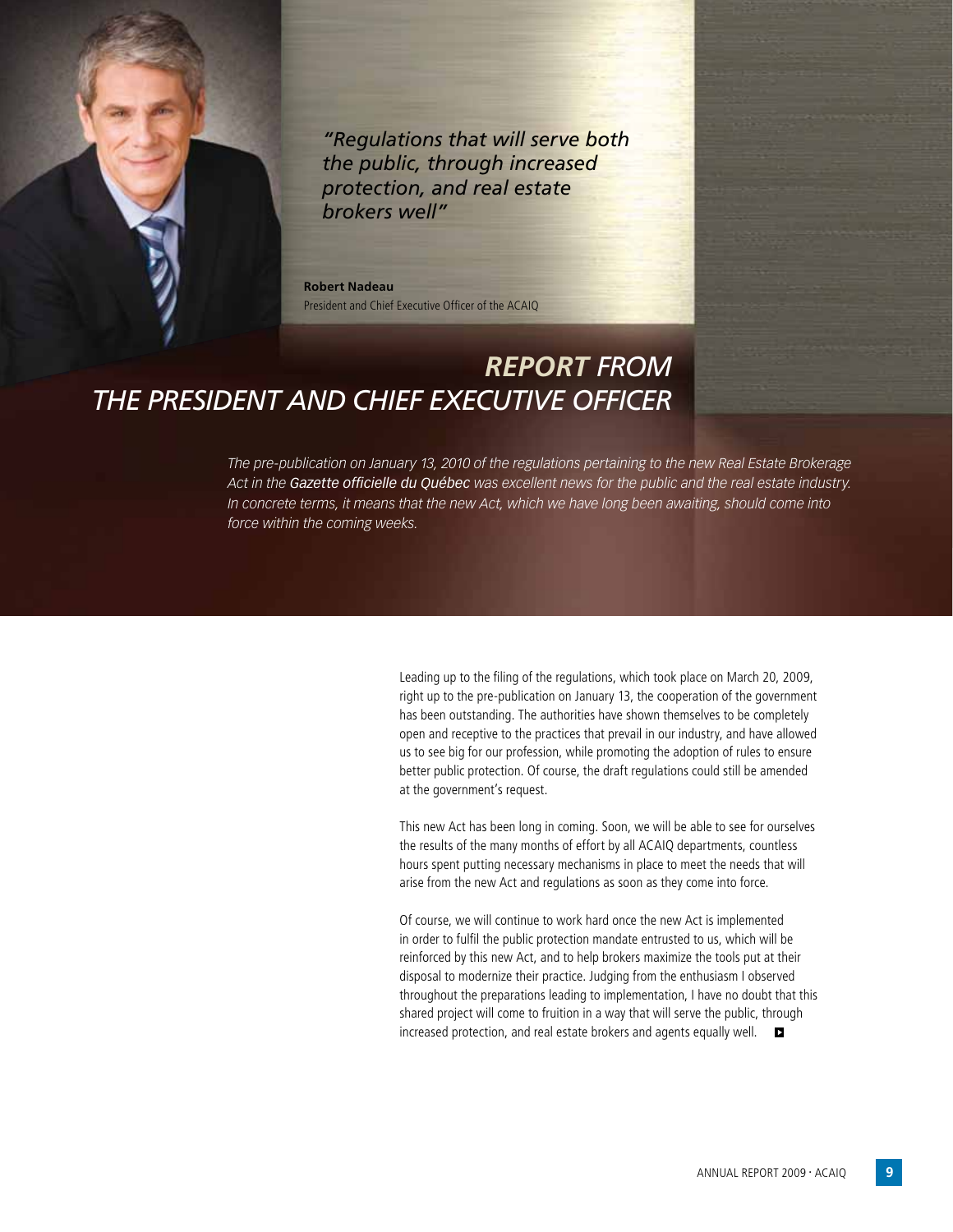## *Dissemination of information*

The public and all real estate brokerage professionals may be assured that the ACAIQ will do its utmost to keep them informed and assist them throughout the transition, with the help of the Info ACAIQ newsletter, the weekly InfoLetter, the Synbad extranet, and the website, soon to be completely overhauled, as well as through an array of information and education activities. Brokers and agents may count on us to give them all the information they need to turn this change into a highly rewarding professional experience. This pivotal moment for the real estate industry is sure to be welcomed successfully by agents and brokers, which will be a source of great satisfaction for the entire ACAIQ staff.

## *New identity*

One of the things that will change with the implementation of the new Act is the name of the Association, henceforth to be known as the Organisme d'autoréglementation du courtage immobilier du Québec (OACIQ). The Communications Department has made sure that the image of this new oversight organization accurately reflects our vision, which consists in positioning ourselves as the reference and in making a difference through our expertise and our ability to innovate in order to advance and promote our organization and our profession, again with the primary goal of protecting the public.

## *Transitional rules*

The ACAIQ's management has spent numerous hours developing rules to ease the transition to the new Act. These transitional rules were submitted to the government, who is responsible for them, and provide mechanisms to help brokers and agents adapt to the new legislative framework that will govern their practice by giving them reference points to help them constantly improve. Here are some of the key elements.

### Title

With the coming into force of the new Act, broker and agent certificates will become licences. A chartered broker will become a real estate agency, and an agent will become a real estate broker. Real estate brokers, natural persons, chartered agents and affiliated brokers will be able to preface their broker title with the "chartered" designation. As is currently the case, these individuals will be able to work in residential, commercial and mortgage brokerage, i.e. a full-service licence.

### Agents who begin the broker's course prior to the implementation of the new Act

Individuals who begin the chartered real estate broker's course before the new Act comes into force will be able to take the old examination as long as they obtain their AEC within 18 months following implementation of the new Act and apply for a licence within three months of obtaining their AEC.

Individuals who pass the old chartered broker's examination will be issued a full-service real estate broker's licence and will be able to work on their own account as soon as they have accumulated three years of experience with an agency. These individuals will then be considered to have the qualifications required to act as executive officer of an agency.

## Individuals who begin the agent's course before the new Act comes into force

Individuals who begin the affiliated real estate agent's course before the new Act comes into force will be able to take the old examination as long as they obtain their AEC within 12 months following implementation of the new Act and apply for a licence within three months of obtaining their AEC.

Individuals who pass the old affiliated agent's examination will be issued a full-service broker's licence and will have to act for an agency until they meet the additional qualifications to act on their own account. These individuals will be able to act as executive officer of an agency only once they are authorized to act on their own account and have passed the examination to become executive officer of an agency.

## Advertising

As soon as the new Act comes into force, an education activity on advertising, revised to match the new legislation, will be offered to brokers. The Education Department has also revised the Advertising Guide to reflect the new rules that will be implemented. This guide will be ready by the time the new Act comes into force.

Business cards, signs or any other advertising in use under the current Act may continue to be used for 18 months following implementation of the new Act.

### Contracts and forms

Contracts and forms will be the topic of a consultation tour in early 2011; all real estate brokers will be invited to participate. Contracts and forms used under the current Act may continue to be used for 18 months following implementation of the new Act.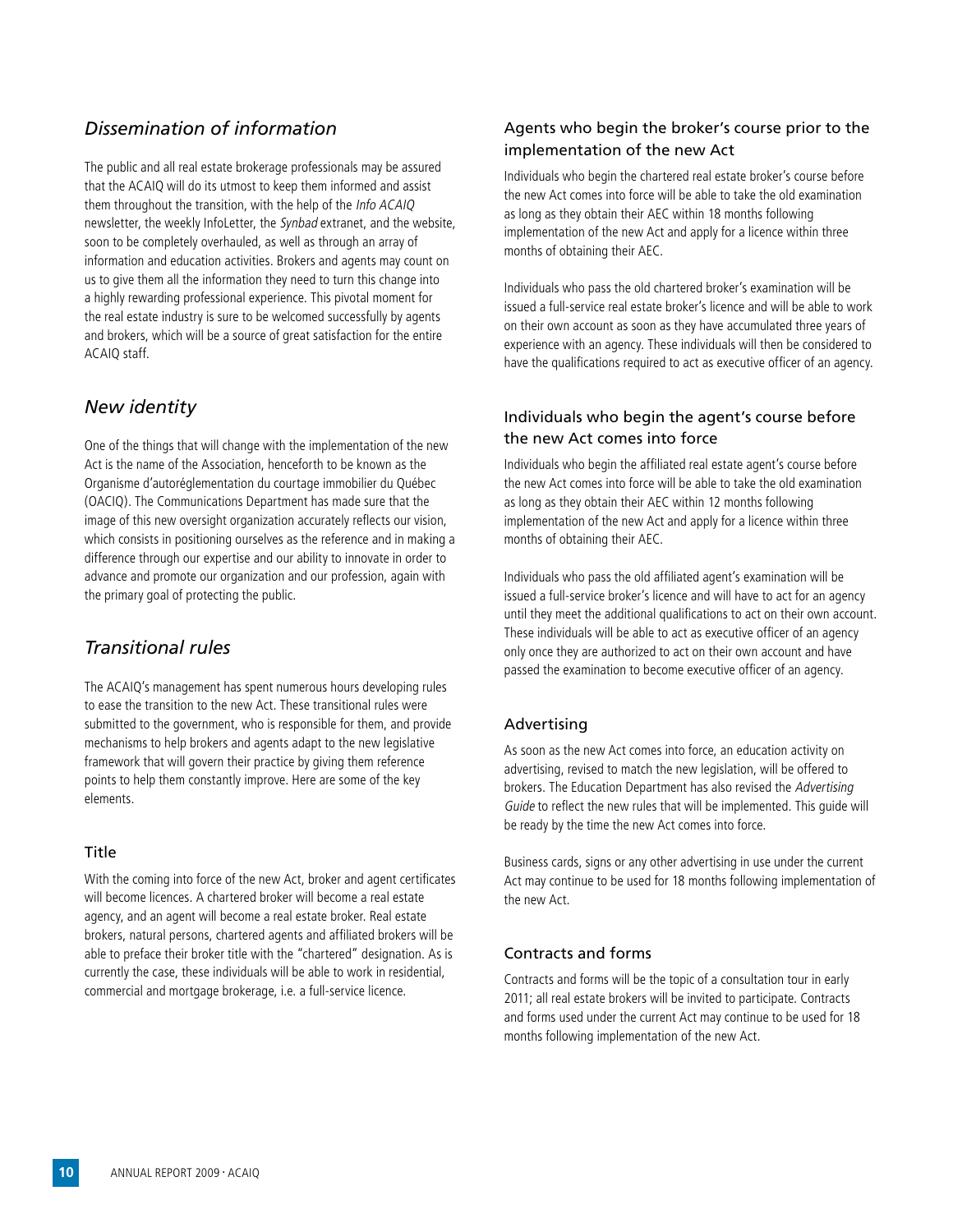## *Key elements of the regulations*

#### Beginner broker

Before being able to work on his own account, a broker must have worked for an agency for at least three of the last five years and have the required qualifications, including passing an examination. Once he is acting on his own account, he may not incorporate or hire other brokers.

### Access to the profession

Broker training will no longer be mandatory, but it will be highly recommended prior to taking the new examination. Developed jointly with Université de Sherbrooke, this examination will take place over one to three days and will use a skills-based approach that will validate an individual's ability to bring a transaction to fruition. The applicant must pass the examination to obtain a licence, and have a sufficient knowledge of French.

## Fields of practice

Two types of licences will be issued: real estate brokerage licences and mortgage brokerage licences. The real estate broker's licence may be full-service (i.e. allowing the holder to practice residential, commercial or mortgage brokerage), or restricted to residential brokerage, commercial brokerage, or both. The mortgage broker's licence will allow the holder to practice in that field only. An agency may be the holder of a real estate agency's licence or a mortgage agency's licence. Both agencies and brokers will be able to hold more than one licence.

### Executive officer of an agency

To act as executive officer of an agency, a broker will have to be authorized to act on his own account and hold an unrestricted broker's licence. He will also be required to pass the examination to become executive officer of an agency.

#### Trust account

All agency or broker licence holders acting on their own account must, within three months following implementation of the new Act, open a general trust account and send the OACIQ a declaration of opening of account in accordance with the regulations (an agency may also choose to inform the OACIQ that it has delegated the opening and maintenance of its trust account to another agency).

### Advertising

The advertising rules pertaining to broker or agency identification have been relaxed. A broker will have to renew his photo every five years and include the minimum information required on any description sheet intended for the public regarding immovables covered by a brokerage contract.

#### *Continuing education activities*

|                   | 2009  | 2008   |
|-------------------|-------|--------|
| <b>Activities</b> | 373   | 476    |
| Participants      | 7,200 | 12,064 |

#### *Consultation tour on regulations*

| <b>Activities</b>  | 25                |        |
|--------------------|-------------------|--------|
| Participants       | <b>Over 2,000</b> |        |
|                    |                   |        |
| Total activities   | 398               |        |
| Total participants | 9,200             | 12,064 |

#### *Breakdown of real estate brokers and agents (as of January 1)*

#### **By certificate category**

|                   | 2010   | 2009   | 2008   |
|-------------------|--------|--------|--------|
| Chartered agent   | 2,847  | 2,725  | 2,572  |
| Affiliated agent  | 12,942 | 12,796 | 12,053 |
| Chartered broker  | 1,774  | 1,742  | 1,677  |
| Affiliated broker | 58     | 60     | 61     |
| Total             | 17,621 | 17,323 | 16,363 |

#### **By sex and average age\***

| Men (average age: 49)                              | 9,434  | 9,238  | 8.751  |
|----------------------------------------------------|--------|--------|--------|
| Women (average age: 48)                            | 6.859  | 6.779  | 6.370  |
| Total                                              | 16,293 | 16,017 | 15.121 |
| $\star$ and the contract of the contract of $\sim$ |        |        |        |

Natural persons only

### Records, books and registers

The keeping and maintaining of records, books and registers will be allowed on electronic media. However, some of the guidelines in this area remain to be defined.

In addition to the work surrounding the regulations, of which we have just listed the key elements, the ACAIQ maintained its regular activities to ensure the smooth running of the organization's business. Here is an account of our current operations.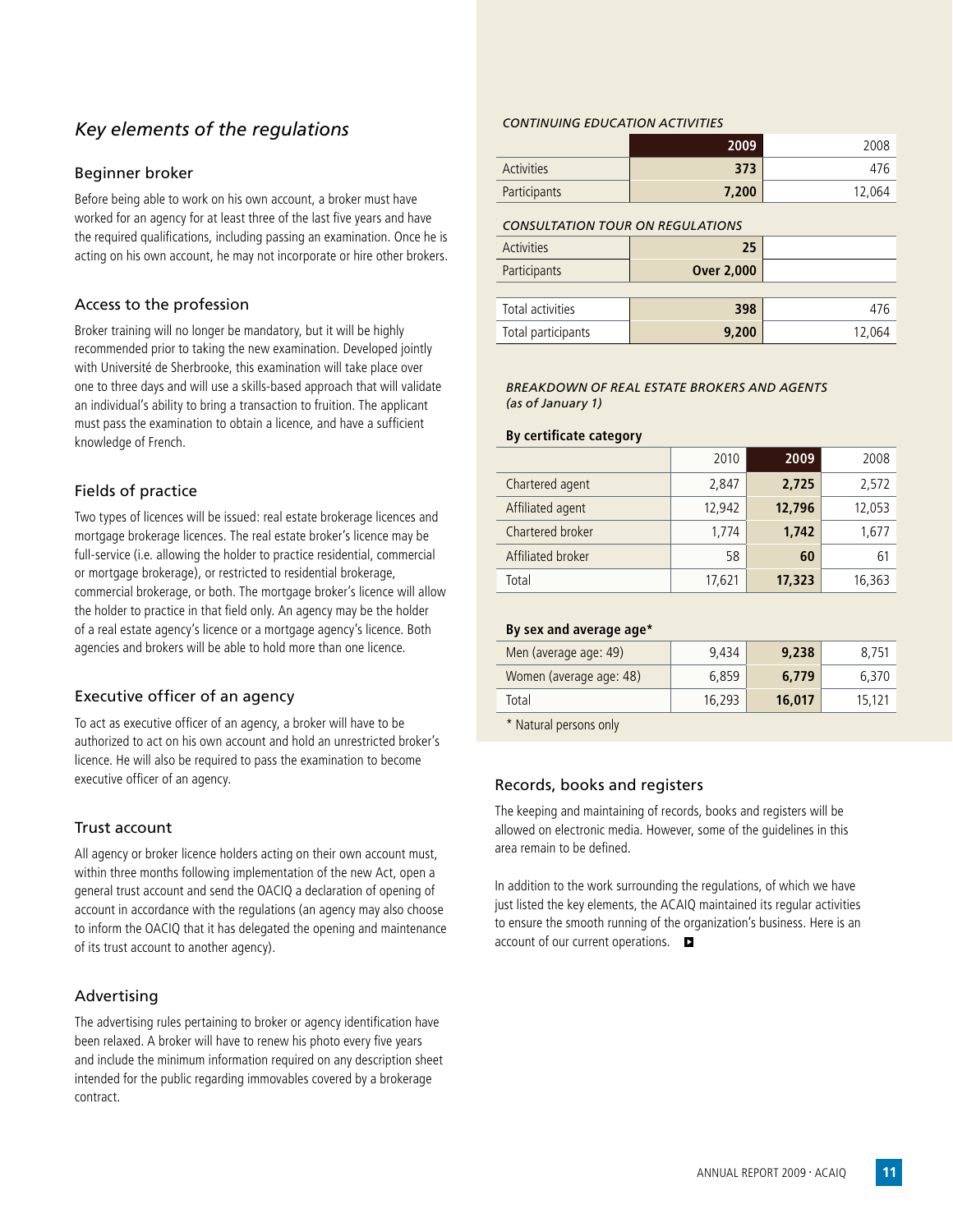#### *Mandatory examinations – 2009*

|                        | Affiliated<br>agents | <b>Chartered brokers</b><br>and agents |
|------------------------|----------------------|----------------------------------------|
| Number of examinations | 2,639                | 361                                    |
| Number of successes    | 2,243                | 266                                    |
| Success rate           | 85%                  | 73.7%                                  |
| Failure rate           | 15%                  | 26.3%                                  |
| Average grade          | 72.8%                | 71.02%                                 |

#### *Certificate management*

|                                         | <b>Activities/</b><br><b>Brokers' certificates</b> |                          |        | <b>Activities/</b><br><b>Agents' certificates</b> |
|-----------------------------------------|----------------------------------------------------|--------------------------|--------|---------------------------------------------------|
|                                         | 2009                                               | 2008                     | 2009   | 2008                                              |
| Renewals as of December 31              | 1,703                                              | 1,669                    | 15,417 | 14,659                                            |
| <b>Issuances</b>                        | 244                                                | 224                      | 3,858  | 4,247                                             |
| Reclassifications                       |                                                    | -                        |        |                                                   |
| Chartered broker<br>$>$ Chartered agent | 25                                                 | 24                       | 25     | 24                                                |
| Chartered agent<br>$>$ Chartered broker | 44                                                 | 41                       | 44     | 41                                                |
| Affiliated agent<br>> Chartered agent   |                                                    | $\overline{\phantom{0}}$ | 239    | 254                                               |
| Reinstatements                          | $\overline{4}$                                     | 4                        | 2,336  | 2,150                                             |
| Suspensions                             | 32                                                 | 35                       | 3,925  | 3,740                                             |
| Expirations                             | 122                                                | 125                      | 3,112  | 2,997                                             |
| Cancellations                           | 49                                                 | 47                       | 21     | 19                                                |
| Relinquishments                         | 22                                                 | 7                        | 409    | 342                                               |

## *A very good year for brokers and agents*

The year 2008 set a record in terms of numbers of people authorized to practice real estate brokerage, with a total of 17,323 renewals as of January 1, 2009. But in 2009, this number was exceeded. As of January 1, 2010, 17,621 people held a certificate of practice issued by the Association, including 1,774 chartered brokers and 15,847 affiliated or chartered agents and affiliated brokers.

Now that the economic crisis is behind us, we may all breathe a big sigh of relief: our activity sector was able to withstand a market upheaval that really took a toll on our neighbours to the South and in the rest of Canada. Moreover, our certificate renewals went up 1.7% in 2010. The 17,621 forms received and processed by the Association throughout the 2009 renewal period are proof that the profession of real estate broker and agent is alive and well, and capable of bearing up through economics ups and downs.

### *Planning of training in preparation for the new Act*

The Education Department devoted much of its energy in 2009 to the development of the continuing education activities that will be offered to brokers under the new Act. As mentioned in the section on transitional measures, the Advertising Guide and related education activity have been completely revised to reflect the new legislative requirements in this area. Education activities emanating from the Professional Inspection Department and the activity on managing trust accounts will also be ready by the time the Act comes into force.

The Education Department has also begun work on the five professional practices guides, which will be extremely useful for both new brokers and current members of the profession who wish to refresh their knowledge on certain aspects of the profession. In addition, the Department devoted a lot of its time to the development of the continuing education activity on the new Act, which all brokers will be required to attend. This will give them the basic information they need to be able to abide by the new legislative principles.

Throughout 2009, the ACAIQ continued to present its continuing education activities on a regular basis, while putting measures in place for the implementation of the new Act. The Association also held a province-wide consultation tour on the draft regulations in order to give every broker and agent a chance to make their views known on this issue. Twenty-five such consultation sessions were held, drawing over 2,000 participants.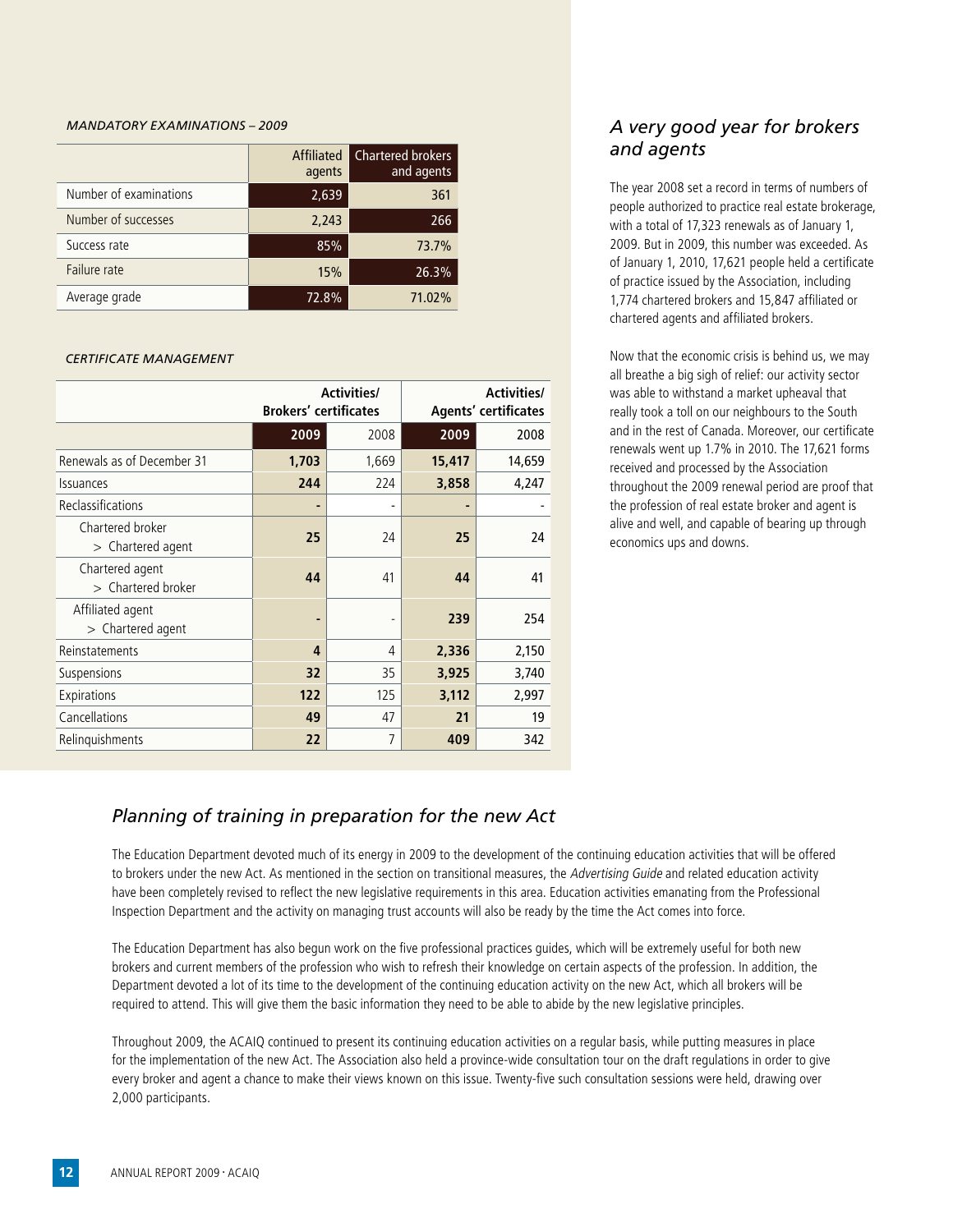## *Illegal brokerage*

In 2009, the number of complaints or denunciations received by the Association remained more or less the same as in 2008, with 196 files opened during the year compared to 200 in 2008. Interestingly, despite the slight drop in the number of files opened compared to last year, the number of cases awaiting trial increased from 58 to 79. In concrete terms, it means that the ACAIQ took legal action in more cases than the previous year; in other words it was more proactive in 2009. The fields of practice in which legal action was taken include residential purchases and sales, property leasing and mortgage brokerage.

In addition, a major bonus afforded by the new Act in the area of illegal brokerage is that investigators will be granted search powers, allowing them better access to evidence in the case of individuals suspected of illegally practising real estate brokerage. These new powers will provide better public protection and will have a deterrent effect on anyone attempting to carry out the professions without being officially licensed to do so. This will have a beneficial effect on brokers and agents as it will help protect the integrity of our profession.  $\square$ 

*Breakdown of real estate brokers and agents (as of January 1, 2010)*

| <b>BY REGION</b>                   | <b>Brokers</b> | Agents | <b>Total</b> |
|------------------------------------|----------------|--------|--------------|
| <b>Montreal region</b>             |                |        |              |
| Montreal (06)                      | 623            | 5,965  | 6,588        |
| Laval (13)                         | 125            | 1,809  | 1,934        |
| Montérégie (16)                    | 347            | 2,946  | 3293         |
| Sub-total                          | 1,095          | 10,720 | 11,815       |
| Québec city region                 |                |        |              |
| Québec City (03)                   | 200            | 1,298  | 1,498        |
| Chaudière-Appalaches (12)          | 35             | 175    | 210          |
| Sub-total                          | 235            | 1,473  | 1,708        |
| <b>Eastern region</b>              |                |        |              |
| Bas-Saint-Laurent (01)             | 13             | 132    | 145          |
| Saguenay Lac-Saint-Jean (02)       | 18             | 219    | 237          |
| Côte-Nord (09)                     | 8              | 42     | 50           |
| Gaspésie-Îles-de-la-Madeleine (11) | 3              | 8      | 11           |
| Sub-total                          | 42             | 401    | 443          |
| <b>Central region</b>              |                |        |              |
| Mauricie-Bois-Francs (04)          | 47             | 373    | 420          |
| Estrie (05)                        | 69             | 403    | 472          |
| Lanaudière (14)                    | 64             | 642    | 706          |
| Sub-total                          | 180            | 1,418  | 1,598        |
| <b>Western region</b>              |                |        |              |
| Outaouais (07)                     | 51             | 545    | 596          |
| Abitibi-Témiscamingue (08)         | 8              | 56     | 64           |
| Laurentides (15)                   | 163            | 1,234  | 1,397        |
| Sous-total                         | 222            | 1,835  | 2,057        |
| <b>Total</b>                       | 1,774          | 15,847 | 17,621       |

Note : The numbers in brackets indicate the numbers of Québec's Administrative Regions.

| <b>BY FRANCHISER</b>                 | <b>Brokers</b> | Agents | <b>Total</b> |
|--------------------------------------|----------------|--------|--------------|
| Century 21                           | 31             | 813    | 844          |
| Colliers International (Québec) inc. | $\overline{2}$ | 28     | 30           |
| Exit                                 | 8              | 72     | 80           |
| <b>Groupe Sutton</b>                 | 74             | 2,635  | 2,709        |
| Hypotheca Courtier hypothécaire      | 8              | 176    | 184          |
| La Capitale                          | 83             | 1,473  | 1,556        |
| Le Permanent                         | $\overline{2}$ | 10     | 12           |
| Multi-Prêts Hypothèques              | 6              | 408    | 414          |
| Re/Max                               | 237            | 3,616  | 3,853        |
| Royal Lepage                         | 83             | 1,843  | 1,926        |
| <b>Trans-Action</b>                  | 1              | 4      | 5            |
| Sub-total                            | 535            | 11,078 | 11,613       |
| Independents                         | 1,239          | 4,769  | 6,008        |
| Total                                | 1,774          | 15,847 | 17,621       |

Note : A franchiser is a company that authorizes at least one franchised chartered real estate broker to use its brand name and system under the terms and conditions of a franchise contract.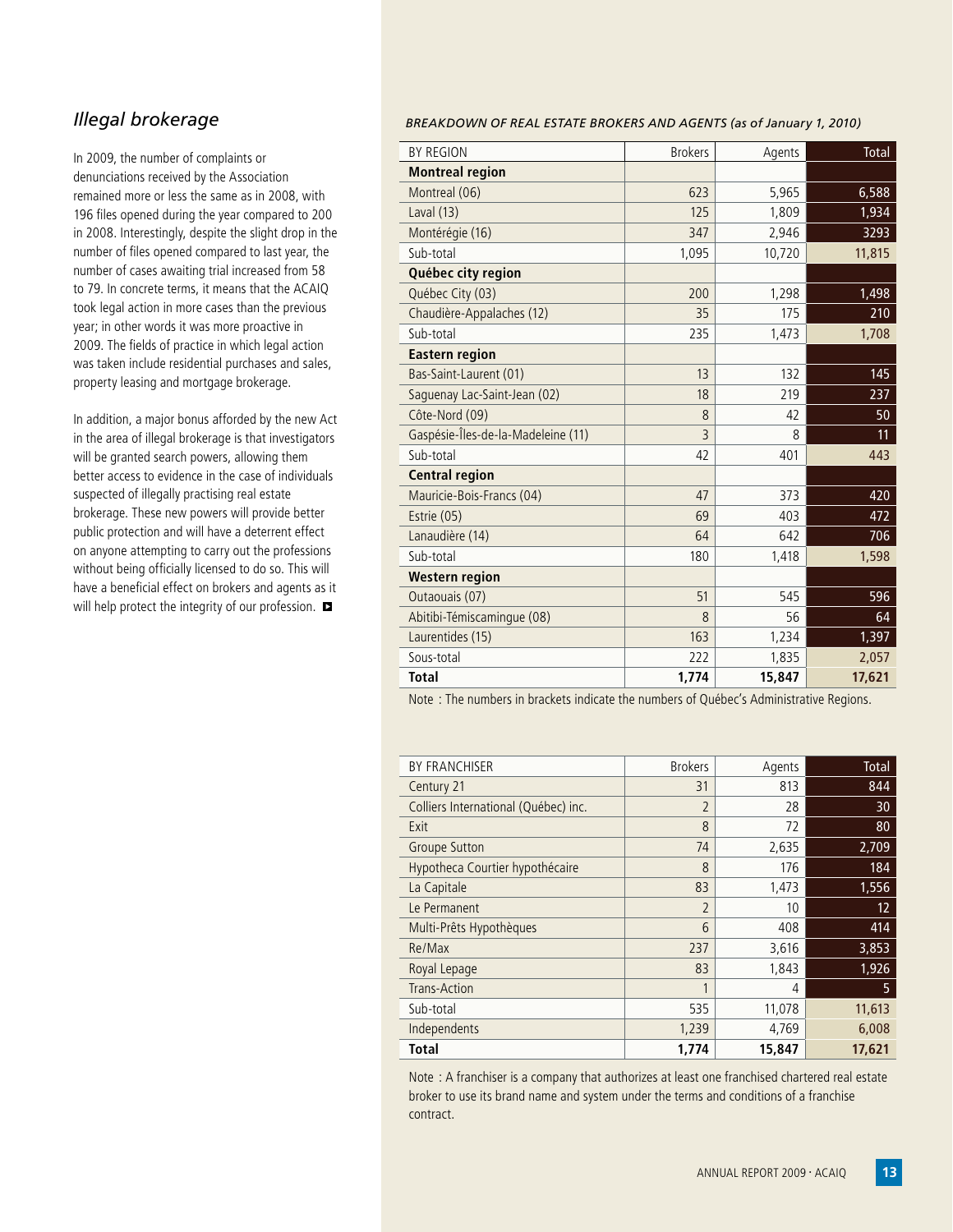#### **Summary of illegal brokerage activities**

| Files carried over from previous years               | 209  |
|------------------------------------------------------|------|
| Files opened between January 1 and December 31, 2009 | 196. |
| <b>Total</b>                                         | 405  |

#### **Files closed in 2009**

#### **Reasons for closure**

| Insufficient proof or prescription (too much time) | 24             |
|----------------------------------------------------|----------------|
| Advertising only                                   | $\overline{2}$ |
| Owner of immovable or lessee                       | $\overline{2}$ |
| Exception to section 2 of REBA                     | 1              |
| Other (deadlock, became a member, etc.)            | 110            |
| Guilty plea                                        | 18             |
| Judgment (quilty verdict)                          | 26             |
| Judgment (acquittal)                               | 0              |
| Other                                              | 2              |
| <b>Total files closed</b>                          | 185            |

#### **Active files as of December 31, 2009**

#### **Status of pending cases**

| Under investigation                   | 140 |
|---------------------------------------|-----|
| Awaiting trial                        | 79  |
| Under appeal                          |     |
| Awaiting judgment or appeals deadline |     |
| Total                                 | 220 |

#### **Annual comparison – Illegal brokerage activities**

|                                | 2009 | 2008 |
|--------------------------------|------|------|
| Files open during the year     | 196  | 200  |
| Files active as of December 31 | 220  | 209  |
| Cases awaiting trial           | 79   | 58   |

## *Info ACAIQ Information Centre*

For the Info ACAIQ Information Centre, the year 2009 was an exceptional one in terms of numbers of calls received. The 42,554 requests for information received by the Centre's information agents in 2009, compared to 36,662 in 2008, prove that the service is very useful; in this environment of legislative change, the Centre's role is especially important. The Centre's agents were kept very busy throughout 2009, and the imminent implementation of the new Act certainly has a lot to do with the influx of calls and emails. Brokers and agents need to understand clearly the ins and outs of the legislative changes that will soon be implemented in the field of real estate brokerage; they need to know exactly what this will mean in terms of their daily activities. Members of the public, for their part, often need clarification regarding a given step in a real estate transaction. The Centre's information agents, all of whom are certified brokers or agents, are well trained to answer questions regarding the new Act and general inquiries about real estate brokerage.

| <b>NUMBER OF CALLS</b> | 2009   | 2008   |
|------------------------|--------|--------|
| January                | 3,674  | 2,857  |
| February               | 3,438  | 3,132  |
| March                  | 3,751  | 2,945  |
| April                  | 3,541  | 3,106  |
| May                    | 3,477  | 2,989  |
| June                   | 3,408  | 2,886  |
| July                   | 3,192  | 2,742  |
| August                 | 3,227  | 2,823  |
| September              | 3,514  | 3,329  |
| October                | 3,523  | 3,409  |
| November               | 4,286  | 3,304  |
| December               | 3,523  | 3,140  |
| <b>Cumulative</b>      | 42,554 | 36,662 |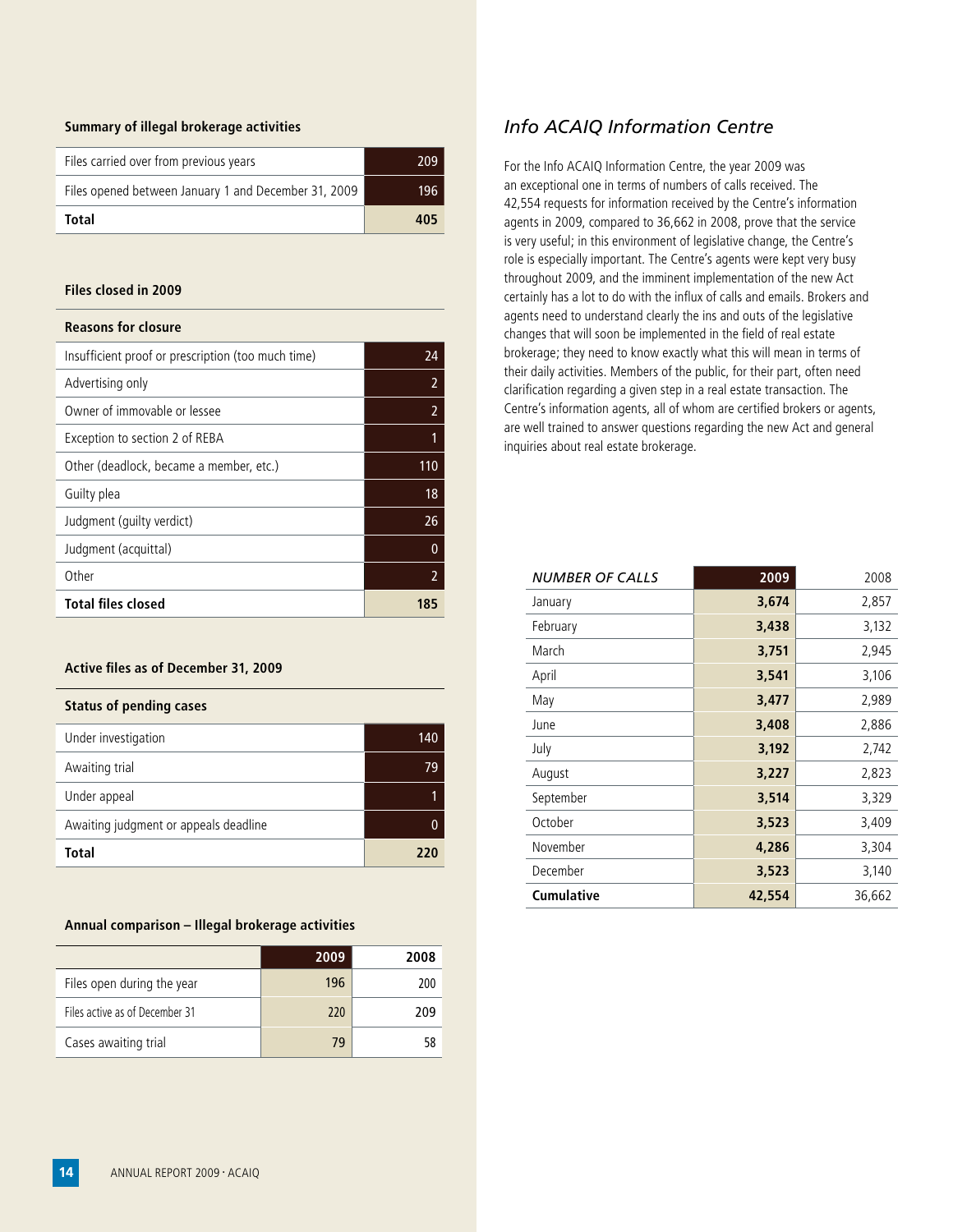## *Financial statements*

As you can see from the ACAIQ's financial statements, the Association netted a profit of \$879,755 in 2009 (see details in Audited Financial Statements on page 33). Without going into too much detail, we will mention that the number of new real estate broker and agent certificates issued was higher than projected. Also, several expenses related to the implementation of the new Real Estate Brokerage Act, including in the area of education, did not take place in 2009 since the Act did not come into force. Finally, the invoice from the Ministère des Finances for the last two periods was well below projections.

Elsewhere, while the repatriation of departments such as IT and Investigations certainly increased the ACAIQ's salary base in 2009, it also had a substantial downward impact on outside fees. In addition, it is giving us better control over our operating costs (see Treasurer's Report on page 31).

## *Office move*

The ACAIQ has had its offices on Auteuil Street for some 10 years now. As our lease was coming to an end, and given the internal reorganization required by the transition to the new Act, in 2009 the ACAIQ started looking for new premises, hopefully some that will meet its needs for the next 20 years. These new premises were selected in 2009, and we worked on putting the necessary structures in place in view of our upcoming move, which is planned for July 2010.



## *Teamwork*

Preparations for the coming into force of the new Act required a constant investment on the part of many players, one which is worthy of recognition. First I would like to underscore the major involvement by the members of the Board of Directors, who spared no effort in the development of the draft regulations. Numerous hours were spent reflecting on how best to word the regulations, confronting ideas without complacency, going to the heart of the issues at stake and exchanging back and forth in order to come up with a solid package to present to brokers and agents, one that would accurately reflect the provisions of the new Act. The Board members' contribution was exemplary in every way, their dedication to the profession unfailing throughout the development process, and for that I thank them.

I would also like to commend the massive amount of work accomplished by the entire ACAIQ staff, without whom we would not have reached this level of readiness to welcome the new Act. While continuing to see to the organization's day-to-day operations, every department without exception participated with ever-renewed enthusiasm in the implementation of the Act and regulations, and did a remarkable job of integrating these into the organization that will become the OACIQ.

I thank them from the bottom of my heart for their seriousness, professionalism and commitment, thanks to which the public will enjoy better protection in the area of real estate brokerage, and the profession will be able to benefit fully from the new Act and the regulations thereunder.

Polent 160

Robert Nadeau President and Chief Executive Officer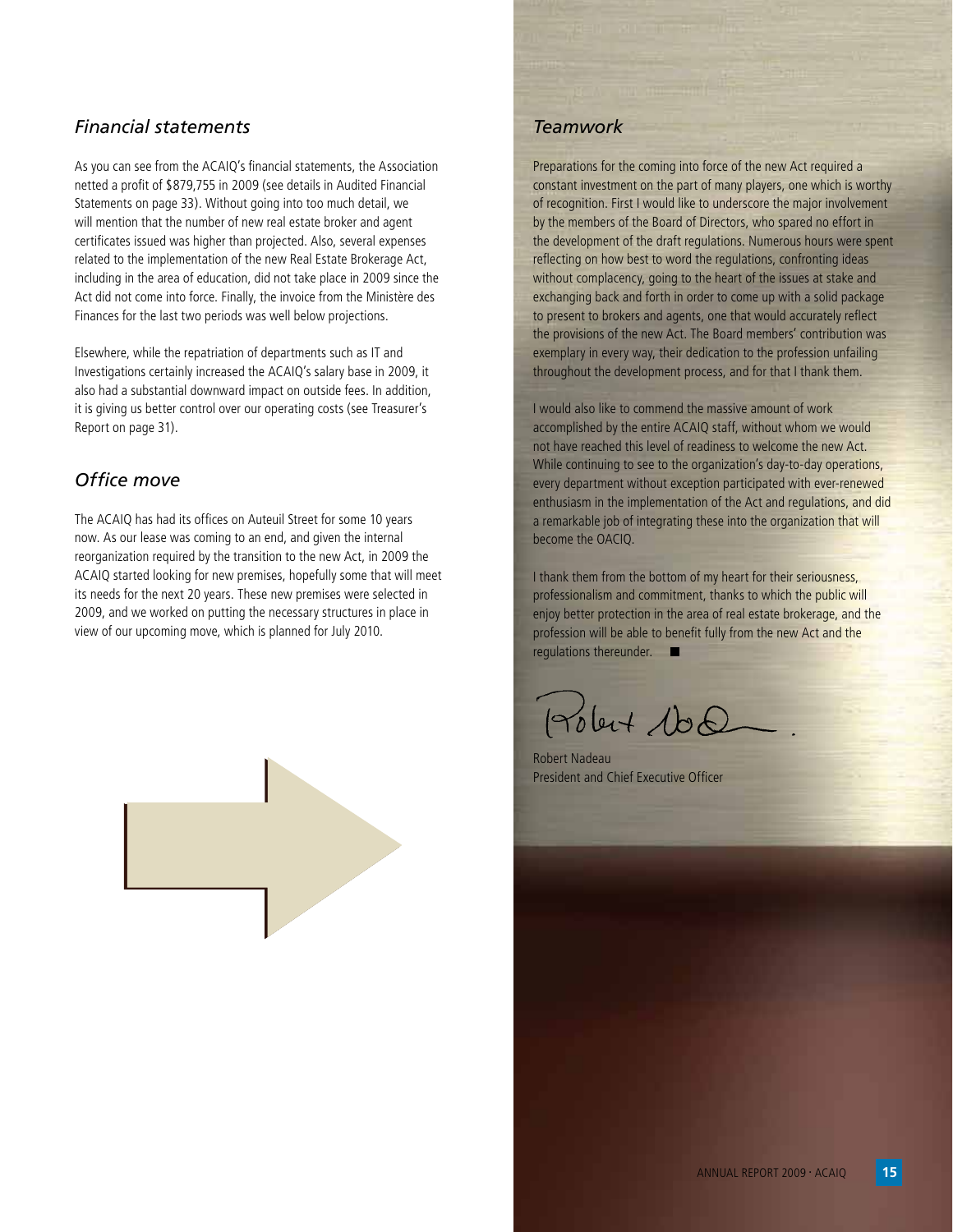## *Office of the syndic TEAM*

**Mario Baillargeon** Senior Assistant to the Syndic

> **Carletta Calin** Records Agent

**Giovanni Castiglia** Assistant Syndic and Advisor

> **Isabelle Daoust** Records Agent

**Robert Deschamps** Assistant Syndic

> **Yves Gardner** Assistant Syndic

**Sylvie Jacques** Investigator

**Réjean Lebel** Assistant Syndic

**François Pigeon** Assistant Syndic and Advisor

> **Julie Pinet** Assistant Syndic

## *assistance SERVICE TEAM*

**Caroline Domingue** Analyst

> **Richard Frigon** Analyst

**Cathy Galanopoulos** Analyst

> **Christiane Jalbert** Analyst

**Pascale Montpetit** Analyst

> **Paul Robitaille** Manager

## *Statistics* **–** *Office of the syndic*

*Syndic files referred to prosecutors during the year* 

| 2009 | 2008 |
|------|------|
| 126  | 134  |

#### *Investigation reports under or awaiting review by prosecutors*

| As at December 31 | 2009 |  |
|-------------------|------|--|
|                   | חר   |  |

#### *Number of complaints filed*

| As at December 31 | 2009            | 2008 |
|-------------------|-----------------|------|
|                   | 1 <sub>01</sub> |      |

#### *Cases closed after prosecutors' review (no complaint filed)*

| As at December 31 | 2009 |  |
|-------------------|------|--|
|                   |      |  |

## *Statistics* **–** *assistance Service*

#### *Requests received by the Assistance Service*

| 2009  | 2008  |
|-------|-------|
| 1,924 | 1,854 |

#### *Requests processed by the Assistance Service*

| 2009  | 2008  |
|-------|-------|
| 1,859 | 1,869 |

#### *Breakdown of requests processed*

| Closed by the Assistance Service                                          | 1,400 |
|---------------------------------------------------------------------------|-------|
| Transferred to the Office of the Syndic                                   | 284   |
| Transferred to Legal Affairs for reasons relating to<br>illegal brokerage | 175   |

#### *Nature of requests – Breakdown by main subjects*

|                                    | 2009 |
|------------------------------------|------|
| Verifications, information, advice | 490  |
| Collaboration                      | 202  |
| Unfair practices                   | 206  |
| Illegal brokerage                  | 189  |
| Service                            | 149  |
| Fraud, forgery, embezzlement       | 161  |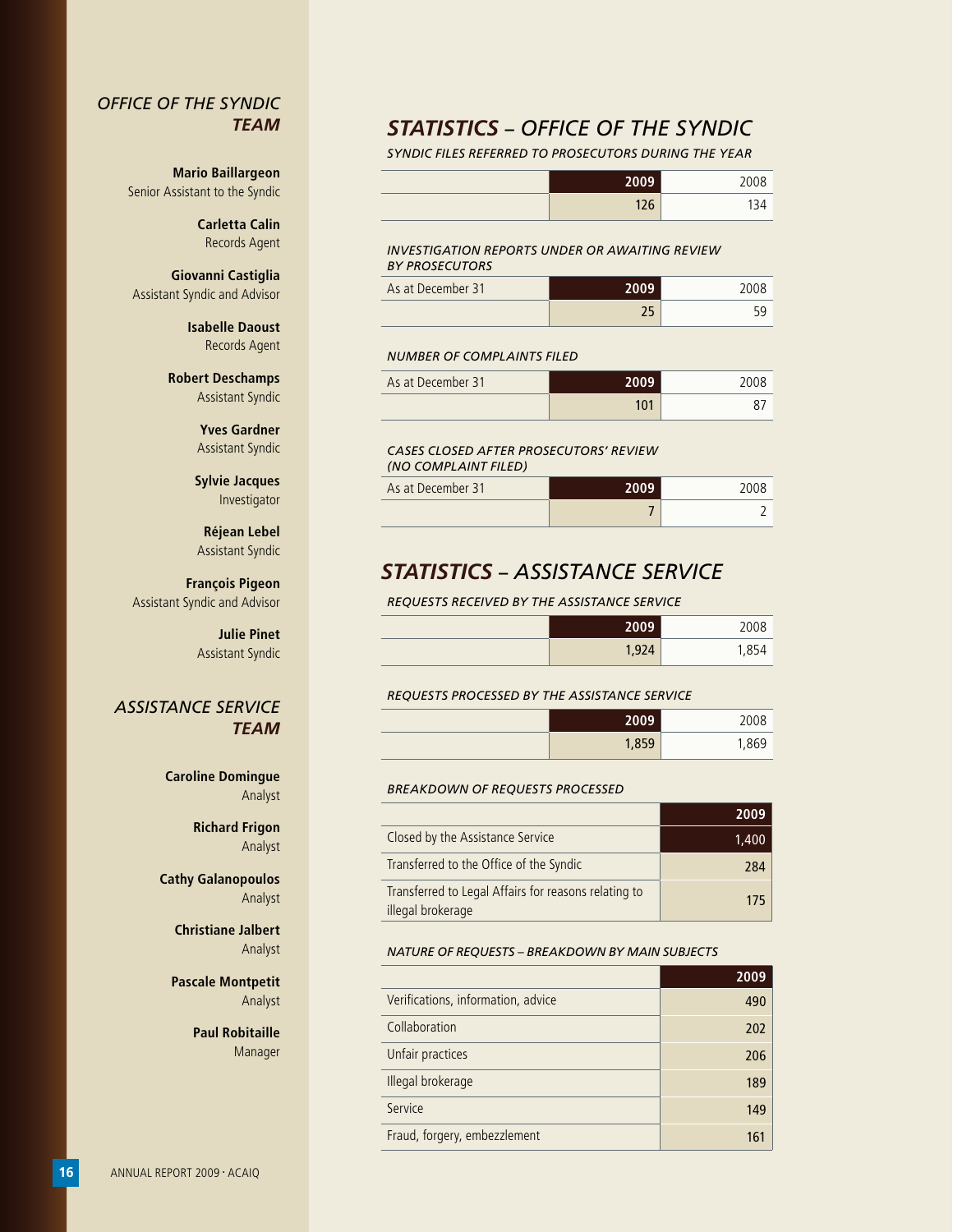*"Using the great springboard provided by the new Act to give the profession a new modus operandi."*

**Hélène Morand Syndic** 

# *REPORT from the Office of the Syndic*

*During 2009, the Office of the Syndic and the ACAIQ Assistance Service took an active part in the implementation of the new Real Estate Brokerage Act in order to establish a solid base to help the Association's various departments run smoothly once the new Act comes into force.*

> With this legislative transition soon to be experienced by all real estate brokerage professionals, the Office of the Syndic and Assistance Service staff will see the results of the monumental task they accomplished and all the efforts they invested throughout this very special year.

In essence, this upstream work consisted in using the new Act as a springboard to give the profession a new modus operandi. This was done, of course, while continuing to ensure the regular operations of the Office of the Syndic and the Assistance Service in terms of responding to requests for assistance and investigations.

There was plenty of work to be done, and I am extremely proud of the professionalism and enthusiasm with which it was carried out by the Syndic and Assistance staffs. I would like to extend my sincere thanks to them for their uncommon dedication, and to highlight the exceptional job they do on a daily basis. **D**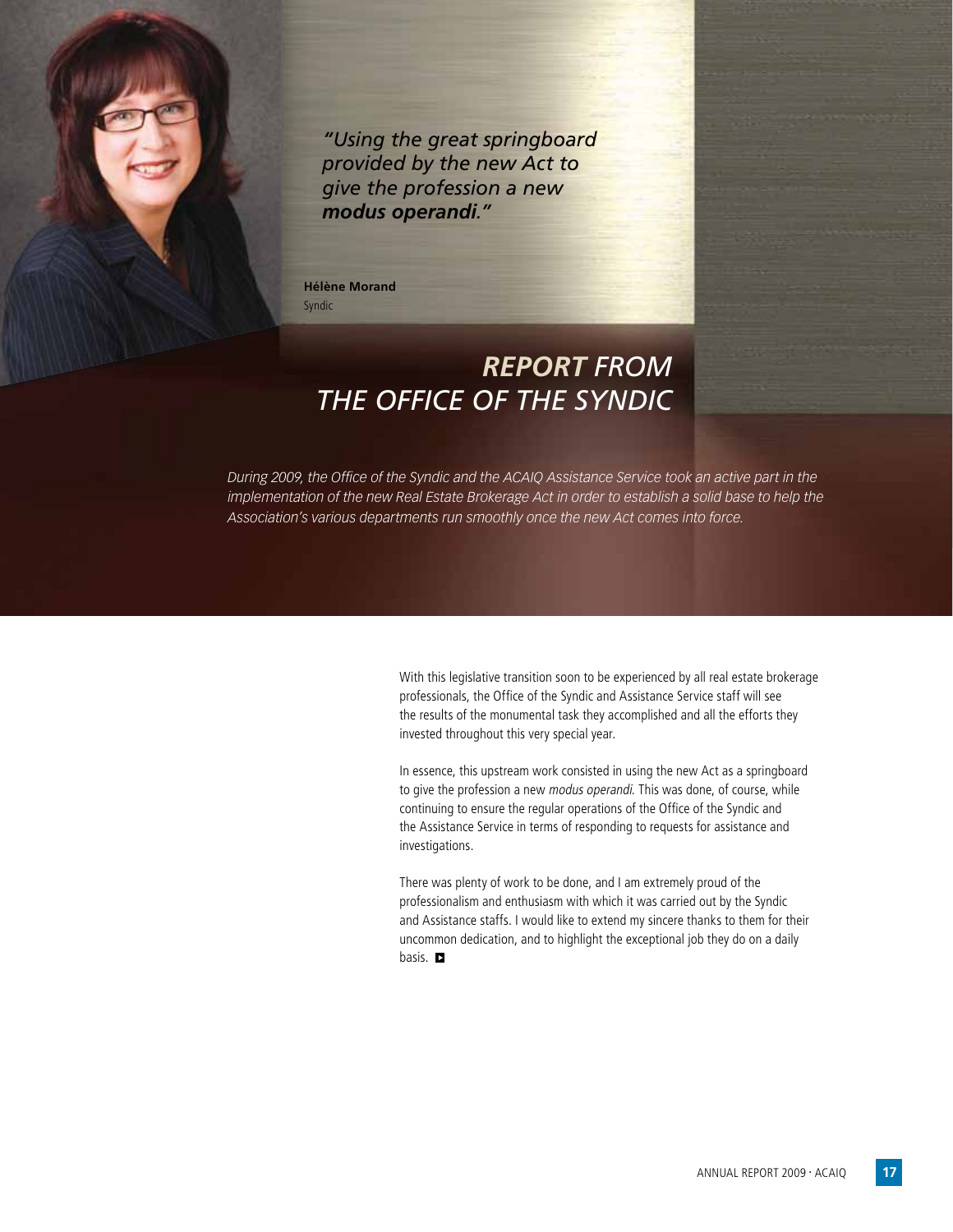## *Syndic, Assistance and the new Act*

Several issues emanating from various areas of the Association required the expertise of the Office of the Syndic and the Assistance Service. For example, we helped the Education and Certification departments develop the new OACIQ examinations, which from now on will be based on the skills of the candidates, who will have to show their ability to carry out a real estate transaction from A to Z based on real-case scenarios, rather than multiple-choice questions as is currently the case.

The Office of the Syndic and Assistance ACAIQ also helped the Education Department develop the information activity on the new Real Estate Brokerage Act, which all brokers will have to attend to make sure they fully understand the new legislative framework in which they will now be carrying out their professional activities.

Developing the powers that will be conferred upon the new organization responsible for overseeing the Real Estate Brokerage Act is one of the Association's main thrusts at the moment. In this area, we lent our expertise to facilitate the takeover by the OACIQ of the conciliation or mediation requests in dispute cases between brokers and agencies and their clients, as well as requests for arbitration between brokers and agencies and their clients.

And last, we focused our attention on the development of the new forms and contracts that will be used following the implementation of the new Act. This work will continue in 2010, and a consultation tour with brokers and agents will be held in early 2011 to give them a chance to share their views on the subject. Electronic document management, an issue that will mobilize a large number of resources within the Association in the coming year, also required the Syndic's input in 2009.

Collaboration is another topic that is always current in real estate brokerage. For this reason, it was important for us in 2009 to maintain our efforts to educate brokers and agents in this area, which is essential to our profession's continuity. This project was launched in 2008 with a province-wide tour on collaboration. We continued to present conferences on this topic to make sure that our message is heard and does not go ignored.

#### *Investigations involving ACAIQ members*

|           | Investigations opened during the month |                | Investigations completed during the month |      | Under investigation or awaiting review |      |
|-----------|----------------------------------------|----------------|-------------------------------------------|------|----------------------------------------|------|
|           | 2009                                   | 2008           | 2009                                      | 2008 | 2009                                   | 2008 |
| January   | 22                                     | 22             | 16                                        | 30   | 202                                    | 239  |
| February  | 33                                     | 19             | 17                                        | 31   | 218                                    | 227  |
| March     | 33                                     | 23             | 21                                        | 28   | 230                                    | 221  |
| April     | 25                                     | 25             | 11                                        | 27   | 244                                    | 219  |
| May       | 9                                      | 29             | 20                                        | 26   | 233                                    | 222  |
| June      | 44                                     | 16             | 26                                        | 30   | 251                                    | 208  |
| July      | 31                                     | 21             | 17                                        | 29   | 265                                    | 200  |
| August    | 16                                     | $\overline{7}$ | 11                                        | 12   | 270                                    | 195  |
| September | 22                                     | 41             | 23                                        | 23   | 269                                    | 213  |
| October   | 47                                     | 34             | 53                                        | 39   | 263                                    | 208  |
| November  | 28                                     | 16             | 22                                        | 22   | 269                                    | 202  |
| December  | 32                                     | 15             | 24                                        | 21   | 277                                    | 196  |
| Total     | 342                                    | 268            | 261                                       | 318  |                                        |      |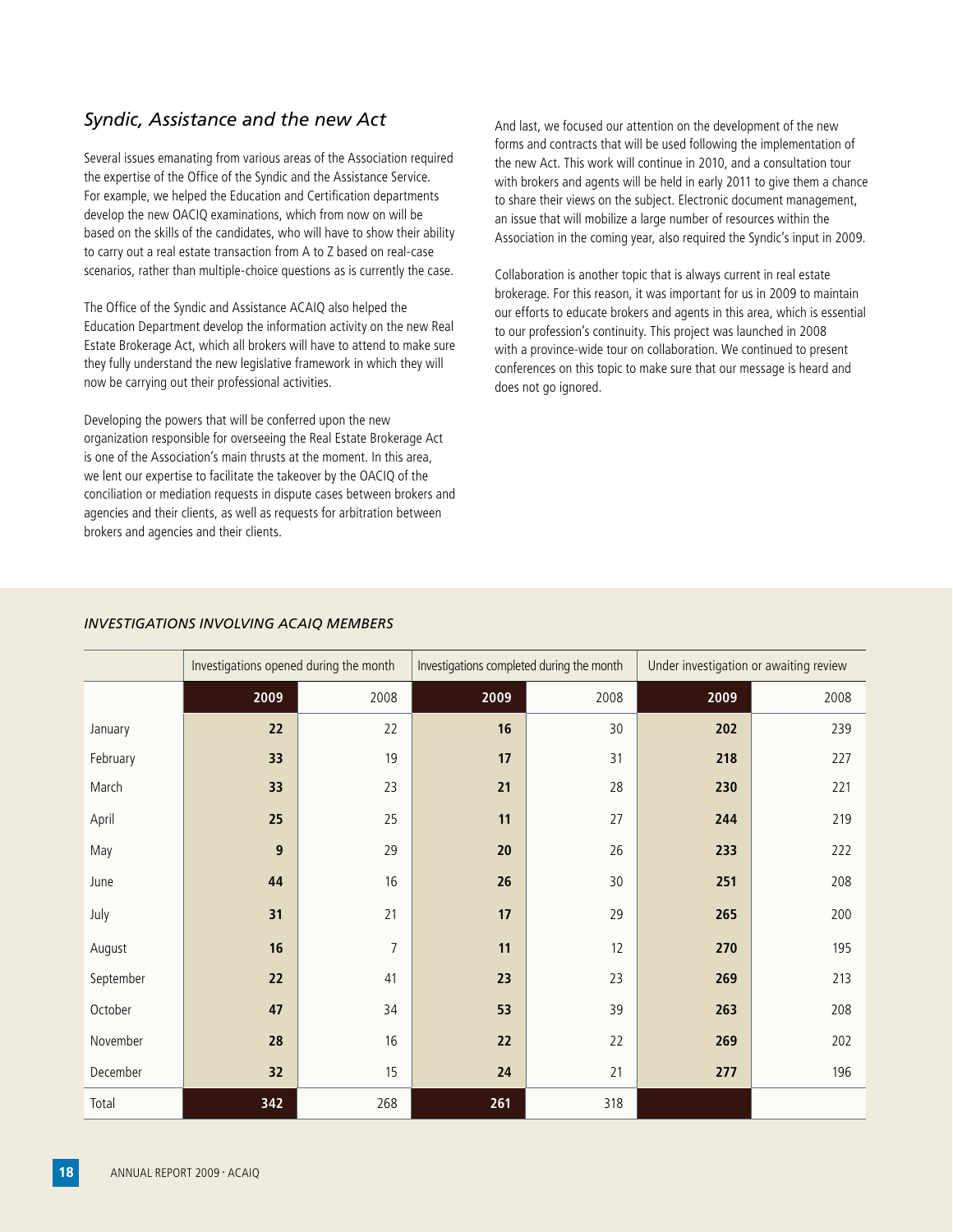## *Fraud*

The number of investigations opened in the course of the year increased substantially, with 346 new files opened in 2009 compared to 268 in 2008.

The number of cases under investigations or awaiting review also increased quite a bit in 2009, numbering 277 compared to 196 in 2008. However, it remains under the levels experienced in 2006, when 312 cases were under investigation. Of the cases that were investigated, 126 were referred to our lawyers for potential filing with the Discipline Committee. Another 14 complaints were submitted to the Discipline Committee; this number went from 87 in 2008 to 101 in 2009.

As for the results of these investigations, we are sorry to report that the heavy cases of real estate fraud, already mentioned in the 2008 Annual Report, were not a passing trend: these cases have continued to occur, with the accompanying appeal proceedings that this entails. There is a very positive note, however: the Office of the Syndic was already investigating these cases when they were brought into the public eye by the media. This speaks very well for the ACAIQ and shows that the Syndic is not reacting to problems, but rather acting proactively to uncover them, which is very reassuring both for the population at large and for the future of the profession of real estate broker and agent.

## *ACAIQ Assistance Service*

The number of requests received by the Assistance Service increased slightly during 2009, numbering 1,924 compared to 1,854 in 2008. It is interesting to note, however, that the number of requests for review in 2009 dropped again from 2008, going from 13 to 11. Again this reflects favourably on the Assistance Service's performance. Some 51.56% of requests emanate from the public, and 41.58% from real estate brokers and agents. The other 6% come from other sources, including internal, Inspection Committee and Syndic.

One of the problems with which Assistance ACAIQ is often confronted is accountability. Many real estate brokers and agents do not know where to find the tools they need to solve a difficulty encountered in the course of a transaction. The manager of the establishment should remain the foremost source to consult. In addition, the Association heavily promoted its Info ACAIQ Centre and encouraged real estate brokerage professionals to contact it to get answers to their questions. This was particularly successful judging by the record number of calls received this year.

## *Looking to the future*

As we have seen, the Office of the Syndic played a key role in the development of tools for the implementation of the Act and regulations. However, this doesn't mean our job is finished: in 2010 we will continue to make every effort to ensure that the new Act is harmoniously integrated into our investigation procedures.

We were also very happy to see confirmed in the new Real Estate Brokerage Act that the new organization will continue to oversee mortgage brokerage. The Office of the Syndic will have a key role to play, together with mortgage brokerage practitioners, to continue documenting standard practices in mortgage brokerage, and we intend to devote a large portion of our efforts to this monumental task in the coming year.

The imminent implementation of the new Real Estate Brokerage Act required increased attention on the part of the Syndic and the Assistance Service in 2009. Our two departments were able to join forces on several issues and to collaborate in an exemplary manner to support the ACAIQ in the transition to the new Act. In 2010, the Assistance Service will come under the Vice President, Professional Practices, a position occupied Me Claudie Tremblay.

The fact that the Assistance Service is specifically recognized under the new Act, and the new powers which will be given to this department, including account arbitration, require a very high level of confidentiality. For this reason it was not possible for the Syndic to continue to be in any way involved in the management of this service.

Consequently, the Office of the Syndic will devote itself exclusively to its primary mission, that of providing better public protection and overseeing the profession through the promotion of education and prevention. It will focus on educating brokers on the various aspects of their profession, so that in the eyes of the public, the profession will resonate as a guarantee of quality in any real estate transaction.

Imori

**Hélène Morand** Syndic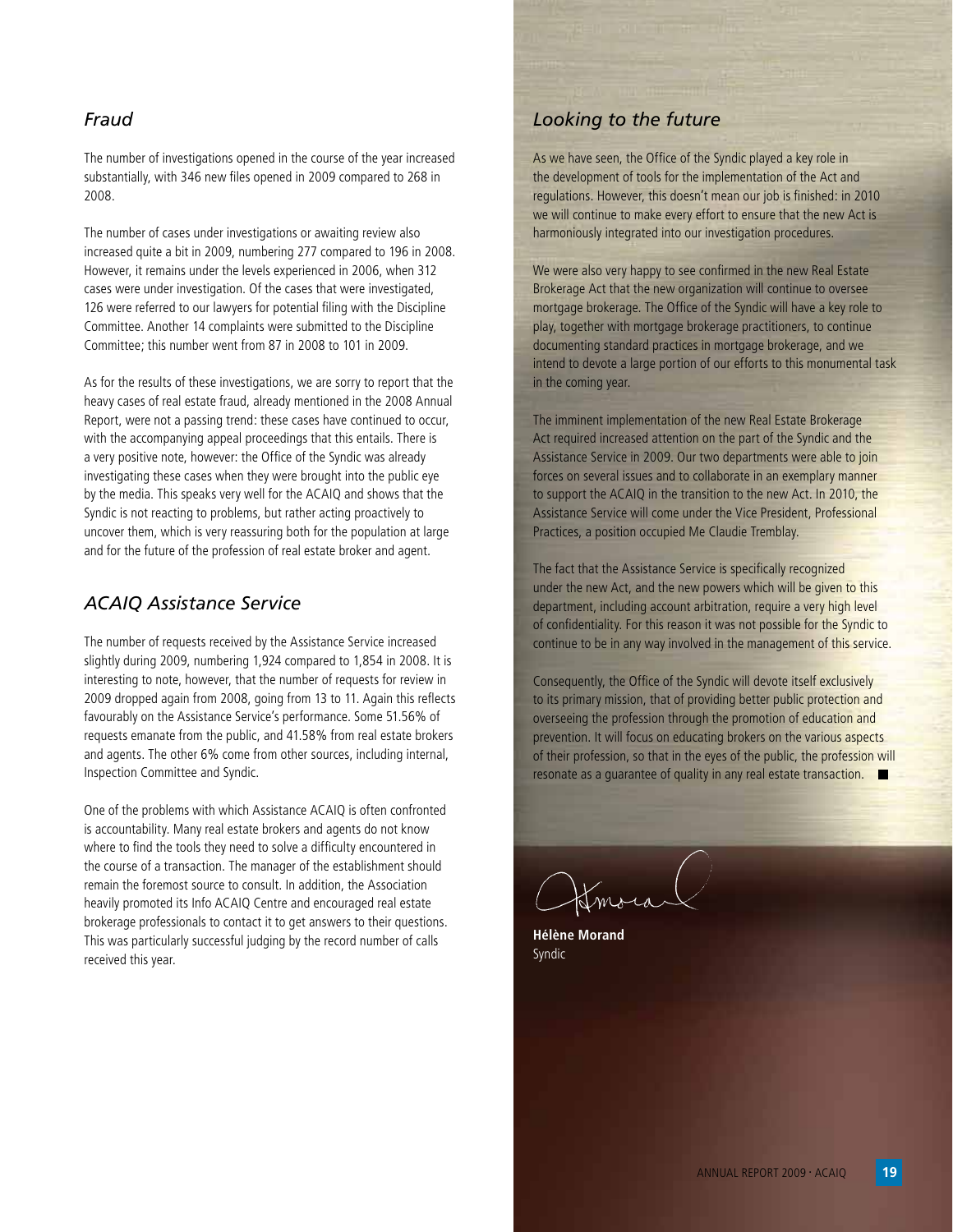## *Make-up OF THE DISCIPLINE COMMITTEE*

For the year 2009, the Discipline Committee of the Association des courtiers et agents immobiliers du Québec was made up of the following members.

### *Chairman*

Me Patrick Choquette

## *Substitute Chairman*

Me Gilles Duchesne

## *Members*

Ariëns, Imelda Barrette, Renée Beauregard, Pierre Belley, Louise Bissonnette, Suzanne Bolduc, Daniel Bolduc, Danielle Bureau, Denis Cayer, Louis Charron, Claude Cholette, Ginette Ciocca, Salvatore Corbeil, Jean-Marc Daoust, Robert De Langavant, Laura-Nancy

Dourakis, Spyros Dufresne, Yvan Dufresne, Yves Dupras, Marie-Andrée Fecteau, Luce Forlini, Nancy Gagnon, Antoine Gagnon, Micheline Gagnon, Normand Gaspard, Jean-Pierre Gaulin, Patricia Geoffrion, Michel Giroux Laveau, Lana Goulet, Christian Hardacker, Lois

Havard Grisé, Suzanne Huard, Paul Jones, Stewart Lamirande, Mario Langelier, Michèle Larouche, Céline Lavigne, Danielle Lecompte, Éloi Léger, Éric Lemaire, Frantz Leroux, Robert Liboiron, Michel Longo, Vito Mailloux, Luc Mammarella, Domenico Marchand, Denyse Merrien, Thierry Morrow, René Paquette, Rolland G. Paquin, Michel Racine, Normand Roy, Louise Ruiz, Carlos Rzik, Abdelaziz Stathakis, Georgios Thibault, Renaud Thibault, Sylvain Villiet, François

## *Secretary*

Chantal Peltier

## *Disciplinary Records Agents / Court Clerks*

Chabha Amirèche Catherine Lalonde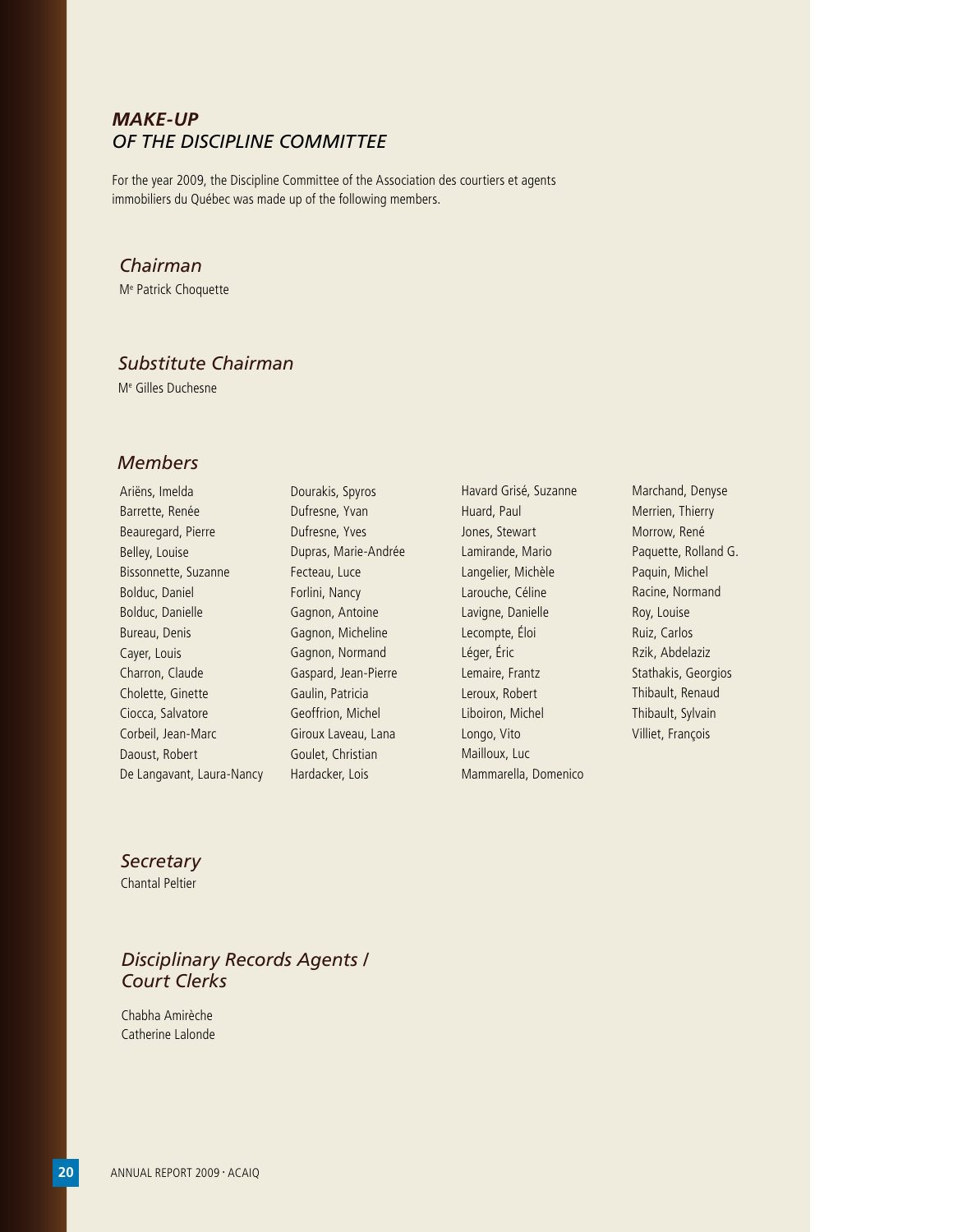

**Me Patrick Choquette** Chairman of the Discipline Committee

# *REPORT FROM THE DISCIPLINE COMMITTEE*

*The Discipline Committee reviews all complaints made against members of the Association des courtiers et agents immobiliers for violations to the provisions of the Real Estate Brokerage Act and the Regulations thereunder.*

*The Discipline Committee is constituted pursuant to the Act. It is fully autonomous and independent from the Association's Board of Directors and staff.*

> Each complaint is reviewed by a committee comprised of two members of the profession and a chairman or substitute chairman. The two members of the profession who sit on the Committee are selected from a group of real estate brokers and agents appointed to the Discipline Committee by the Board of Directors of the Association for a three-year term. The Board also appoints the Committee's secretary. The chairman and the substitute chairman are lawyers appointed by the government.

The Discipline Committee currently operates largely based on the provisions of the Professional Code. The Committee's operating rules will undergo a major overhaul with the implementation of the new Real Estate Brokerage Act and the regulations thereunder. Some Committee decisions may be appealed before the Court of Québec.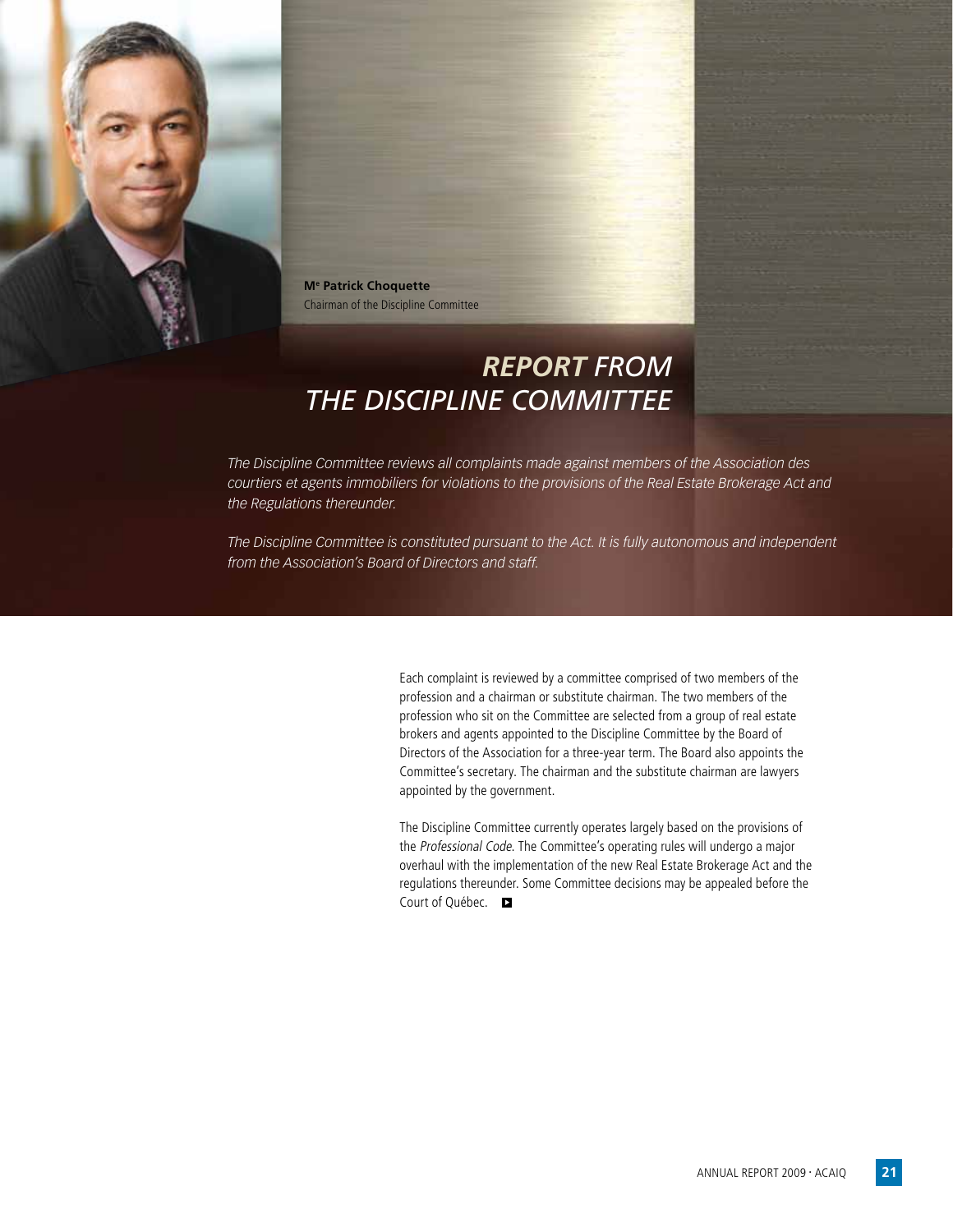## *Discipline Committee complaints, hearings and decisions (Tables I and II)*

(January 1 to December 31, 2009)

Generally speaking, the complaints handled by the Discipline Committee are related to major offences. Minor or technical offences are usually resolved by the Association's Assistance Service without the need for investigation by the Office of the Syndic. As of December 31, 2009, the Office of the Syndic of the Association had brought 101 complaints before the Discipline Committee.

The Committee held 4 hearings on provisional suspension, 68 hearings on guilt (including motion hearings), 36 hearings on penalties and 35 hearings on guilt / penalties, following a guilty plea. Adjournments were granted 27 times.

The Committee rendered 1 decision on provisional suspension, 34 decisions on guilt, 38 decisions on penalties, 41 decisions on both guilt and penalties following a guilty plea, and 6 non-guilty decisions. At year's close, 14 decisions on guilt and 13 decisions on penalties were under deliberation.

## *Penalties (Tables III and IV)*

The Discipline Committee may impose penalties that range from a reprimand to a temporary or permanent revocation of the right to carry out the profession. It may also impose fines between \$600 and \$6,000 per accusation count. The amount of these fines will increase substantially for offences which occurred after December 4, 2007. Penalties are determined by the Committee based on the seriousness of the offence and the circumstances in which it was committed, and with a view to protecting the public.

### *Table I*

**Number of cases**

|                                                                | 2009 | 2008          |
|----------------------------------------------------------------|------|---------------|
| Current as at January 1                                        | 123  | 102           |
| Filed during the period                                        | 101  | 87            |
|                                                                | 224  | 189           |
| Less                                                           |      |               |
| Decisions rendered on penalties<br>(including quilt / penalty) | 79   | 64            |
| Acquittals                                                     | 6    | $\mathcal{P}$ |
| Withdrawals/<br>terminations of proceedings                    | 1    | 0             |
| Cases pending as at<br>December 31                             | 138  | 123           |

### *Table II*

#### **Hearings – Postponements – Decisions**

|                                               | 2009     | 2008     |
|-----------------------------------------------|----------|----------|
| <b>Hearings held</b>                          |          |          |
| On temporary revocation                       | 4        | 15       |
| On guilt                                      | 68       | 64       |
| On penalties                                  | 36       | 72       |
| On guilt / penalties                          | 35       |          |
|                                               |          |          |
| Postponements granted                         | 27       | 48       |
| <b>Decisions</b>                              |          |          |
| Under deliberation on<br>temporary revocation | $\bf{0}$ | $\Omega$ |
| Under deliberation on guilt                   | 14       | 8        |
| Under deliberation on penalties               | 13       | 15       |
| Rendered on temporary revocation              | 1        | 3        |
| Rendered on quilt                             | 34       | 43       |
| Rendered on penalties                         | 38       | 39       |
| Rendered on guilty plea                       | 41       | 25       |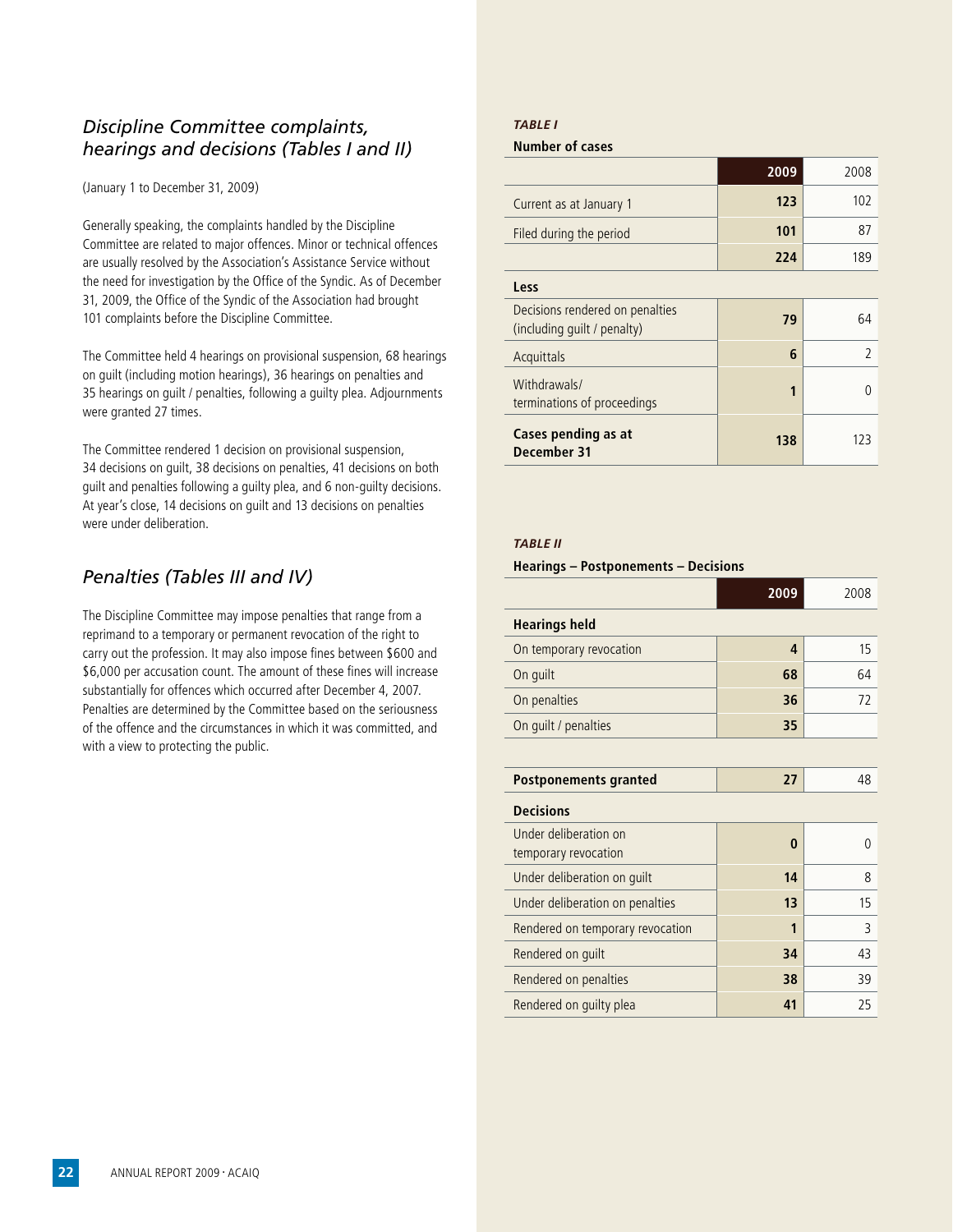#### *Table III*

**Penalties**

|                                   | 2009 | 2008 |
|-----------------------------------|------|------|
| <b>Penalties ordered</b>          |      |      |
| Reprimands                        | 28   | 19   |
| Fines                             | 53   | 45   |
| Mandatory courses                 | 15   | 17   |
| Restrictions on right to practice | 10   |      |
| Revocations/suspensions*          | 49   | 40   |
| Continuing education              | 9    | 6    |
| Other orders                      | 3    | 3    |

\* Suspensions ordered by the Discipline Committee are sometimes accompanied by a fine. In addition, the Committee may suspend a defendant's certificate on several counts of the same complaint.

#### *Table IV*

#### **Fines and publications**

|                  | 2009      | 2008      |
|------------------|-----------|-----------|
| <b>Penalties</b> |           |           |
| Total fines      | \$178,900 | \$141,400 |

#### **Publications in newspapers**

(In accordance with section 137 of the Real Estate Brokerage Act)

| Suspensions/revocations |  |  |
|-------------------------|--|--|
|-------------------------|--|--|



The Committee issued 28 reprimands and imposed 53 fines totaling \$178,900. In general, the payment of costs is ordered each time a guilty decision is rendered. In addition, there were 15 cases where the Committee recommended that the Board of Directors require a member to take courses and pass the corresponding exams. In 9 cases, it recommended that the member attend a continuing education course, in 10 cases, it ordered restrictions on the right to practice and, in 3 others cases, it issued other types of orders. There were also 49 cases of certificate suspension / cancellation for periods ranging from 15 days to permanent suspension.

In 2009, a total of 47 notices of suspension issued by the Committee were published in newspapers, and 4 notices were published in Info ACAIQ and on the Association's website only.

### *Nature of charges*

The accusations brought before the Discipline Committee dealt with violations to the Rules of Professional Ethics of the ACAIQ, the By-law of the ACAIQ, the Regulation respecting the application of the Real Estate Brokerage Act or the Real Estate Brokerage Act itself. It should be noted that a charge may be brought under more than one section of the Act or regulations.

I thank the staff of the Clerk's office, all the members of the Committee, and especially the substitute chairman, Me Gilles Duchesne, for their great availability and their exceptional contribution to the work of the Discipline Committee. П

Nexta Myutt

**Me Patrick Choquette** Chairman of the Discipline Committee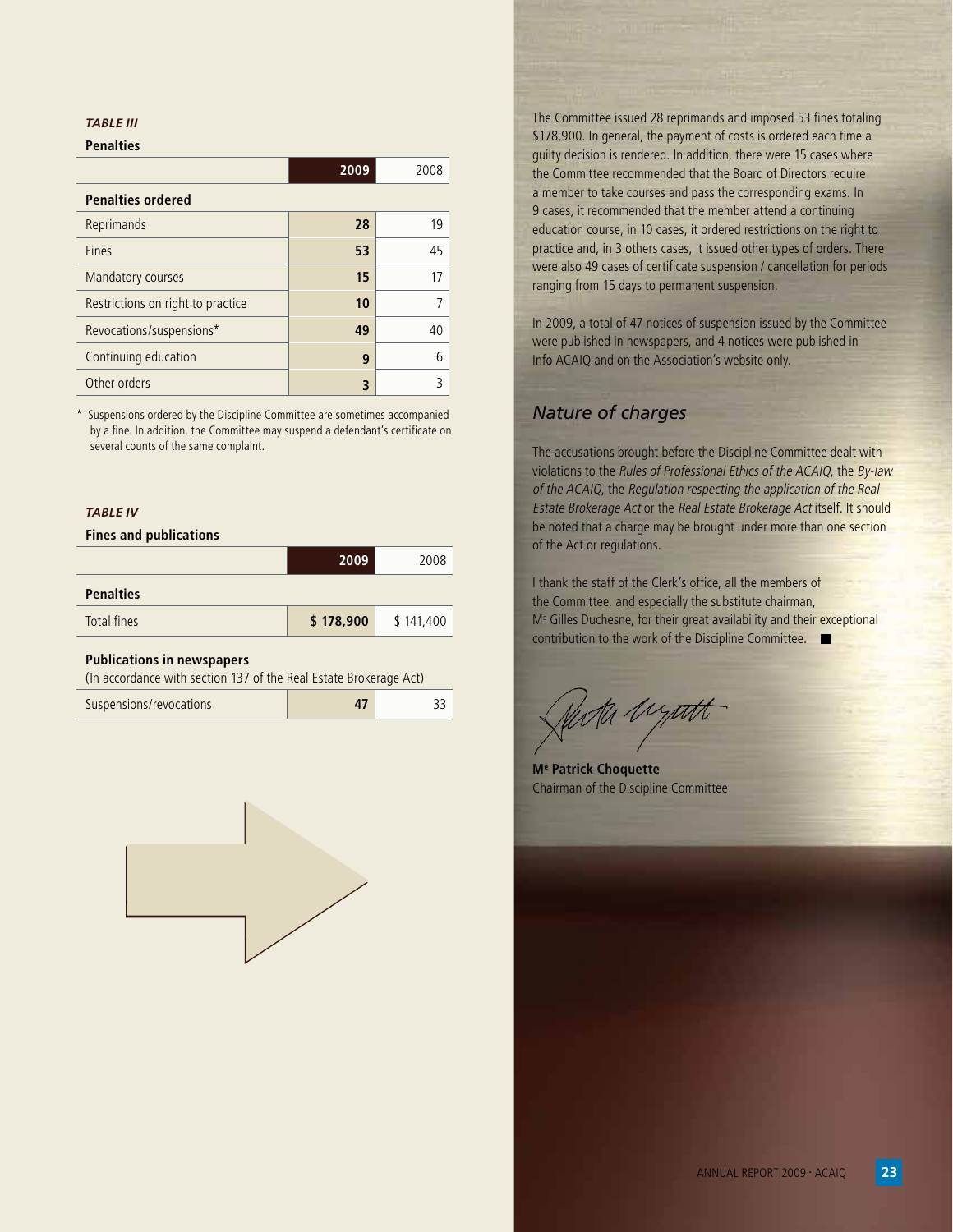## *Professional inspection committee Members*

The members of the Professional Inspection Committee for the year 2009 were:

#### *Chairman*

Raymond Desbiens until September 2009

Pierre Martel from September to date

#### *Members*

Laurent Bennarous

Nathalie Clément

Pierre Martel until September, when he became Chairman

Marc-André Pilon

#### *Committee Secretary*

Claudie Tremblay Vice-President Professional Inspection and Certification

#### *Substitute Secretary*

Francine Boucher Director Professional Inspection

## *PROFESSIONAL INSPECTION DEPARTMENT TEAM*

**Doreen Carrière** Agent

**Johanne Langlois** Agent

**Louise Dessureault** Inspector

**Serge Legault** Inspector

**Karyne Dubreuil** Assistant

**Rim Hadjem** Administrative Assistant

**Patrick Hiriart** Inspector

**Marie Thérèse Lessard** Inspector

**Diane Martineau** Inspector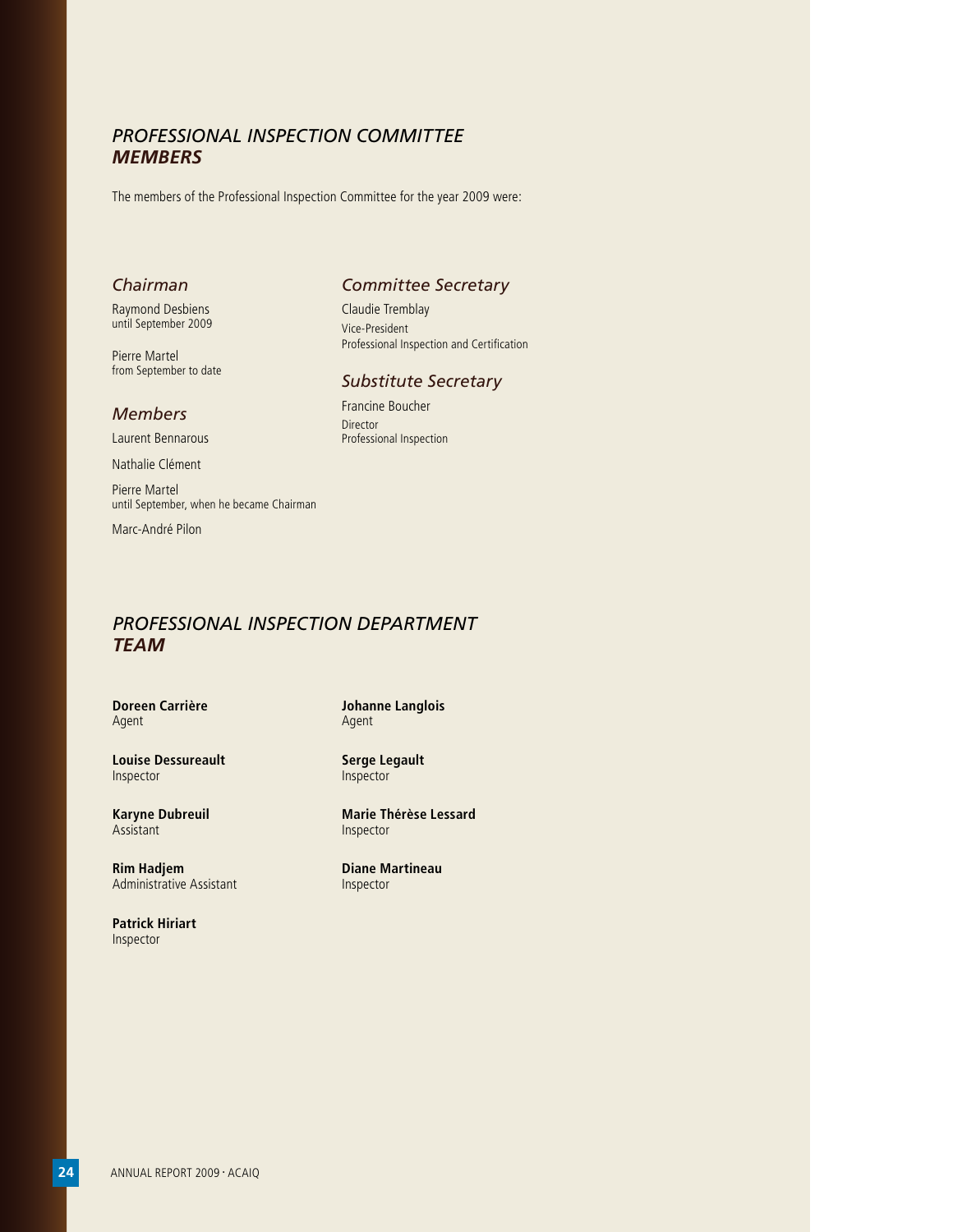

*"The goal of the ACAIQ Professional Inspection Department is to be an ally for agents and brokers."*

**Pierre Martel** Chairman of the Professional Inspection Committee

# *REPORT From the Professional Inspection Committee*

*The Professional Inspection Committee and the Inspection Department's staff are responsible for ensuring constant improvement in the management of brokerage firms and offices and the work methods and professional actions of real estate brokers and agents. The Committee favours a preventive approach, as explained in this annual report.*

> With the arrival of the new Real Estate Brokerage Act, the Inspection Committee will be well positioned to help brokers continue to improve their professional practices. It is extremely rewarding for the Inspection Committee to have an impact on our profession's quality standards, because in the end, all brokers and agents benefit. In addition, the better the latter master the ins and outs of their profession, the better the profession and their visibility will be. This is why the ACAIQ Professional Inspection Services sees itself as an ally, and the new Act will only reinforce this.

## *The new Real Estate Brokerage Act and the regulations thereunder*

The Professional Inspection Committee and the Inspection Department's staff have lent their expertise to a variety of projects undertaken to prepare us for the implementation of the new Real Estate Brokerage Act. Under the new legislation, the Inspection Committee will have the power to verify the professional skills of brokers. It will be allowed to encourage brokers to improve their professional practices and, among other things, to require them to take additional training to remedy any flaws observed in the course of its inspections.  $\Box$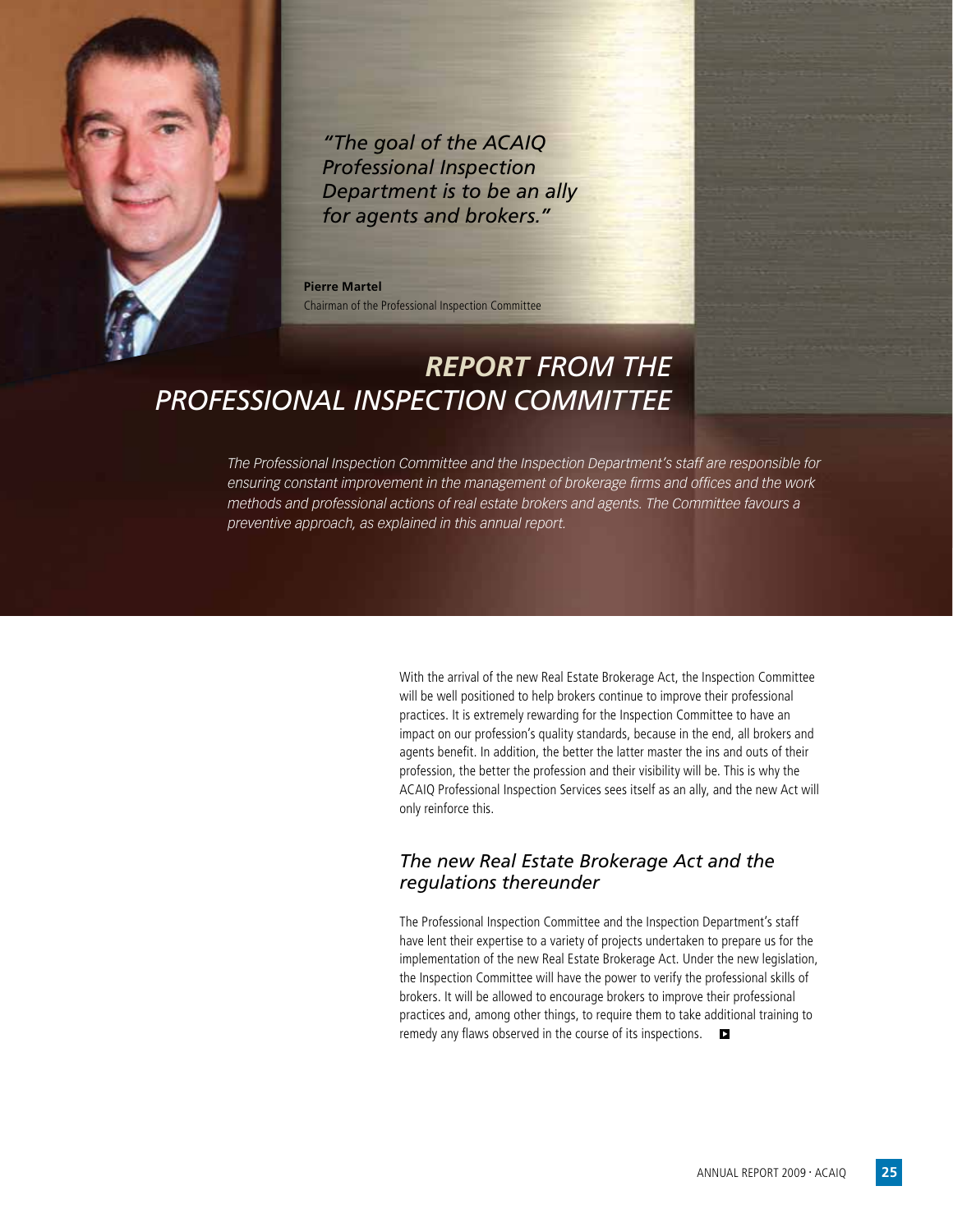The main projects included a review of the various registers and documents to adapt them to the new regulations, and a review of the continuing education activities emanating from the Professional Inspection Department, including one on the keeping of records and registers, one on managing trust accounts, as well as the Professional Inspection conference. The start-up session for new brokers was also reworked.

## *Residential, commercial and mortgage brokerage*

Real estate brokers, whether they work in residential, commercial or mortgage brokerage, were inspected at the same rate. In 2009, 349 residential brokers, 58 commercial brokers and 12 mortgage brokers were visited by an inspector. Brokerage contract and transaction records completed by 581 brokers or agents were selected for a more in-depth review. Following the inspection, each member received a personalized report containing the inspector's observations and recommendations. These inspections of the professional practices of brokers and agents have a direct impact on the protection of the public because they are aimed at actions involving the consumer. These actions reflect the way brokers and agents fulfill their obligations when it comes to the brokerage contracts and transaction promises that they draft and negotiate.

Most of the recommendations issued by the Committee following these inspections pertain to the failure by agents to collect the deposits mentioned in the promises, or to compensation sharing, as well as a few cases of non-collaboration. Incomplete or missing documentation in the records is another area that can lead to recommendations, but fortunately this is the exception rather than the norm it was several years ago. There has been enormous progress in this area.

Regular inspections are supplemented by an online self-inspection questionnaire that must be completed on an annual basis. In 2009, 1,459 brokers received and completed this questionnaire in its abridged form. Some 270 long-form self-inspection questionnaires were also issued, touching on all aspects of the management of a brokerage office, including advertising, brokerage contract and transaction records, conflicts of interest and disclosures, including in the area of referrals. The questionnaire also covers trust accounts, document management and confidentiality. The long-form self-inspection process is in fact the equivalent of an inspection.

## *Trust accounts*

Among the brokers inspected this year, 46 had a trust account. The majority of these accounts are very well managed. However, there are situations where those responsible are not clear on the regulations or the accounting rules governing trust accounts. In such cases, we recommend that the individual attend the education activity Managing Trust Accounts in order to receive the information needed to correct these flaws.

A total of 386 brokers have a trust account, representing a slight increase from last year.

## *Start-up sessions*

Since 2004, new chartered real estate broker certificate holders are invited to attend a start-up session. This consists in a half-day training session that also serves as an initial inspection. It is used to review the responsibilities and obligations of the representative and the manager of an establishment and the various issues concerning the keeping of records and registers, agent supervision and conflict and dispute management. A total of 166 brokers attended theses sessions in 2009, i.e. 13 more than in 2008.

## *Conflicts of interest and notices of disclosure*

Under the Real Estate Brokerage Act, a real estate broker or agent must send without delay to the Association a notice of disclosure and any related document when he is a direct or indirect party to transaction. In 2009, we received and examined 2,542 such notices, 47% of which related to a purchase, and 57% to a sale. Direct conflicts of interest were involved in 57% of the cases disclosed, and indirect conflicts in the other 43%.

As we know, the objective of the Professional Inspection Committee is to ensure that a notice of disclosure is completed before the broker or agent enters into an agreement with a client, therefore before the signing of a promise to purchase or sell.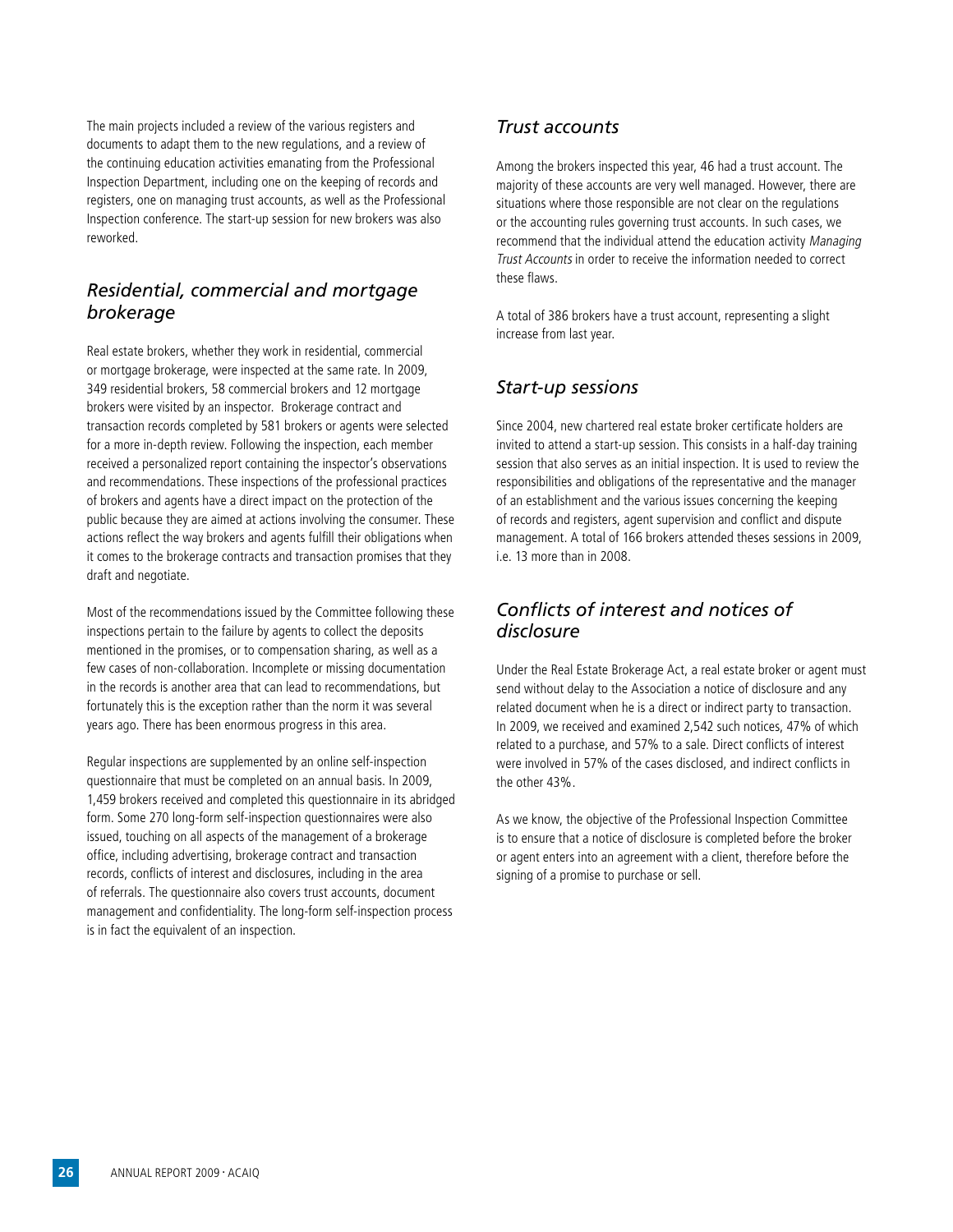#### *StatistiCs 2009*

| <b>Broker inspections</b>                                                       | 2009  | 2008  |  |  |  |
|---------------------------------------------------------------------------------|-------|-------|--|--|--|
| Commercial                                                                      | 58    | 92    |  |  |  |
| Mortgage                                                                        | 12    | 16    |  |  |  |
| Residential                                                                     | 349   | 315   |  |  |  |
| Other (inactive)                                                                | 5     | 20    |  |  |  |
| Start-ups                                                                       | 166   | 153   |  |  |  |
| Self-inspection - Long-form questionnaire (first year)                          | 270   | 406   |  |  |  |
| <b>Total</b>                                                                    | 860   | 1,002 |  |  |  |
| Agent reports                                                                   | 581   | 1     |  |  |  |
|                                                                                 |       |       |  |  |  |
| <b>Broker self-inspection - online</b> (Long and short forms)<br>1,729<br>1,650 |       |       |  |  |  |
|                                                                                 |       |       |  |  |  |
| Total number of brokers who have a trust account                                |       |       |  |  |  |
| As of the end of December of each year                                          | 386   | 376   |  |  |  |
| Brokers with a trust account inspected in the course of the year                | 46    | 195   |  |  |  |
|                                                                                 |       |       |  |  |  |
| Receipt and review of notices of disclosure                                     |       |       |  |  |  |
| As of the end of December of each year                                          | 2,542 | 2,829 |  |  |  |
| Referred to Assistance Service                                                  | 10    | 5     |  |  |  |
| Information letters related to notices of disclosure                            | 703   | 605   |  |  |  |
| <b>Commitments</b>                                                              |       |       |  |  |  |
| Attending a training session or complying with various regulatory provisions    | 44    | 51    |  |  |  |

## *The many facets of continuing education*

In addition to start-up sessions for brokers, the ACAIQ provides assistance to the administrative staff responsible for keeping records and registers and managing trust accounts in brokerage offices. It does this by presenting training sessions on these topics. There were eight such sessions already, attended by a total of 75 brokers and assistants.

## *Satisfied brokers and agents*

Mindful of the quality of the services it offers to real estate brokers and agents, the Inspection Committee asks brokers who have undergone an inspection to complete an appreciation questionnaire, which is mailed to them with their inspection report. The responses contained in the

212 questionnaires that were returned to us remain very positive and confirm that the principle of assistance and prevention under which we word is favourably perceived.

In ending, on behalf of the Committee, I would like to thank the entire Professional Inspection Department staff. I also extend special thanks to outgoing Chairman Raymond Desbiens for his dedication and involvement during the 10 years he spent on this Committee.

**Pierre Martel** Chairman of the Professional Inspection Committee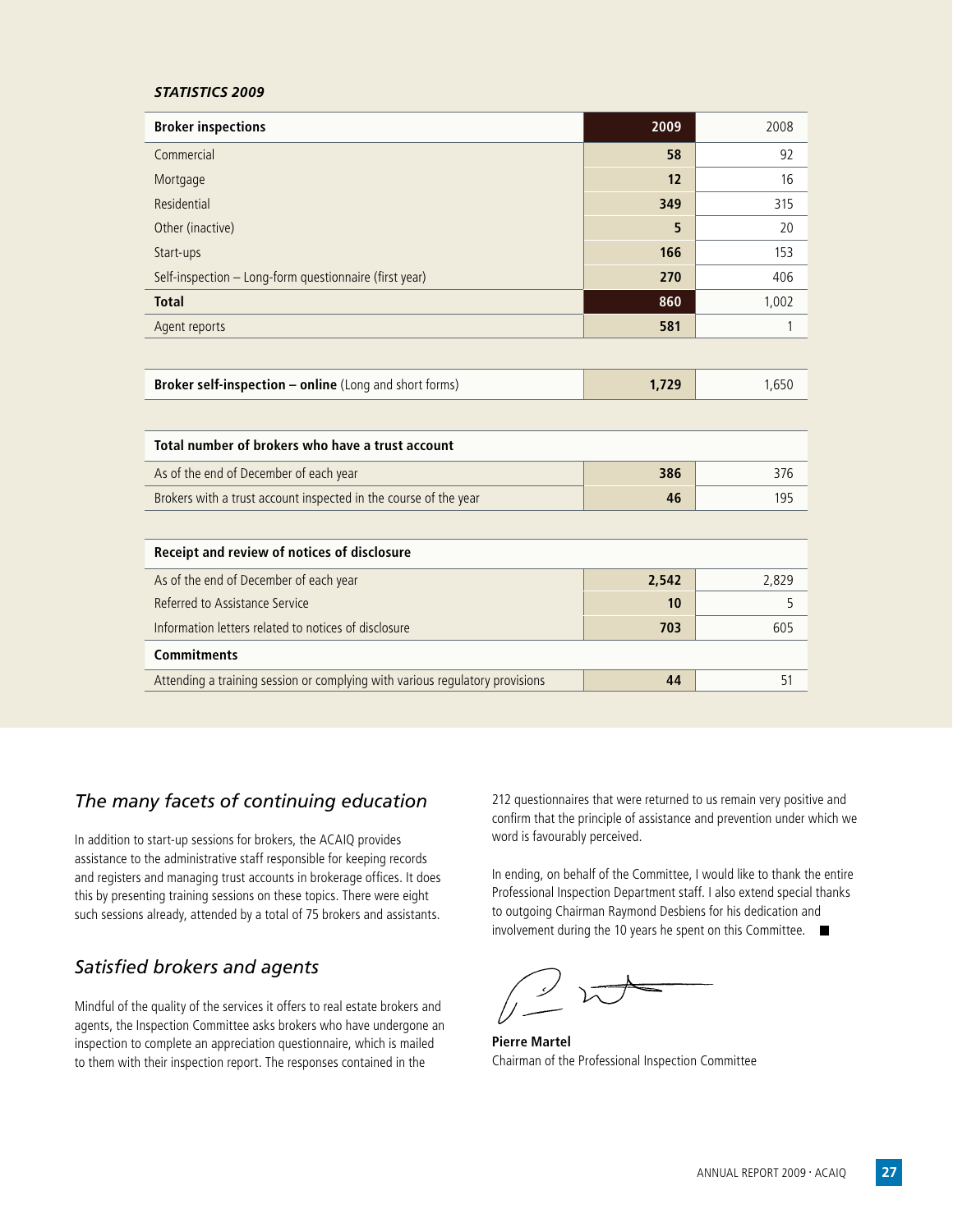## *Members of the decision committee on criminal offences*

## *Chairman*

#### *Members*

#### *Resource person*

### *Secretary*

Georges Halasz

Christiane Saint-Jean Raymond-Noël Vaillancourt

Jean-François Savoie Vice President Legal Affairs and Registries Isabelle Charlebois Lawyer Legal Affairs

#### *Applications for certificate issuance and review of criminal offences*

|                        | 2009 | 2008 |
|------------------------|------|------|
| Applications submitted | 57   |      |
| Applications refused   |      |      |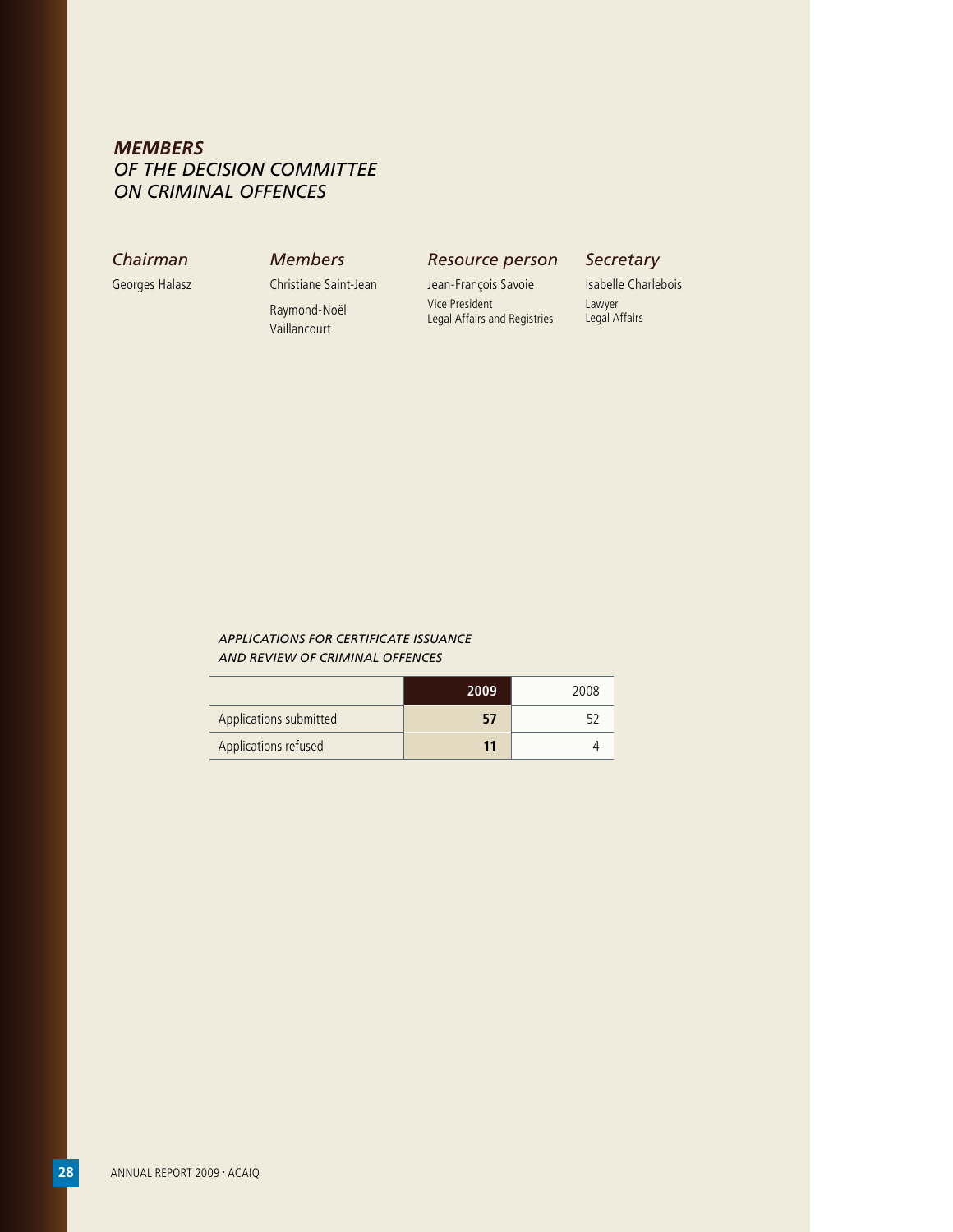

**Georges Halasz** Chairman of the Decision Committee on Criminal Offences

# *REPORT from the Decision Committee on Criminal Offences*

*To be issued a real estate broker's or agent's certificate, an applicant must not have pleaded guilty to or been*  found guilty by a court of a criminal offence having a link with the activity of real estate broker or agent.

*It is up to the Decision Committee on Criminal Offences to determine the types of offences that have a link with*  real estate brokerage. To this end, it has the right to requisition any document it needs in order to have all the *facts in hand to make an enlightened decision.*

The Committee met eight times during the year 2009 and reviewed 57 cases. The number is higher than in 2008, when the Committee rendered 52 decisions. Of these cases, 11 were refused issuance. Criminal offences for which the Committee determined the existence of a link with real estate brokerage included theft, cannabis production, drug possession with intent to traffic, and narcotics trafficking. In cases involving these offences, the Association refused to issue the certificate applied for.

## *Licence Issue and Maintenance Committee*

As part of the changes brought about by the new Real Estate Brokerage Act, this Committee will be renamed "Licence Issue and Maintenance Committee".

In addition, this body will have greater powers and responsibilities delegated by the Organisme, since it will now be able to refuse issuance of, revoke or suspend licences, and impose restrictions or conditions thereon.

In addition to convictions for criminal offences, circumstances warranting such measures by the Committee will include convictions for penal or disciplinary offences, where these have a link with real estate brokerage.

The Committee will also review bankruptcy, guardianship and curatorship cases, as well as cases where an individual or a licence holder has had his licence suspended, revoked or made subject to restrictions or conditions

by the Discipline Committee or a body in Québec or somewhere else for overseeing real estate brokerage.

I would like to thank my colleagues on the Committee, Christiane Saint-Jean and Raymond-Noël Vaillancourt, with whom I have had the privilege to work since October. The expertise and seriousness with which they review each case submitted to the Committee benefit the entire profession and help us move forward. I would also like to commend the work accomplished by the members of the ACAIQ Legal Affairs staff, who are available whenever the Committee needs their judicious assistance. Their support is a great contribution and I thank them for it. Finally, I would like to thank the members who came before me and sat on the Committee since its inception, Léo La Palme (Chairman from 2005 to 2009), Yvon Cousineau and Paul H.Chrétien. Their hard work greatly contributed to the Committee's progress.

**Georges Halasz** Chairman of the Decision Committee on Criminal Offences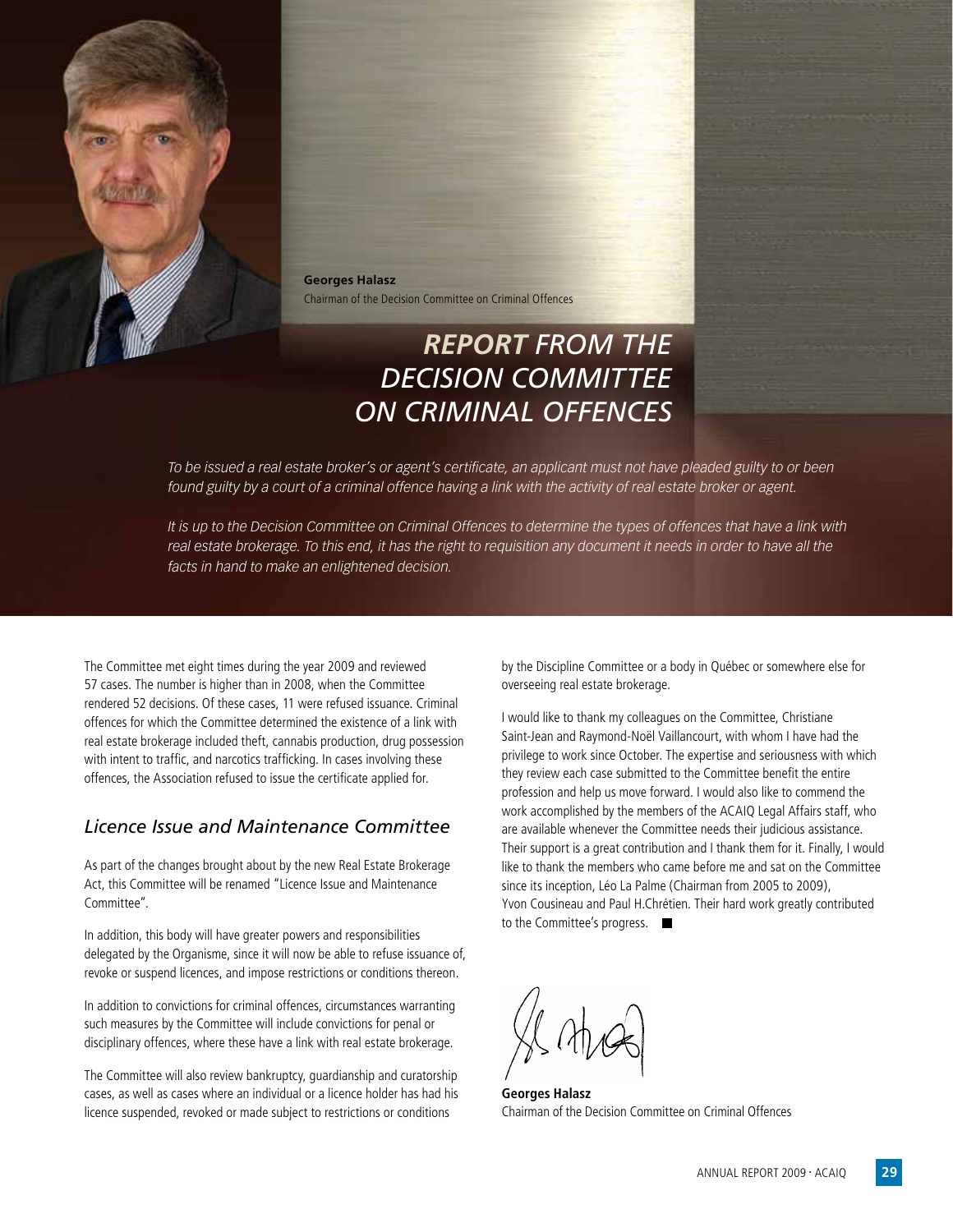## *MembeRs of the Verification and Finance Committee*

#### *Members*

*Chairman* Daniel Pelchat

Richard Dion François Léger Robert Nadeau Johanne Roy

#### *Resource persons*

Claude Barsalou Vice-President General Management

Nadine Corbeil Manager Accounting and Finance Vo-Long Truong Vice-President Finance and Physical Resources Management

## **Revenues** 2009 : \$ 13,467,331



## **Expenses** 2009 : \$ 12,587,577

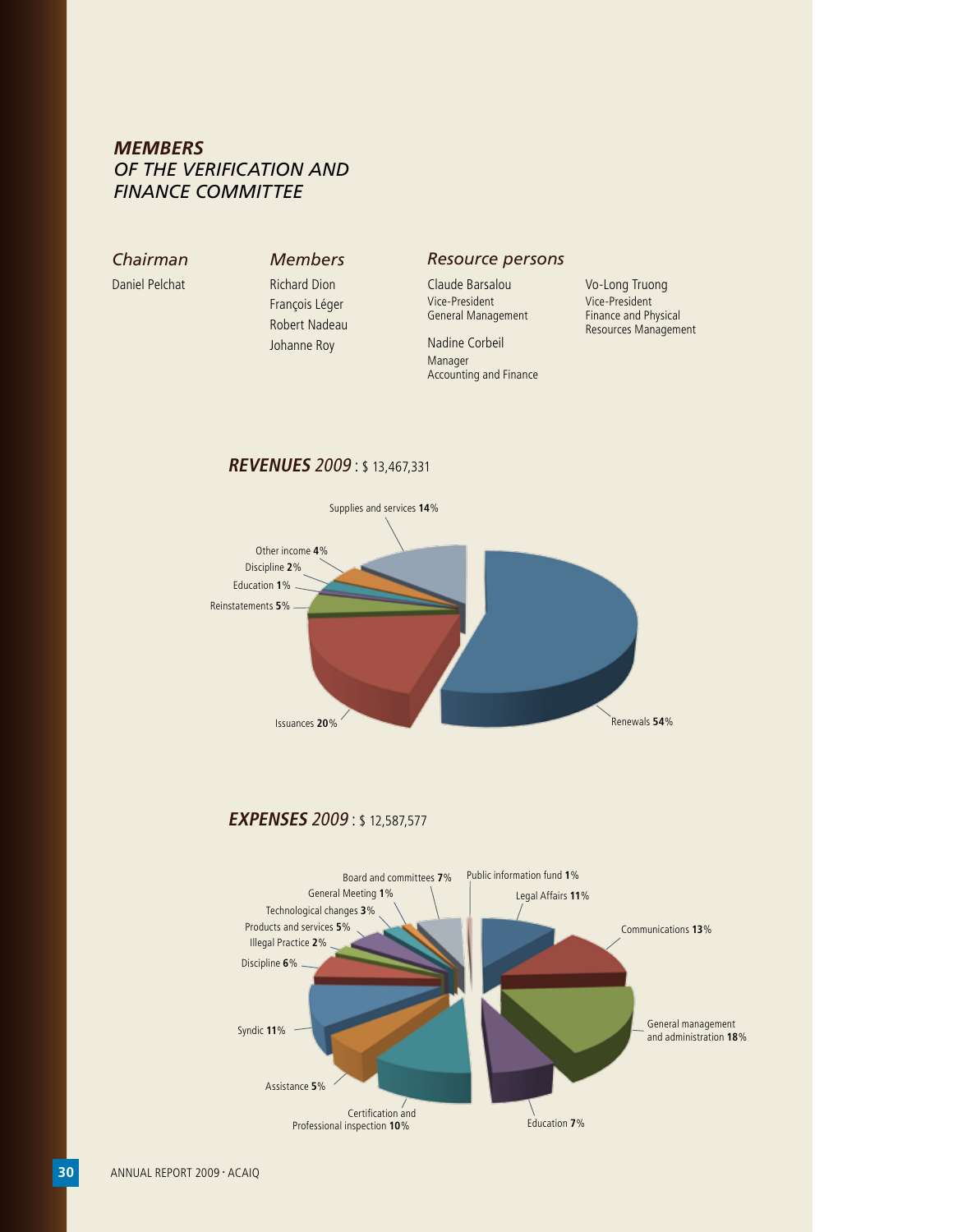

*"For a sound management of the ACAIQ's and the OACIQ's finances"*

**Daniel Pelchat** Chairman of the Verification and Finance Committee

# *Treasurer's REPORT*

*In 2009 the ACAIQ's revenues totalled \$12,457,509, compared to \$12,631,768 in 2008. Although revenues remained more or less the same, we ended the year 2009 with a surplus of \$879,755, or \$464,275 more than last year. This is excellent news, as this surplus will be added to the Association's net assets and will help us face the expenses created by the introduction of the new Act.*

#### *Revenues*

Certain variations in our revenue sources are noteworthy. This year membership fees increased by \$323,449, going from \$10,269,474 in 2008 to \$10,592,923 in 2009. This increase in membership fees can be partly explained by the fact that the real estate brokerage industry is booming, prompting new people to join our ranks.

### *Expenses*

On the expense side, we note a very satisfactory decrease of more than \$600,000. This being said, certain accounts, including salaries and benefits, increased in 2009, due among other things to preparations in view of the coming into force of the new Act and the repatriation of departments such as IT and investigations. While reintegrating these previously outsourced departments certainly increases our salary base, it also allows us to reduce and better control our operational costs. The resulting drop in outside fees is significant, going from \$1,541,839 in 2008 to \$738,191 in 2009.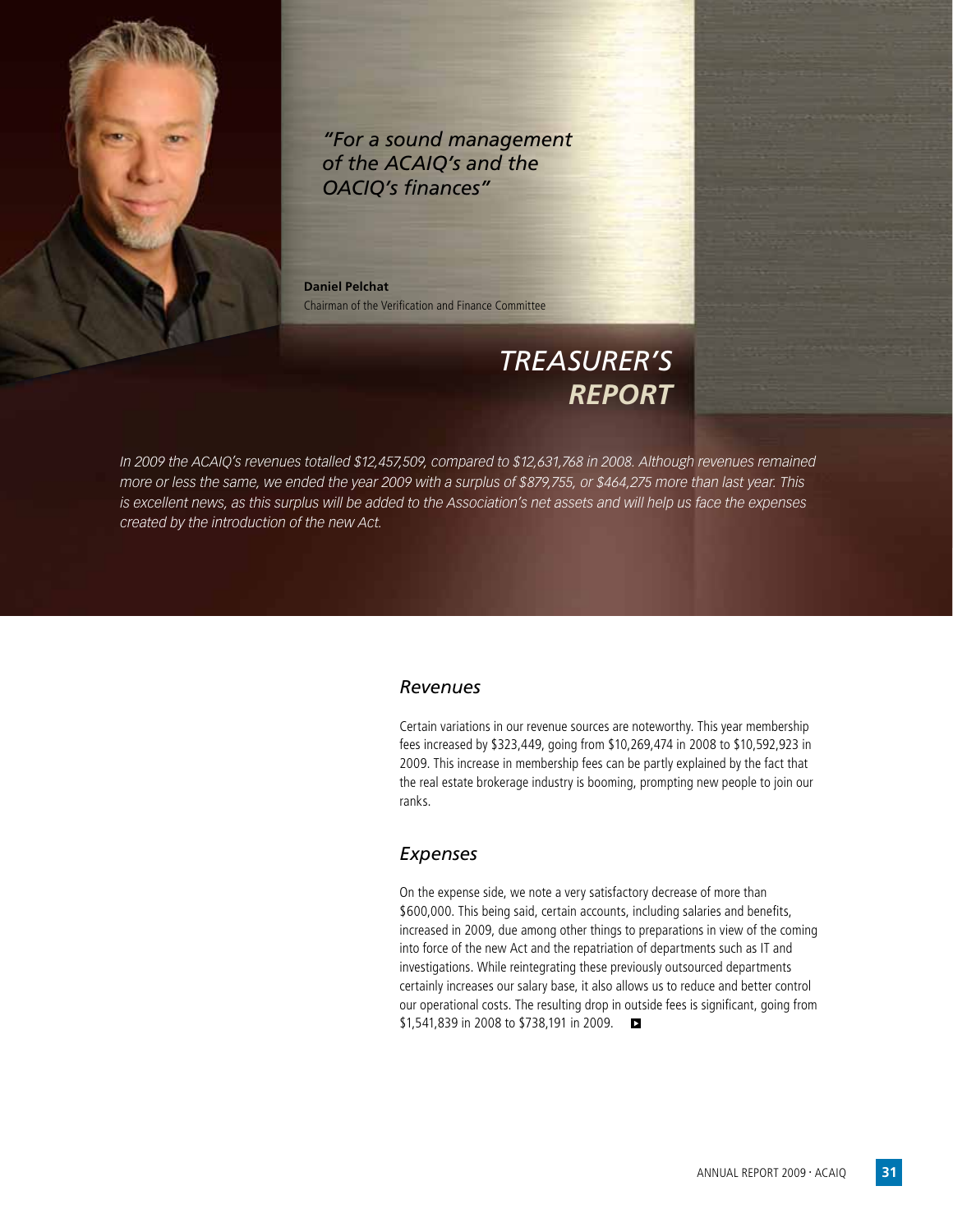In addition, a lower-than-expected invoice from the Ministère des Finances has also contributed to lowering the Association's expenses compared to 2008. Because invoicing periods are different between the Ministère des Finances and the Association, we had made considerable reserves in order to be able to cover this expense. But as it turned out, this reserve was much higher this year than what was announced by the Ministère. We have therefore reversed the reserve, accounting for a variation of close to \$800,000.

The Discipline Committee's expenses also went down in 2009 due to a reduction in the number of cases reviewed during the year.

In addition, in 2009 the ACAIQ added more than \$879,755 to its accumulated surplus, which now totals \$5,209,695. The unallocated portion of this surplus (see Balance Sheet on page 35) will allow us to meet the expenses brought about by the new Act, including our ongoing work to develop new examinations, electronic document management and the tour to present the education activity on the new Real Estate Brokerage Act to all brokers.

I thank the members of the Verification and Finance Committee and the entire ACAIQ staff for their hard work and dedication during the six working meetings held in the course of the year. Their contribution will help the Association meet the implementation of the new Act securely from a financial standpoint, and I cannot overstress the value of this.

**Daniel Pelchat** Chairman of the Verification and Finance Committee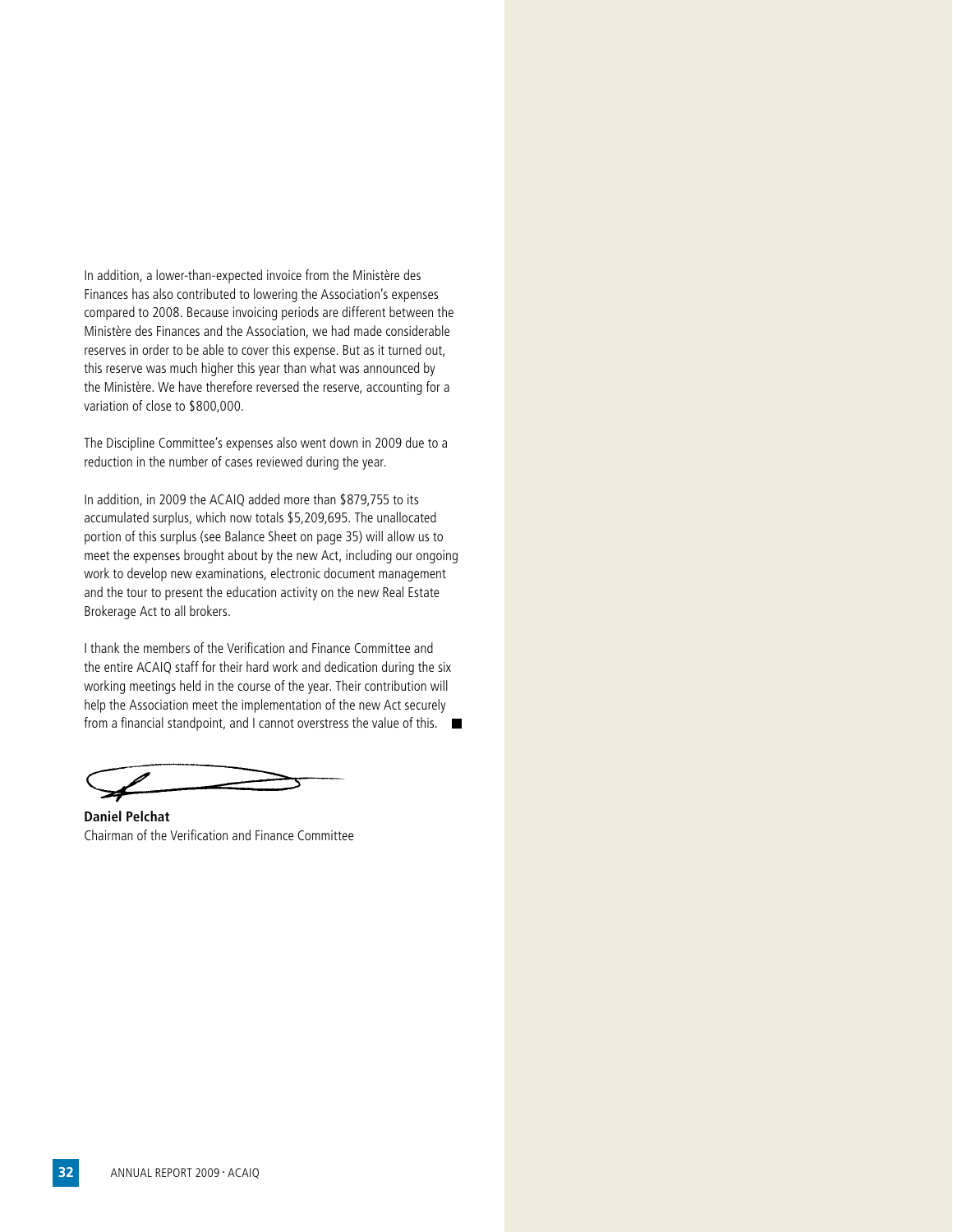# *Auditors' REPORT*

## *To the members of l'Association des courtiers et agents immobiliers du Québec*



#### Samson Bélair/Deloitte & Touche

**Samson Bélair/**

**Deloitte & Touche s.e.n.c.r.l.** 1, Place Ville Marie Suite 3000 Montreal QC H3B 4T9 Canada

> Tel.: 514-393-7115 Fax: 514-390-4116 www.deloitte.ca

*We have audited the balance sheet of Association des courtiers et agents immobiliers du Québec as at December 31, 2009 and the statements of income and changes in net assets for the year then ended. These financial statements are the responsibility of the Association's management. Our responsibility is to express an opinion on these financial statements based on our audit.*

We conducted our audit in accordance with Canadian generally accepted auditing *standards. Those standards require that we plan and perform an audit to obtain reasonable assurance whether the financial statements are free of material misstatement. An audit includes examining, on a test basis, evidence supporting the amounts and disclosures in the financial statements. An audit also includes assessing the accounting principles used*  and significant estimates made by management, as well as evaluating the overall financial *statement presentation.*

In our opinion, these financial statements present fairly, in all material respects, the financial *position of the Association as at December 31, 2009 and the results of its operations and its cash flows for the year then ended in accordance with Canadian generally accepted accounting principles.*

*The comparative figures were obtained from financial statements audited by other auditors.*

Samon Pilair/Deboitte + Town p. R.N.C.A.

February 5, 2010

<sup>1</sup> Chartered accountant auditor permit No. 6724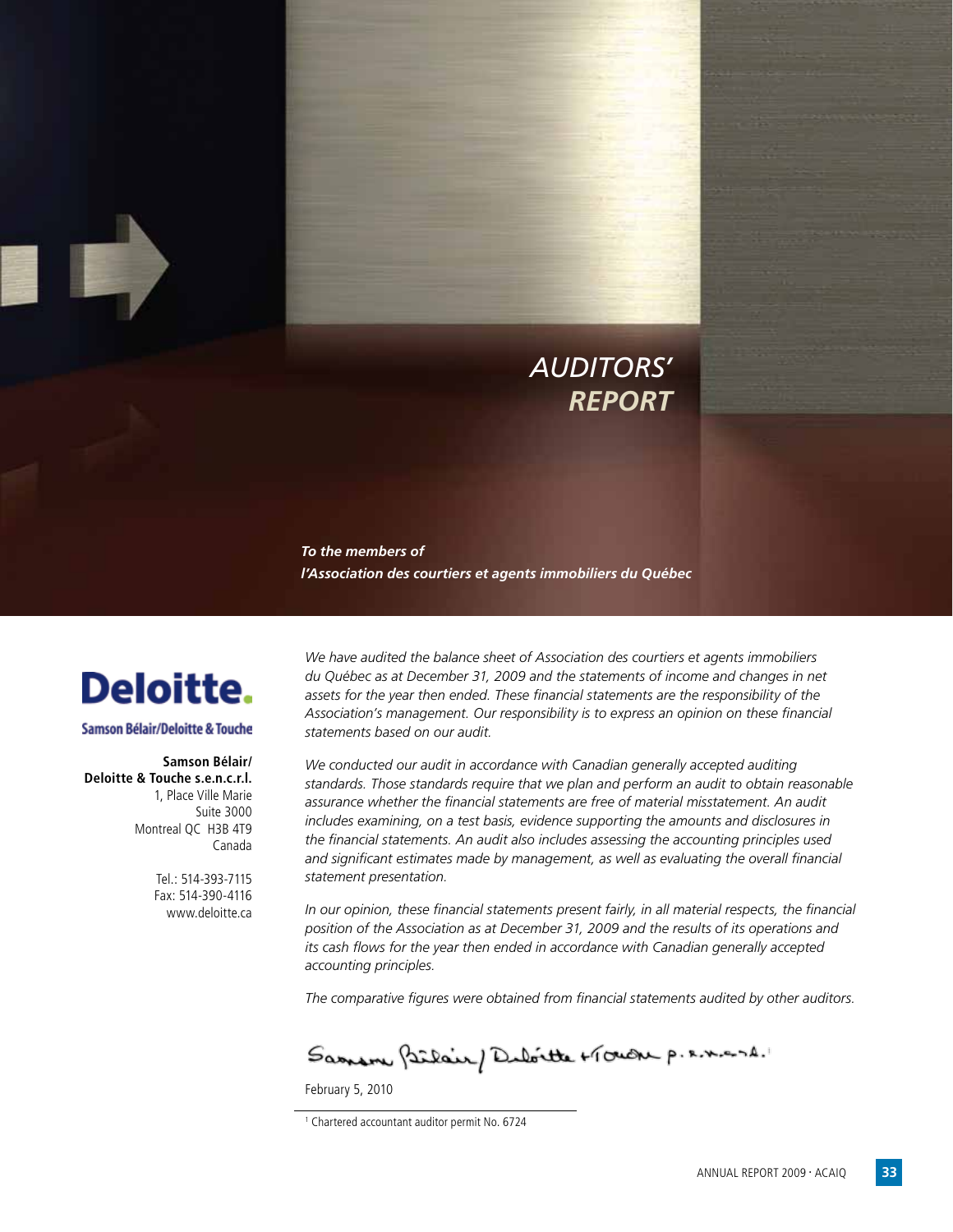## *Statement of income*

year ended December 31, 2009

|                                                      | 2009         | 2008         |
|------------------------------------------------------|--------------|--------------|
| <b>REVENUES</b>                                      |              |              |
| Members' fees                                        | \$10,592,923 | \$10,269,474 |
| Supplies and services - Appendix A                   | 1,296,759    | 1,516,410    |
| Investments                                          | 144,526      | 232,867      |
| Interest on income held in trust accounts (Note 9)   | 15,512       | 215,850      |
| Other                                                | 407,789      | 397,167      |
|                                                      | 12,457,509   | 12,631,768   |
| <b>EXPENSES</b>                                      |              |              |
| Administration                                       |              |              |
| Salaries and employee benefits                       | 6,213,592    | 4,971,386    |
| Professional fees                                    | 738,191      | 1,541,839    |
| Attendance allowance and employee benefits           | 705,321      | 691,911      |
| Meetings and travel                                  | 497,125      | 612,504      |
| Office expenses                                      | 554,557      | 544,203      |
| Occupancy expenses                                   | 435,454      | 454,701      |
| Contribution to the ministère des Finances du Québec | (424, 310)   | 400,000      |
| Publications and public relations                    | 335,730      | 291,547      |
| Amortization of capital assets                       | 263,281      | 253,317      |
| Technological conversion                             | 315,212      | 252,572      |
| Financial expenses                                   | 237,582      | 227,201      |
| Elections                                            | 121,108      | 76,184       |
| Continuing education - Appendix B                    | 729,523      | 704,050      |
| Discipline - Appendix B                              | 450,588      | 654,928      |
| Illegal practice - Appendix B                        | 308,886      | 321,872      |
| Fund for public information (Note 9)                 | 95,914       | 218,073      |
|                                                      | 11,577,754   | 12,216,288   |
| <b>EXCESS OF REVENUES OVER EXPENSES</b>              | \$879,755    | \$415,480    |

## *Statement of changes in net assets*

year ended December 31, 2009

|                                                  | Invested in<br>capital assets | Externally<br>restricted | Unrestricted | <b>Total</b><br>2009       | Total<br>2008 |
|--------------------------------------------------|-------------------------------|--------------------------|--------------|----------------------------|---------------|
| <b>BALANCE, BEGINNING OF YEAR</b>                | \$1,009,413                   |                          | \$3,320,527  | $\frac{1}{2}$ \$4,329,940  | \$3,914,460   |
| (Deficiency)<br>excess of revenues over expenses | $(474,500)*$                  | (1,525,181)              | 2,879,436    | 879,755                    | 415,480       |
| Investments in capital assets                    | 257,500                       |                          | (257, 500)   | $\overline{\phantom{0}}$   |               |
| Externally restricted (Note 9)                   | $\qquad \qquad -$             | 1,525,181                | (1,525,181)  | -                          |               |
| <b>BALANCE, END OF YEAR</b>                      | \$792,413                     |                          | \$4,417,282  | $\frac{1}{2}$ \$ 5,209,695 | \$4,329,940   |

\* Reflects the amortization of capital assets and the amortization of the lease inducement of \$32,875.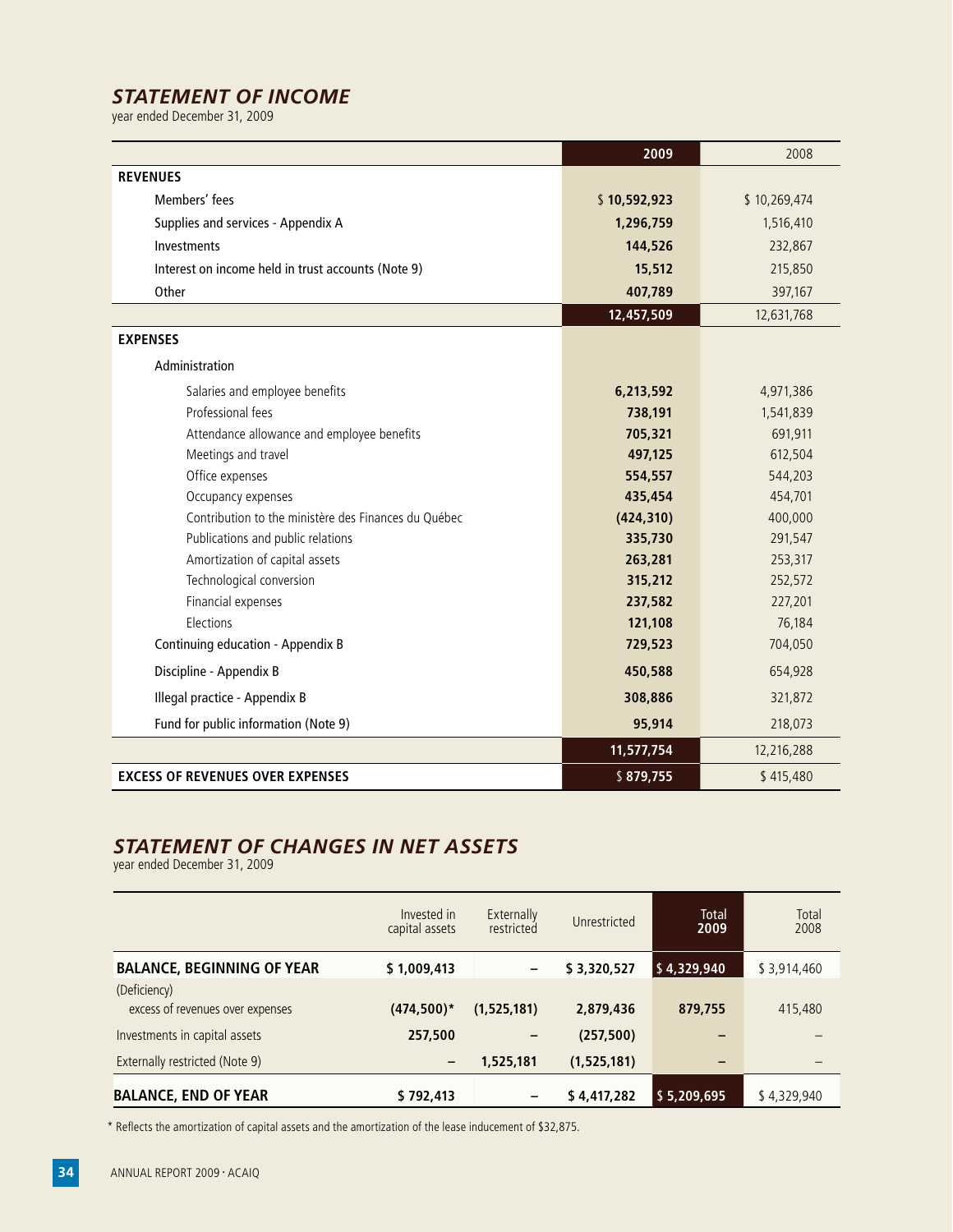## *BALANCE SHEET*

as at December 31, 2009

|                                                                                                    | 2009         | 2008         |
|----------------------------------------------------------------------------------------------------|--------------|--------------|
| <b>ASSETS</b><br><b>CURRENT ASSETS</b>                                                             |              |              |
| Cash                                                                                               | \$5,036,706  | \$2,988,033  |
| Cash in trust accounts (Note 9)                                                                    | 54,720       | 35,231       |
| Interest receivable                                                                                | 81,981       | 93,635       |
| Investments in bonds, 3.05% to 6.80%,<br>maturing between February 2010 and February 2011 (Note 4) | 8,338,815    | 9,655,695    |
| Accounts receivable (Note 5)                                                                       | 595,302      | 375,345      |
| Supplies inventory (Note 6)                                                                        | 100,240      | 115,238      |
| Prepaid expenses                                                                                   | 220,386      | 205,882      |
|                                                                                                    | 14,428,150   | 13,469,059   |
| <b>CAPITAL ASSETS (Note 7)</b>                                                                     | 811,590      | 1,061,465    |
|                                                                                                    | \$15,239,740 | \$14,530,524 |
| <b>LIABILITIES</b><br><b>CURRENT LIABILITIES</b>                                                   |              |              |
| Accounts payable and accrued liabilities (Note 8)                                                  | \$2,261,200  | \$2,605,404  |
| Deferred revenues                                                                                  | 7,749,668    | 7,543,128    |
|                                                                                                    | 10,010,868   | 10,148,532   |
| <b>DEFERRED LEASE INDUCEMENT</b> , at amortized cost                                               | 19,177       | 52,052       |
|                                                                                                    | \$10,030,045 | \$10,200,584 |
| <b>COMMITMENTS AND CONTINGENCIES (Notes 11 and 12)</b>                                             |              |              |
| <b>NET ASSETS</b>                                                                                  |              |              |
| Invested in capital assets                                                                         | 792,413      | 1,009,413    |
| Unrestricted                                                                                       | 4,417,282    | 3,320,527    |
|                                                                                                    | 5,209,695    | 4,329,940    |
|                                                                                                    | \$15,239,740 | \$14,530,524 |

Approved by the Board

François Léger (Daniel Pelchat ) and Daniel Pelchat Chairman of the Board Treasurer Chairman of the Board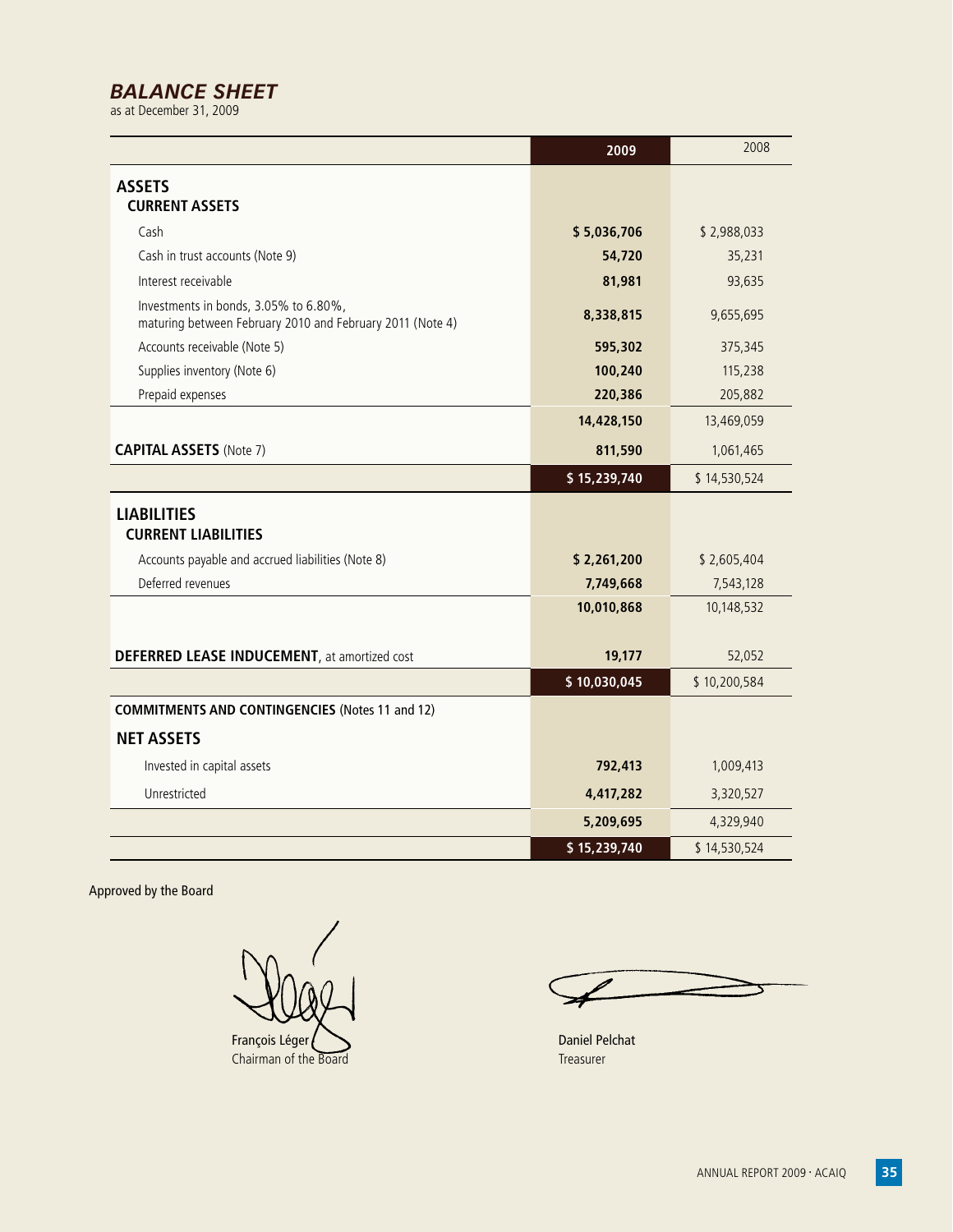# *Notes to the financial statements*

December 31, 2009

## **1. DESCRIPTION of the Association**

The Association des courtiers et agents immobiliers du Québec ("ACAIQ" or the "Association"), incorporated under the Real Estate Brokerage Act (Quebec) (the "Act"), has a primary role in ensuring the protection of the public by the enforcement of rules of professional ethics and the professional inspection of its members, in particular, by ensuring that its members pursue their activities in accordance with the Act and regulations.

The Association may also provide continuing education courses to its members and award the titles referred to in Section 76 of the Act.

## **2. Changes in accounting policies**

#### *Not-for-profit organizations*

On January 1, 2009, the Association adopted the changes made to Section 1540, Cash flow statement, Section 4400, Financial statement presentation by not-for-profit organizations and Section 4460, Disclosure of related party transactions by not-for-profit organizations, of the Canadian Institute of Chartered Accountants ("CICA") Handbook.

Section 1540 has been amended to include not-for-profit organizations within its scope.

Section 4400 has been amended in order to eliminate the requirement to treat net assets invested in capital assets as a separate component of net assets and, instead, permit a not-for-profit organization to present such an amount as a category of internally restricted net assets when it chooses to do so.

Section 4460 has been amended to make the language in Section 4460 consistent with Section 3840, Related party transactions.

The adoption of these new standards had no impact on the financial statements.

#### *Disclosure of allocated expenses*

On January 1, 2009, the Association adopted the changes made to Section 4470, Disclosure of allocated expenses by not-forprofit organizations. Section 4470 establishes disclosure standards for a not-for-profit organization that classifies its expenses by function and allocates its expenses to a number of functions to which the expenses relate. The new disclosures required are provided in Note 3.

## **3. Significant accounting policies**

The Association has elected to use the exemption provided by the CICA permitting not-for-profit organizations not to apply Sections 3862 and 3863 of the CICA Handbook, which would otherwise have applied to the financial statements of the Association for the year ended December 31, 2009. The Association applies the requirements of Section 3861 of the CICA Handbook regarding disclosure and presentation of the financial instruments.

The financial statements have been prepared in accordance with Canadian generally accepted accounting principles ("GAAP") and include the following significant accounting policies: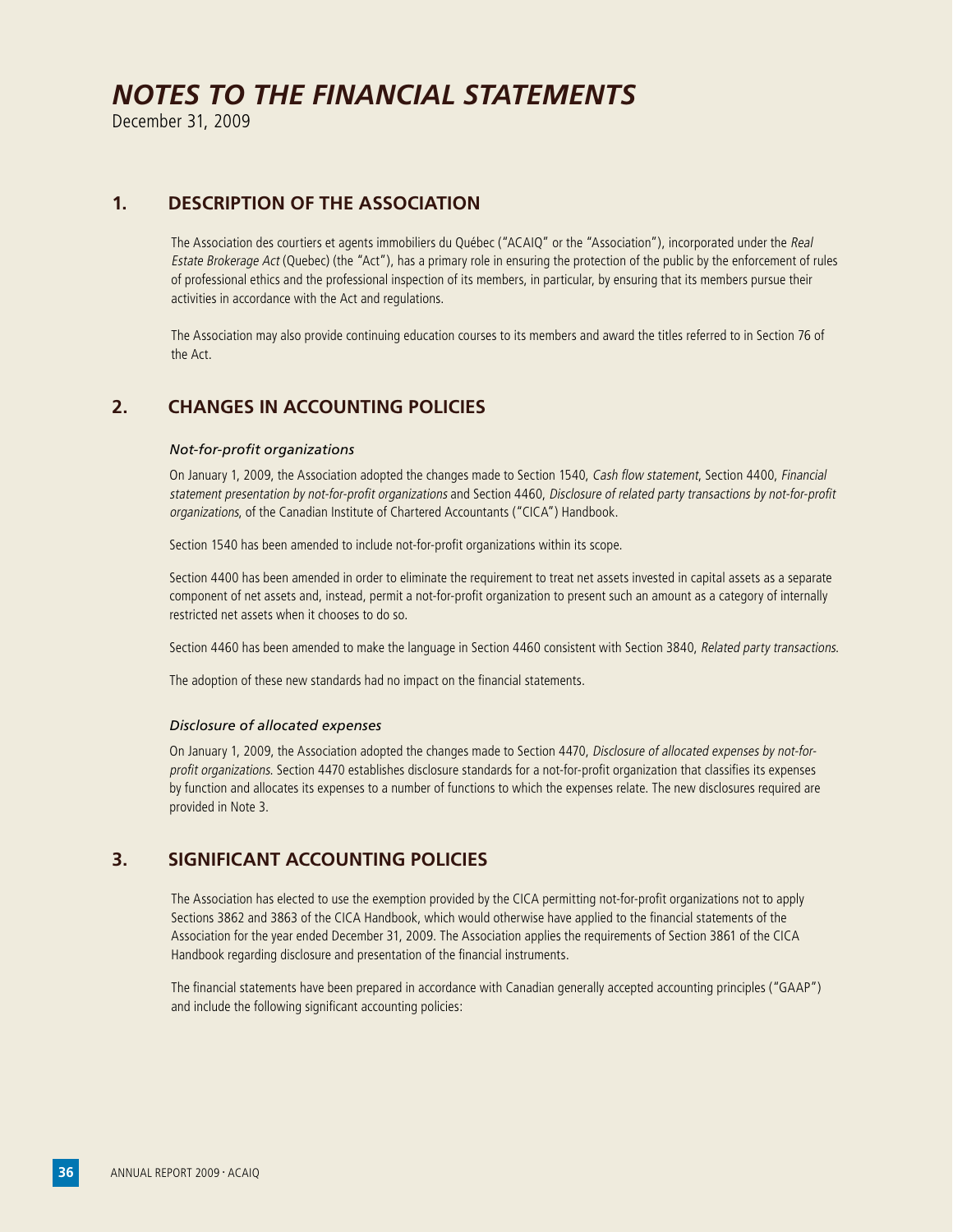#### *Revenue recognition*

The Association follows the deferral method of accounting for contributions. Restricted contributions are recognized as revenue in the year in which the related expenses are incurred. Unrestricted contributions are recognized as revenue when received or receivable if the amount to be received can be reasonably estimated and collection is reasonably assured.

#### *Financial instruments*

Financial assets and financial liabilities are initially recognized at fair value, and their subsequent measurement is dependent on their classification as described below. Their classification depends on the purpose for which the financial instruments were acquired or issued, their characteristics, and the Association's designation of such instruments. Settlement date accounting is used.

| <b>Classification</b>                    |                       |
|------------------------------------------|-----------------------|
| Cash and cash in trust accounts          | Held for trading      |
| Interest receivable                      | Held for trading      |
| Accounts receivable                      | Loans and receivables |
| Investments in bonds                     | Held for trading      |
| Accounts payable and accrued liabilities | Other liabilities     |

#### Held for trading

Held-for-trading financial assets are financial assets typically acquired for resale prior to maturity or that are designated as held for trading. They are measured at fair value at the balance sheet date. Fair value fluctuations including interest earned, interest accrued, gains and losses realized on disposal and unrealized gains and losses are included in other income.

#### Loans and receivables

Loans and receivables are accounted for at amortized cost using the effective interest method.

#### Other liabilities

Other liabilities are recorded at amortized cost using the effective interest method and include all financial liabilities, other than derivative instruments.

#### Transaction costs

Transaction costs related to held-for-trading financial assets are expensed as incurred. Transaction costs related to other liabilities and loans and receivables are added to the carrying value of the asset or netted against the carrying value of the liability and are then recognized over the expected life of the instrument using the effective interest method.

#### Interest method

The Association uses the effective interest method to recognize interest income or expense, which includes transaction costs as well as the charges, premiums and discounts earned or incurred with respect to financial instruments.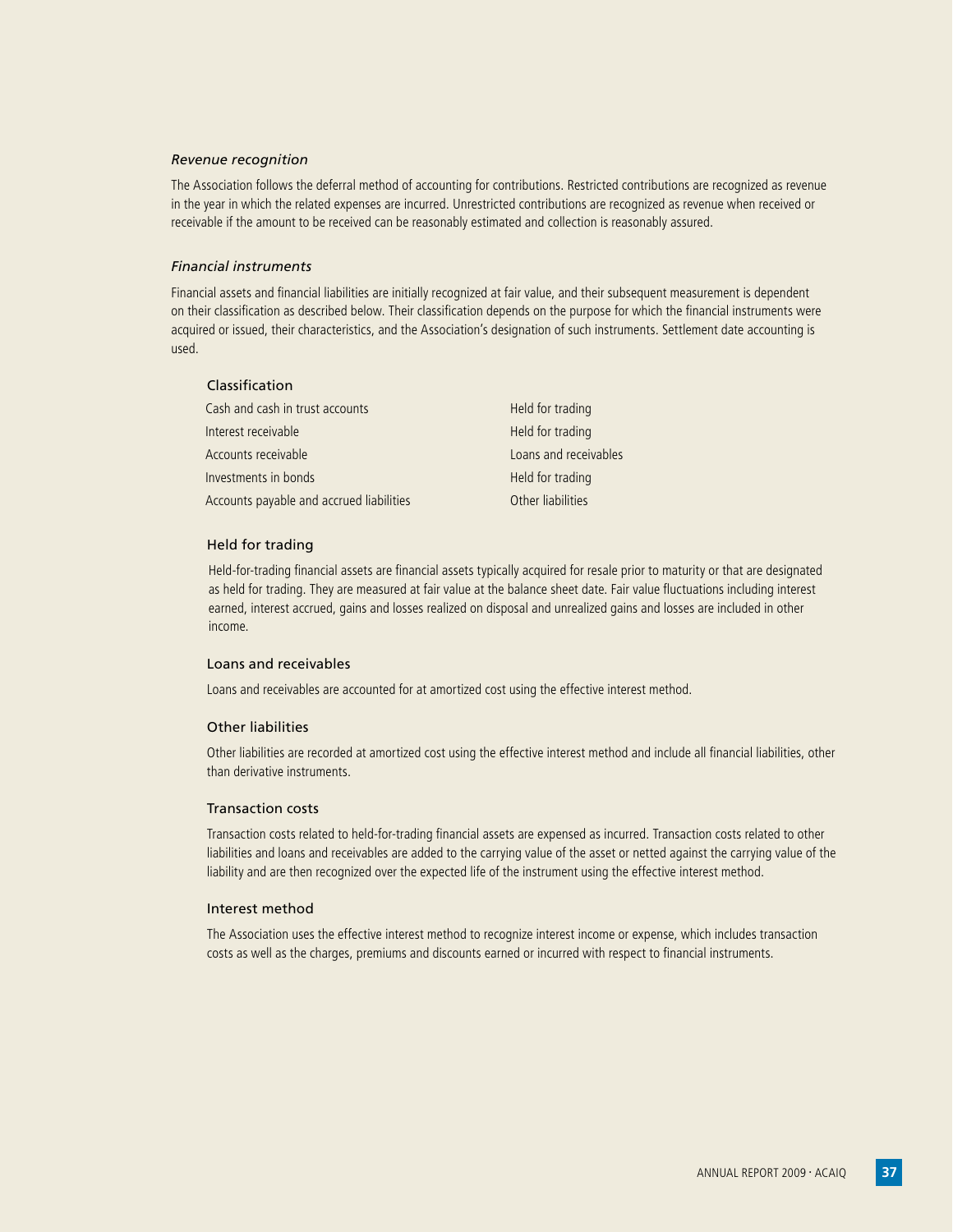#### *Supplies inventory*

The supplies inventory is valued at the lower of cost and net realizable value. Cost is determined under the first in, first out basis.

#### *Capital assets*

Capital assets are recorded at cost and are amortized using the straight-line method over the following terms:

| Computer updates      | 1 year            |
|-----------------------|-------------------|
| Computer equipment    | 3 years           |
| Office equipment      | 4 years           |
| Telephone equipment   | 5 years           |
| Furniture             | 10 years          |
| Leasehold improvemets | term of the lease |

#### *Deferred revenue*

Income from annual fees is charged to the statement of income on a monthly basis over the duration of the broker certificates, which is 12 months. In accordance with articles 33 and 37 of the By-law of the ACAIQ, they are not refundable to members and they will be applicable on the income of the next year end.

#### *Deferred lease inducement*

Deferred lease inducement represents a total of \$446,175 (\$446,175 in 2008) collected from the landlord as lease inducements. This income is amortized on a straight-line basis over the duration of the lease, which expires in July 2010. The amortization is applied against occupancy expenses in the statement of income.

#### *Disclosure of allocated expenses*

A unique coding system is used for each of the Association's services and activities. The Association's general support expenses and overhead are allocated according to the following bases:

Proportionately on the basis of hours allocated to the activity by human resources:

- Salaries and employee benefits
- Telecommunications
- Training, conferences and seminars
- Board of Directors and committees
- Meeting
- **Elections**

Proportionately on the basis of expense type:

- **Insurance**
- Membership dues
- Legal and other miscellaneous fees
- Communication expenses

Proportionately on the basis of the purpose of the delivery:

- **Printing**
- **Delivery**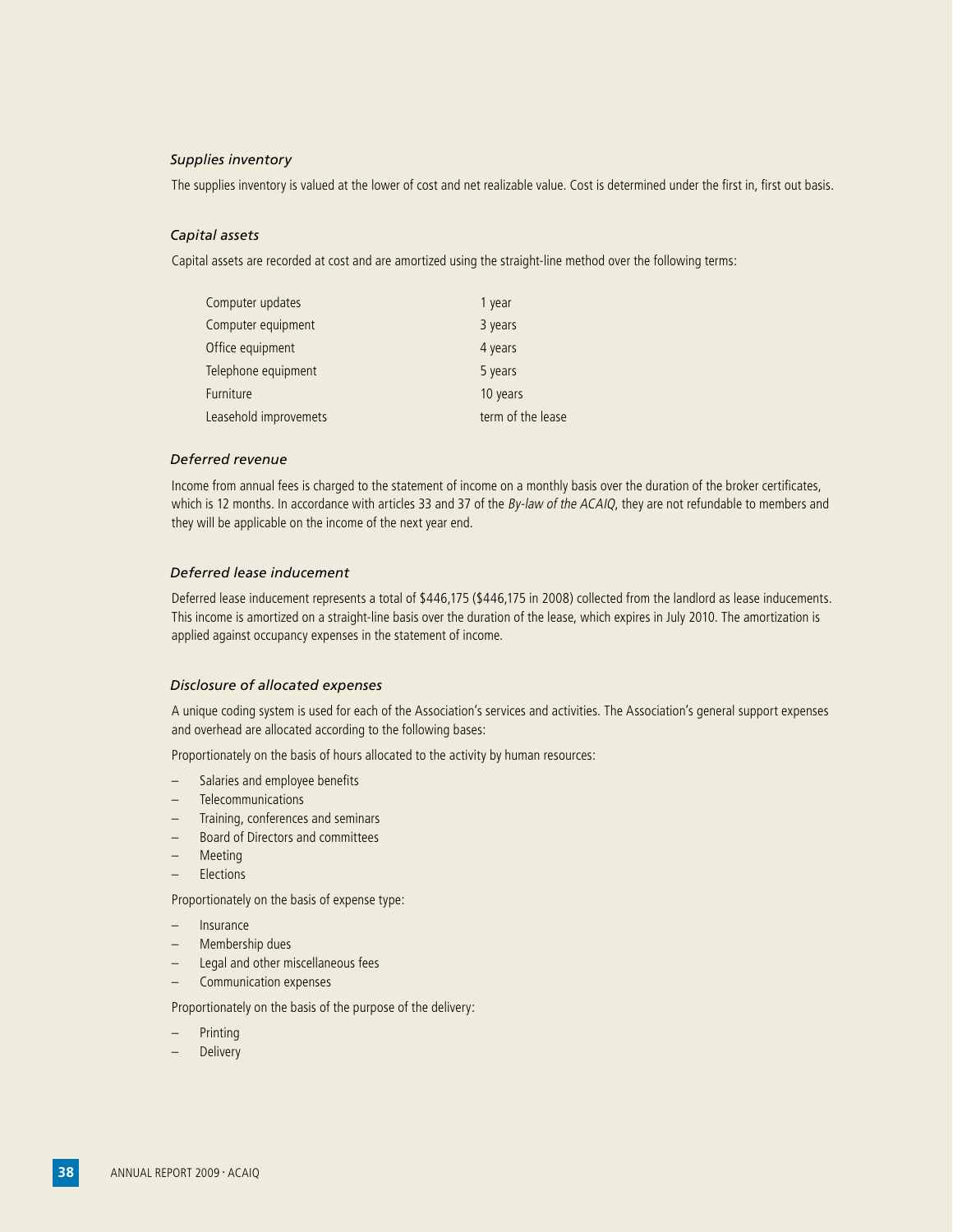Proportionately on the basis of user services:

- Data bank
- Stationery and supplies
- Writing and translation

Proportionately on the basis of number of employees in the service:

- Amortization furniture; office, computer, and telephone equipment
- **Insurance**
- Maintenance equipment
- Stationery
- Computer supplies
- Telephone

Proportionately on the basis of square feet occupied by the service:

- Normal rent
- Maintenance of premises
- Surtax
- Amortization of leasehold improvements
- Rent allocation

The amounts charged to the various activities are presented in Appendices A and B and in Note 9 to the financial statements.

#### *Use of estimates*

The preparation of financial statements in conformity with Canadian GAAP requires management to make estimates and assumptions that affect the amounts reported in the financial statements and in the notes thereto. These estimates are based on management's best knowledge of current events and actions that the Association may undertake in the future. Actual results may differ from these estimates.

### **4. Investments in bonds**

During fiscal 2009, the Association purchased investments for an amount of \$5,901,947 and sold investments for an amount of \$7,074,612.

## **5. Accounts receivable**

|                                 | 2009       | 2008       |
|---------------------------------|------------|------------|
| Trade                           | \$764,273  | \$521,890  |
| Allowance for doubtful accounts | (168, 971) | (146, 545) |
|                                 | \$595,302  | \$375,345  |

## **6. Inventories**

The inventories recognized as an expense during the year amount to \$457,018 (\$517,851 in 2008).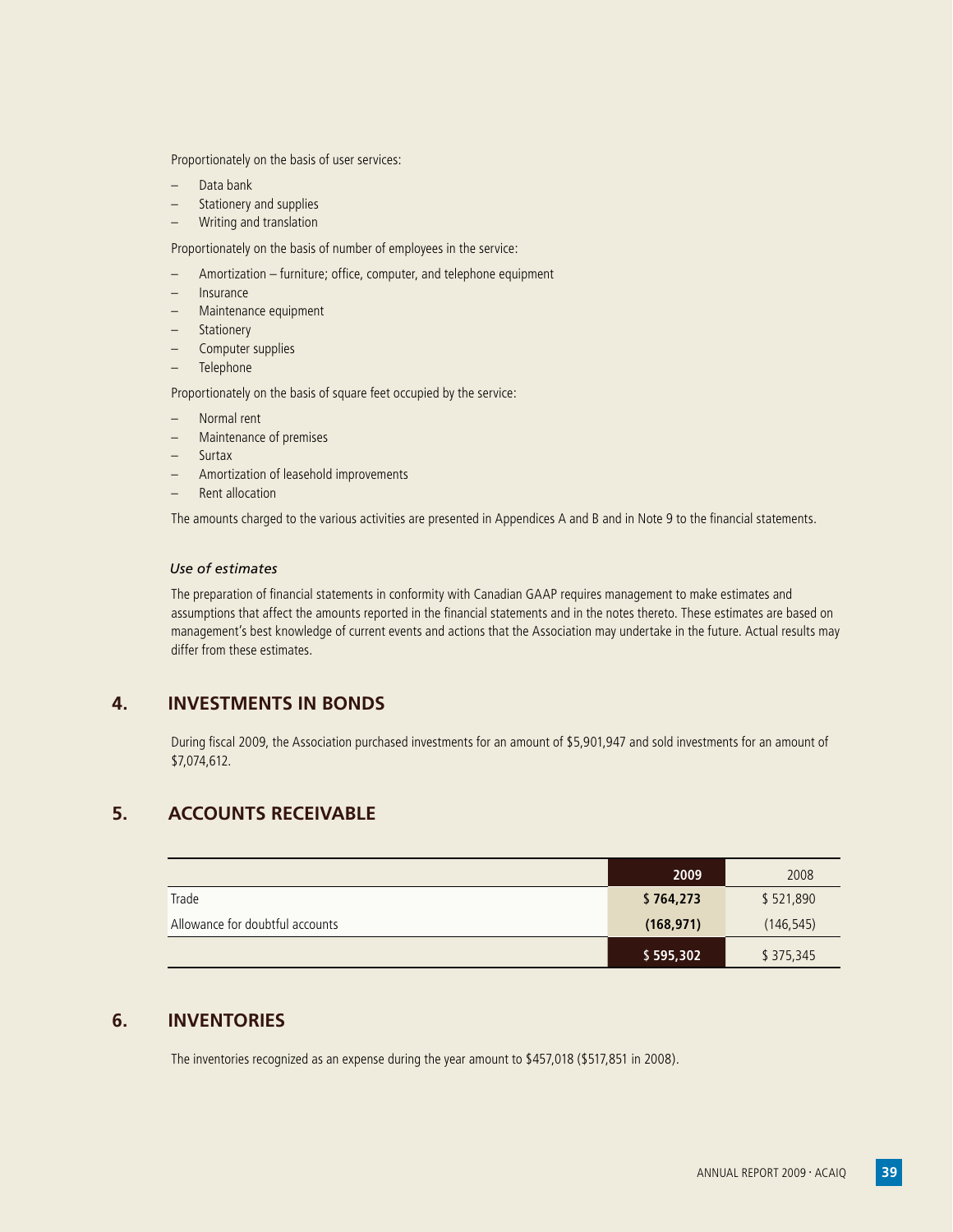## **7. Capital assets**

|                                         | 2009         |                             |                   | 2008              |
|-----------------------------------------|--------------|-----------------------------|-------------------|-------------------|
|                                         | Cost         | Accumulated<br>amortization | Net book<br>value | Net book<br>value |
| Computer equipment and computer updates | \$1,881,149  | \$1,485,931                 | \$395,218         | \$427,569         |
| Office equipment                        | 509,849      | 447,579                     | 62,270            | 96,616            |
| Telephone equipment                     | 236,175      | 193,398                     | 42,777            | 64,801            |
| Furniture                               | 708,203      | 480,531                     | 227,672           | 251,028           |
| Leasehold improvements                  | 1,640,476    | 1,556,823                   | 83,653            | 221,451           |
|                                         | \$ 4,975,852 | \$4,164,262                 | \$811,590         | \$1,061,465       |

The amortization of capital assets for the year ended December 31, 2009 amounts to \$507,375 (\$548,838 in 2008). On the amortization of the capital assets, an amount of only \$263,281 (\$253,317 in 2008) is clearly presented in the statement of income. The remaining balance is included in several other groupings, which explains why it is impossible to distinguish it in the statement of income.

## **8. Accounts payable and accrued liabilities**

|                                                                                    | 2009        | 2008        |
|------------------------------------------------------------------------------------|-------------|-------------|
| Accounts payable                                                                   | \$290,500   | \$258,206   |
| Contribution to be handed to Fonds d'indemnisation du courtage immobilier ("FICI") | 222,672     | 219,662     |
| Accrued liabilities                                                                | 435,468     | 962,839     |
| Salaries and deductions at source                                                  | 520,308     | 389,596     |
| Sales taxes                                                                        | 792,252     | 775,101     |
|                                                                                    | \$2,261,200 | \$2,605,404 |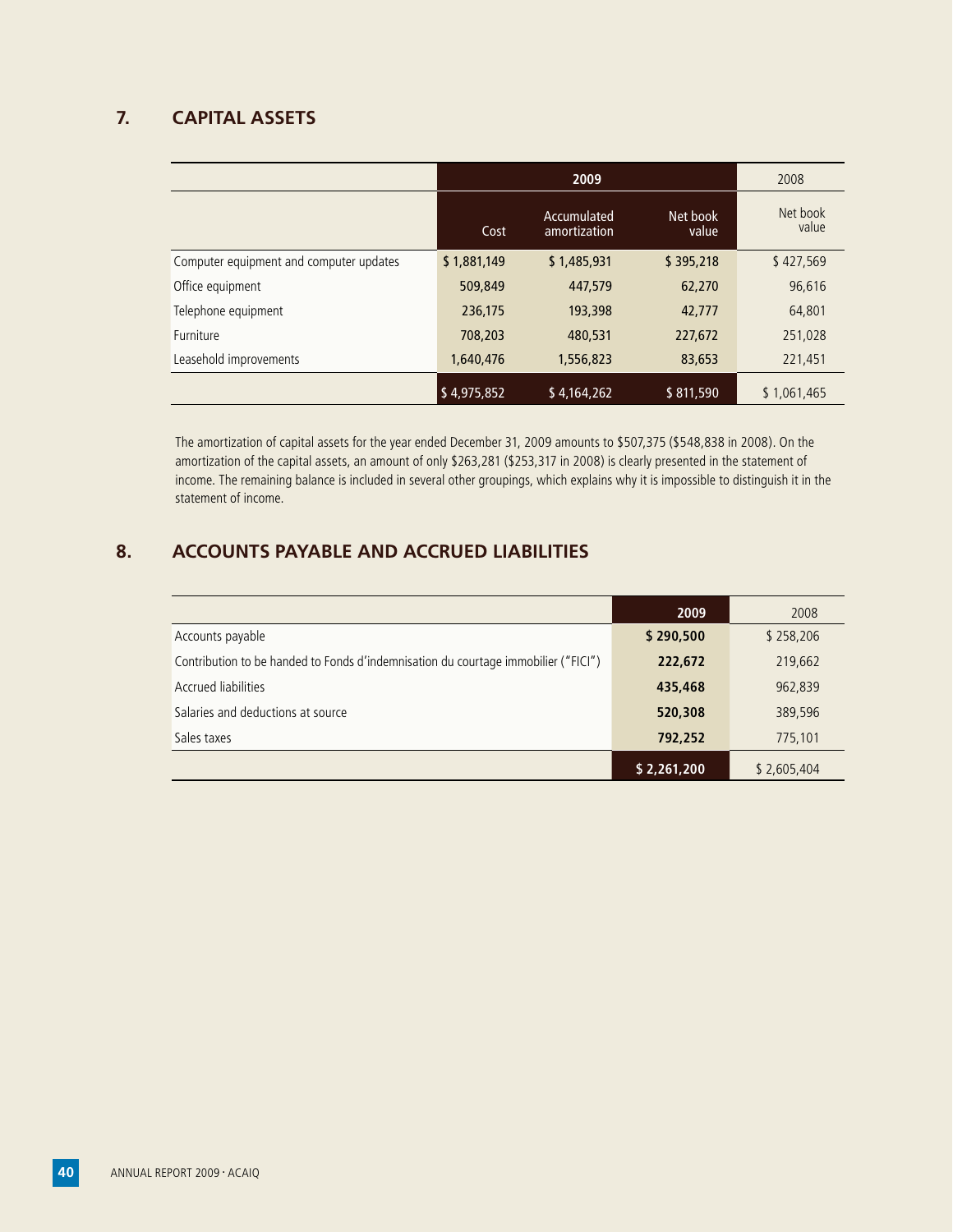## **9. Fund for public information**

The Financing Fund of the Association des courtiers et agents immobiliers du Québec for public information was established by the Board of Directors of the Association in accordance with the Act. The Fund consists of interest generated on income held in trust accounts, in conformity with the Act. The Fund must be used primarily for the production and release of information relating to the rights of the public in the field of real estate brokerage and subsidiary for professional inspection of the members of the Association and, if funds are sufficient, for the discipline of those members.

Interest paid to the Fund and Fund-related expenses, which are included in the revenues and expenses of the Association, are as follows:

|                                           | 2009         | 2008      |
|-------------------------------------------|--------------|-----------|
| Interest on income held in trust accounts | \$15,512     | \$215,850 |
| Publicity                                 | \$4,347      | \$115,025 |
| Salaries and employee benefits            | 38,084       | 52,029    |
| Professional fees                         | 11,864       | 50,753    |
| Delivery                                  | 66           | 266       |
| Printing                                  | 39,945       |           |
| Travel                                    | 1,608        |           |
|                                           | \$95,914     | \$218,073 |
|                                           | \$ (80, 402) | (2,223)   |

#### Net expenses of interest held in trust accounts:

| Information relating to public rights | \$492,531   | \$425,440   |
|---------------------------------------|-------------|-------------|
| Professional inspection               | 205,413     | 232,519     |
| Discipline                            | 746,835     | 934,288     |
|                                       | 1,444,779   | 1,592,247   |
|                                       | \$1,525,181 | \$1,594,470 |

#### Fund-related expenses included in the statement of revenues and expenses: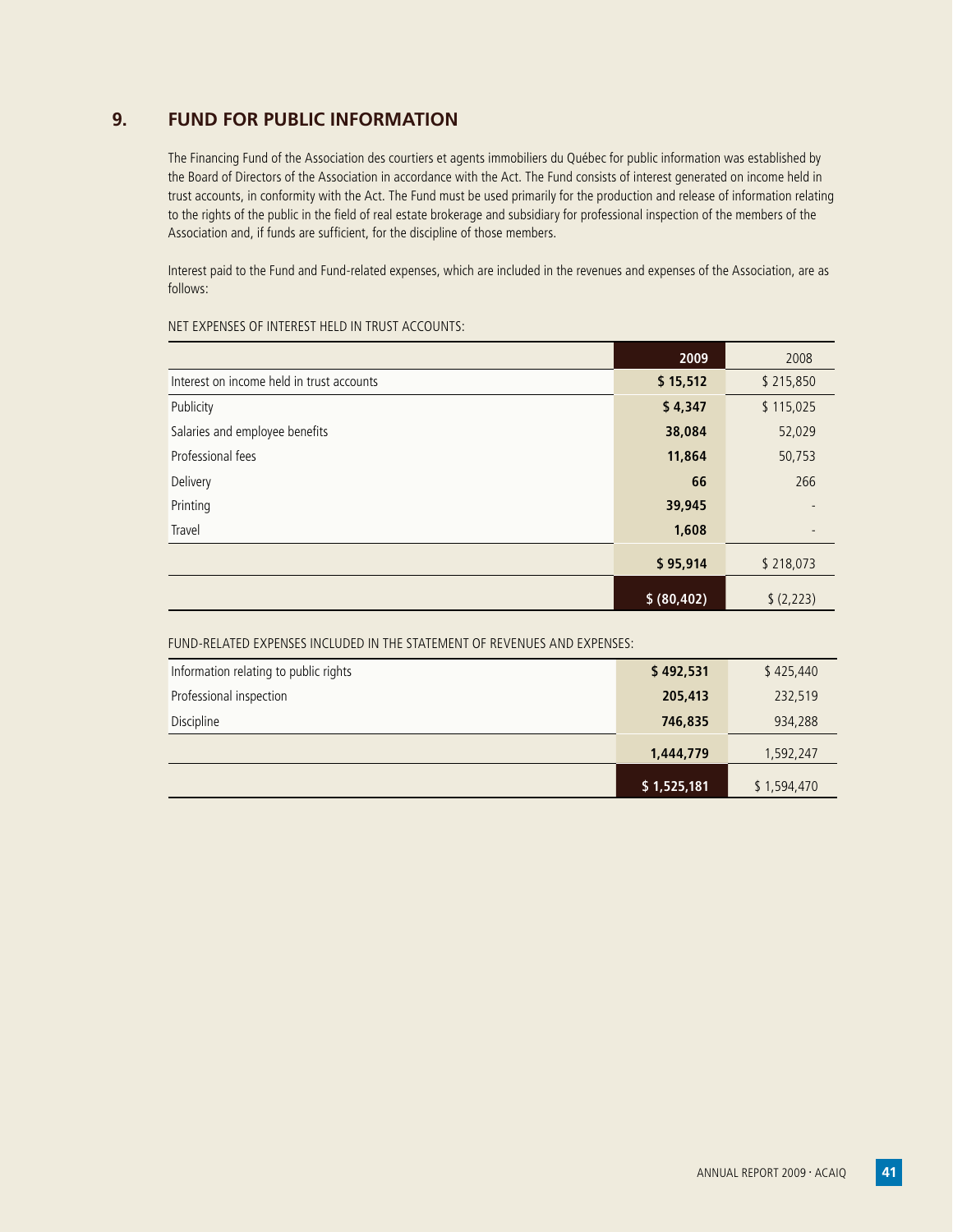## **10. Capital disclosures**

The capital management objective is to safeguard the Association's ability to protect the public through application of the code of ethics and to perform professional inspections of its members by ensuring, in particular, that its members undertake their activities in accordance with the Act and the regulations.

The Association considers the amount of net assets recorded on the balance sheet as its capital. On December 31, 2009, the capital of the Association amounted to \$5,209,695 (\$4,329,940 in 2008).

## **11. Commitments**

The Association is committed under a lease that expires in July 2010 for the rental of head office space, under a new lease that expires in July 2030, and under vehicle leases expiring between July 2010 and July 2013. The minimum future rent payments total \$33,703,669, excluding operating expenses that are re-invoiced each year, and include the following payments over the next five years:

| 2010 | \$963,558 |
|------|-----------|
| 2011 | 1,531,321 |
| 2012 | 1,520,974 |
| 2013 | 1,503,755 |
| 2014 | 1,493,250 |

## **12. Contingencies**

During 2006, a complaint for defamation of character and for damages was instituted collectively and jointly in the amount of \$3,740,844 against the Association, another company and two persons. According to management, neither the possible outcome nor any possible settlement amount can be foreseen. Therefore, no provision has been recorded in the financial statements. However, the Association is covered by liability insurance for an amount up to \$1,000,000 for this complaint.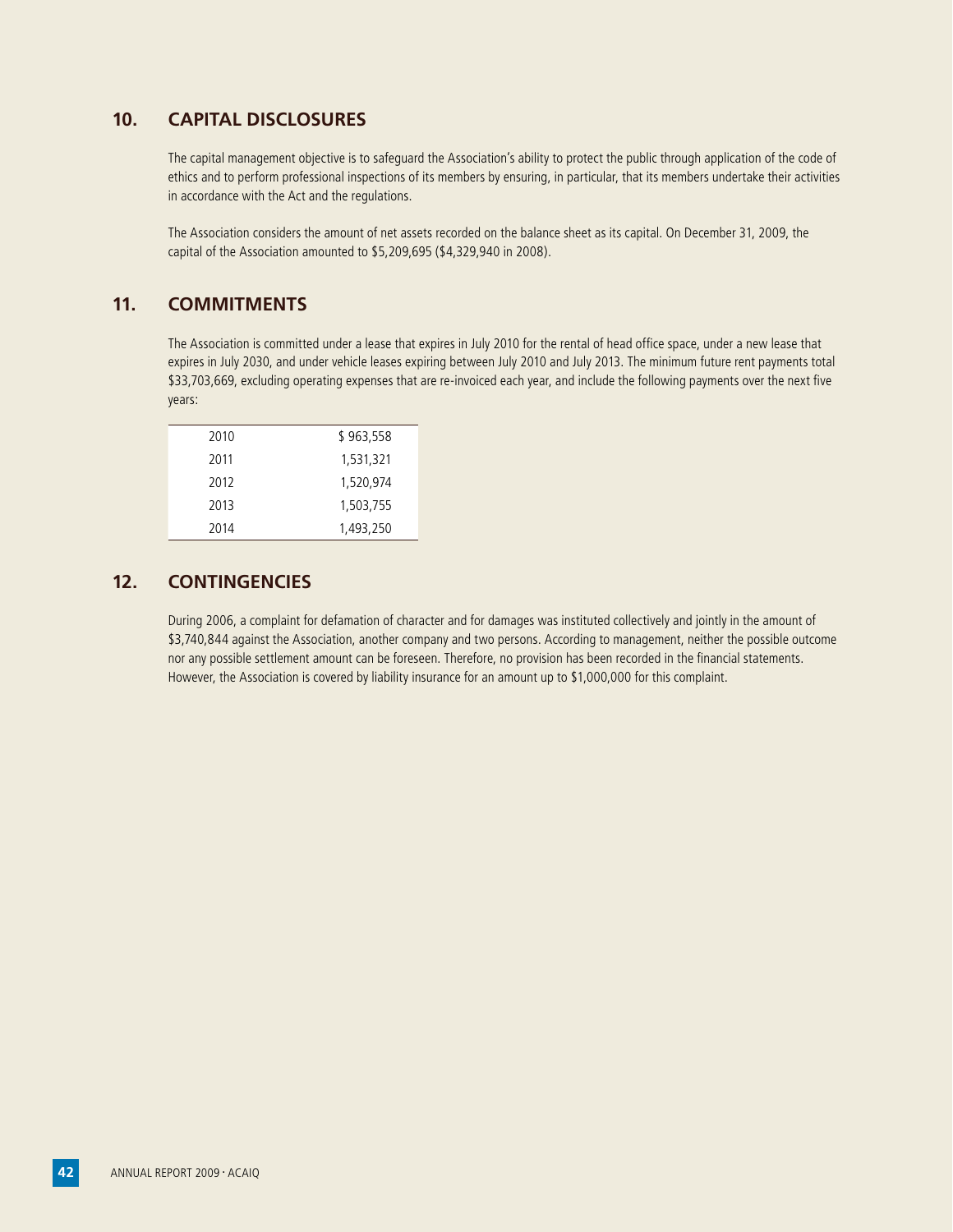## **13. Fonds d'assurance responsabilité professionnelle**

In accordance with the Québec Real Estate Brokerage Act, the Association has created a Professional Liability Insurance Fund, which is governed by the Act respecting insurance. Since the Association has the right to elect all of the Board of Director members, it therefore has power to determine the strategic directions of the Fund. In addition, since the Association is presumed to control the Fund, it has elected to provide a note disclosure on necessary Fund information.

|                                                                   | 2009         | 2008         |
|-------------------------------------------------------------------|--------------|--------------|
| <b>Balance sheet</b>                                              |              |              |
| Assets                                                            | \$37,732,551 | \$26,908,520 |
| Liabilities                                                       | 24,823,109   | 17,914,885   |
| Accumulated surplus                                               | 12,909,442   | 8,993,635    |
|                                                                   | 37,732,551   | 26,908,520   |
| Statement of income                                               |              |              |
| Income                                                            | 10,566,190   | 10,288,182   |
| Expenses                                                          | 6,574,802    | 5,222,377    |
| Earning for the year                                              | 3,991,388    | 5,065,805    |
| Unrealized gain on available-for-sale securities                  | 241,447      | 480,584      |
| Portion reclassified to income from available-for-sale securities | (317, 028)   | (33, 595)    |
| Comprehensive income                                              | 3,915,807    | 5,512,794    |
| Cash flows                                                        |              |              |
| Operating activities                                              | 7,722,484    | 8,131,098    |
| Investing activities                                              | (4,771,950)  | (8,588,545)  |

With respect to the application of accounting policies, the main difference is that the Fund has adopted the financial instrument disclosure recommendations of CICA Handbook sections 3862 and 3863, whereas the Association has elected not to apply these sections under the exemption granted by the CICA to not-for-profit organizations.

During the year, the Association incurred, with this Fund, expenses totalling \$9,357 (\$11,740 in 2008), which were completely reinvoiced. In addition, no fees were billed in 2009 (\$20,400 in 2008). These transactions were in the normal course of operations and were measured at the exchange amount. As at December 31, 2009, there was no amount receivable in relation to these transactions (nil in 2008).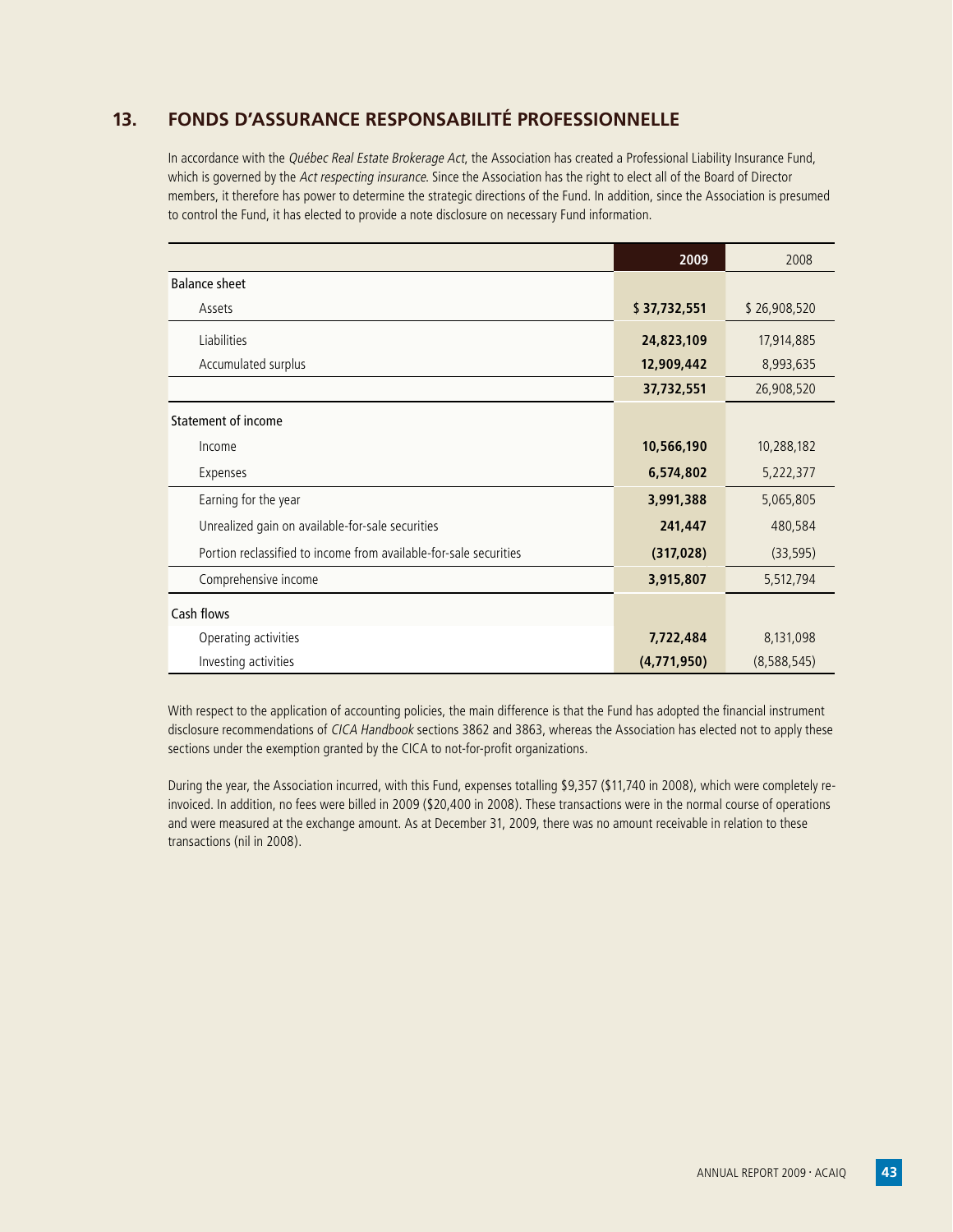## **14. Financial Instruments**

#### *Market risk*

Market risk is the risk of a loss due to volatility in the market prices of securities. The Association is exposed to market risk as it holds bond investments. The Association's risk level varies according to market conditions and the composition of assets.

#### *Credit risk*

In the normal course of business, the Association conducts ongoing assessments of the financial condition of its clients and examines the credit history of any new client.

#### *Interest rate risk*

Investments bear interest at fixed rates. Consequently, a change in the market interest rate will have an impact on the fair value of the investments. Otherwise, this risk is limited since the investments have short-term maturities.

#### *Fair value*

The fair value of accounts receivable and accounts payable and accrued liabilities approximates the carrying value of these items due to their short-term maturity.

## **15. Cash Flows**

The statement of cash flows has not been presented, as required cash flow information is readily apparent from the other financial statements and notes thereto.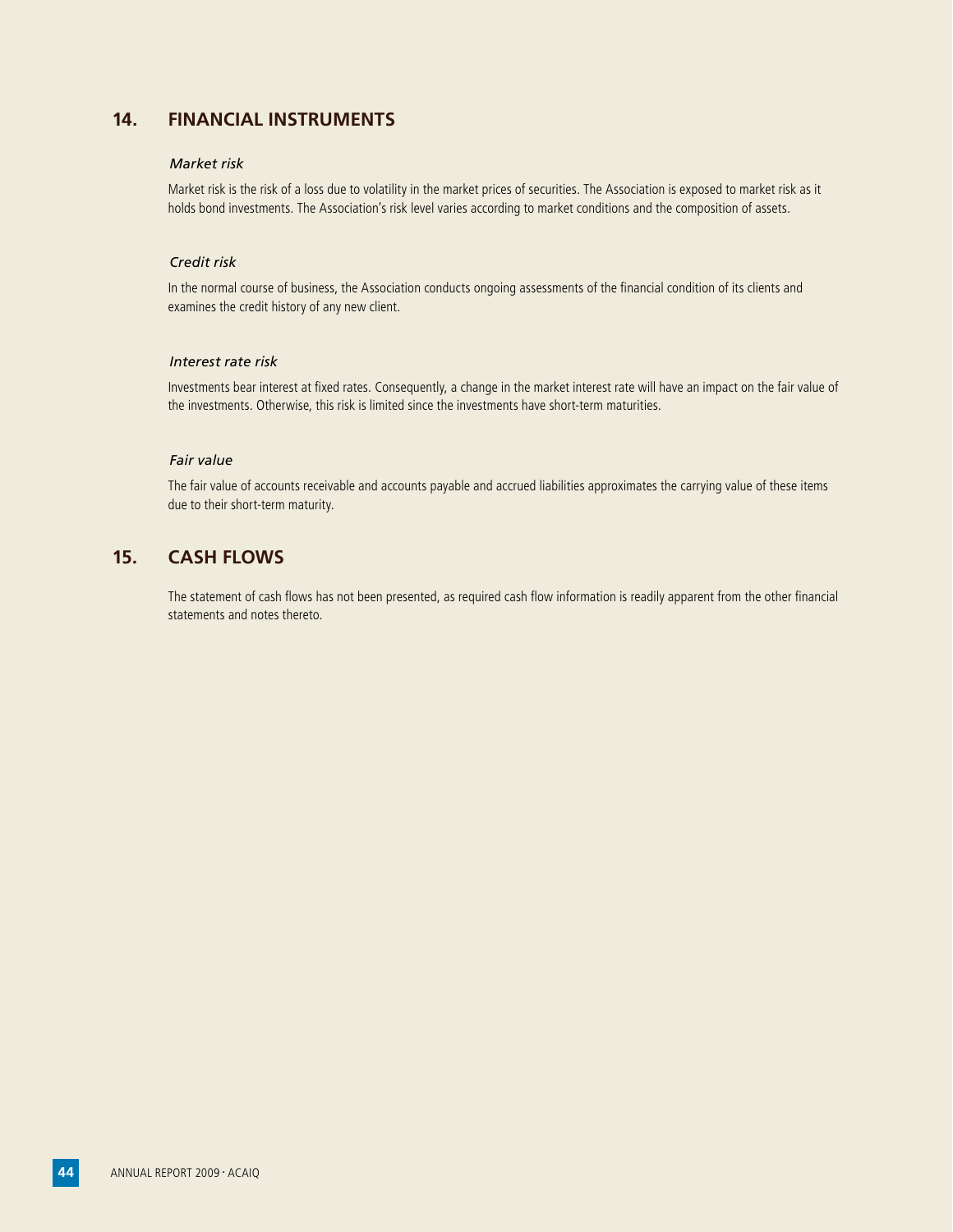## *APPEndix A*

## **Revenues**

December 31, 2009

|                                   | 2009        | 2008        |
|-----------------------------------|-------------|-------------|
| <b>SUPPLIES AND SERVICES</b>      |             |             |
| <b>Revenues</b>                   |             |             |
| Sales of forms, manuals and other | \$1,928,853 | \$2,185,549 |
| <b>Direct costs</b>               |             |             |
| Cost of sales                     | 490,985     | 533,489     |
| Salaries and employee benefits    | 128,246     | 122,870     |
| Printing and translation          | 16,204      | 8,265       |
| Other costs                       | (3, 341)    | 4,360       |
| Professional fees                 | ٠           | 155         |
|                                   | 632,094     | 669,139     |
|                                   | \$1,296,759 | \$1,516,410 |

## *Appendix B*

## **Expenses**

December 31, 2009

|                                | 2009          | 2008         |
|--------------------------------|---------------|--------------|
| <b>CONTINUING EDUCATION</b>    |               |              |
| <b>Revenues</b>                |               |              |
| Training workshop              | \$116,437     | \$184,766    |
| <b>Direct costs</b>            |               |              |
| Salaries and employee benefits | 507,302       | 433,534      |
| Professional fees              | 162,284       | 245,652      |
| Occupation fees                | 68,672        | 71,288       |
| Travelling                     | 53,178        | 57,264       |
| Publication                    | 24,316        | 47,528       |
| Office expenses                | 18,734        | 21,193       |
| Bad debts                      | 836           |              |
| Amortization of capital assets | 10,638        | 12,357       |
|                                | 845,960       | 888,816      |
|                                | \$ (729, 523) | \$ (704,050) |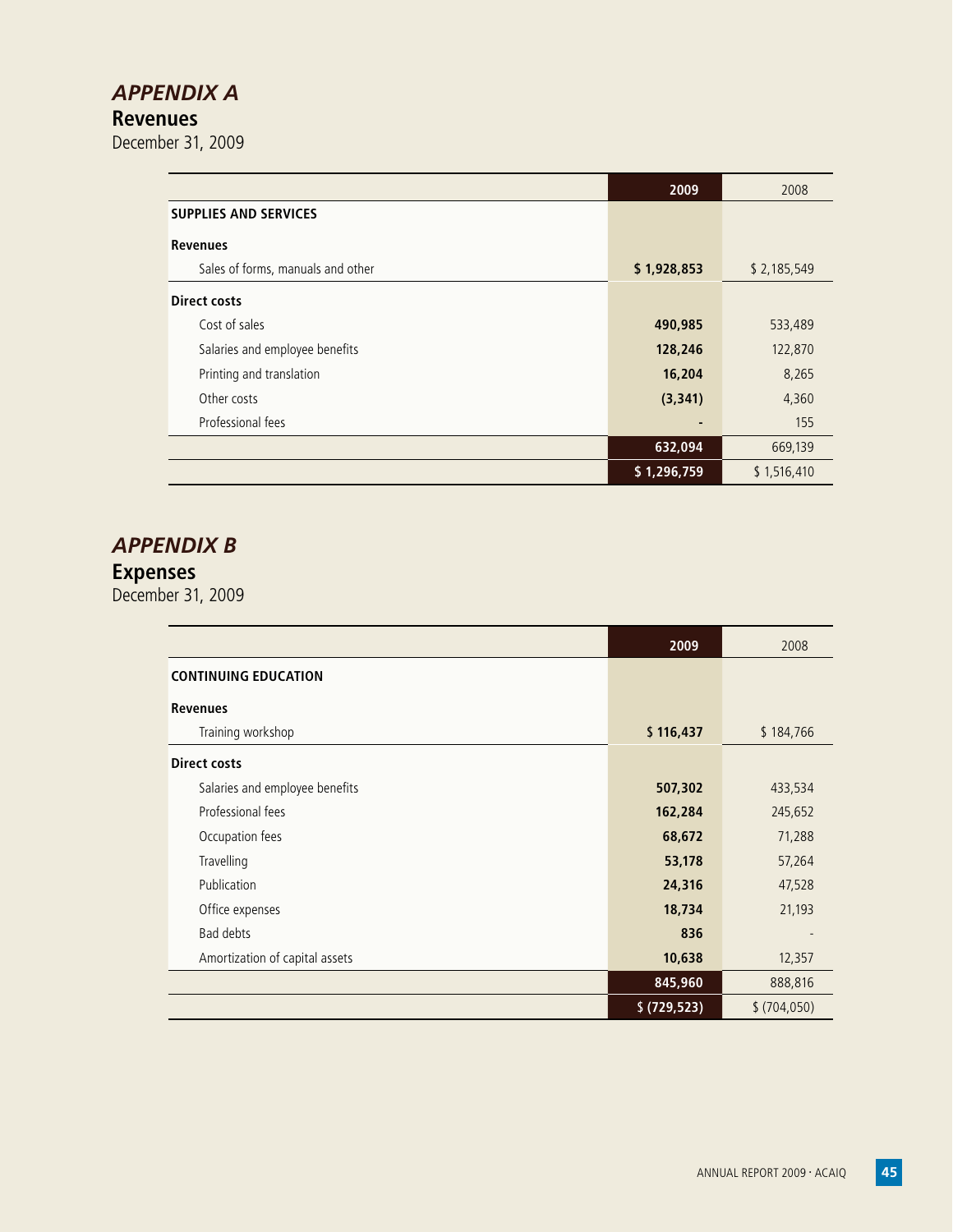# *Appendix B (continued)*

## **Expenses**

December 31, 2009

|                                      | 2009          | 2008          |
|--------------------------------------|---------------|---------------|
| <b>DISCIPLINE</b>                    |               |               |
| <b>Revenues</b>                      |               |               |
| Penalties and disbursements received | \$303,477     | \$279,360     |
| <b>Direct costs</b>                  |               |               |
| Discipline committee                 | 236,421       | 273,157       |
| Salaries and employee benefits       | 229,291       | 236,634       |
| Bad debts                            | 17,712        | 128,639       |
| Delivery                             | 98,686        | 78,883        |
| Professional fees                    | 31,157        | 67,019        |
| Occupancy                            | 59,450        | 62,297        |
| Office expenses                      | 27,861        | 43,729        |
| Public notices                       | 45,509        | 34,662        |
| Amortization of capital assets       | 7,978         | 9,268         |
|                                      | 754,065       | 934,288       |
|                                      | \$ (450, 588) | \$ (654, 928) |

| <b>ILLEGAL PRACTICE</b>        |               |               |
|--------------------------------|---------------|---------------|
| <b>Revenues</b>                |               |               |
| <b>Penalties</b>               | \$8,650       | \$15,535      |
| Direct costs                   |               |               |
| Salaries and employee benefits | 199,066       | 148,097       |
| Penal investigations           | 40,941        | 130,085       |
| Legal fees                     | 42,514        | 36,202        |
| General administration         | 15,097        | 11,065        |
| Amortization of capital assets | 10,638        | 6,178         |
| Occupancy expenses             | 9,280         | 5,780         |
|                                | 317,536       | 337,407       |
|                                | \$ (308, 886) | \$ (321, 872) |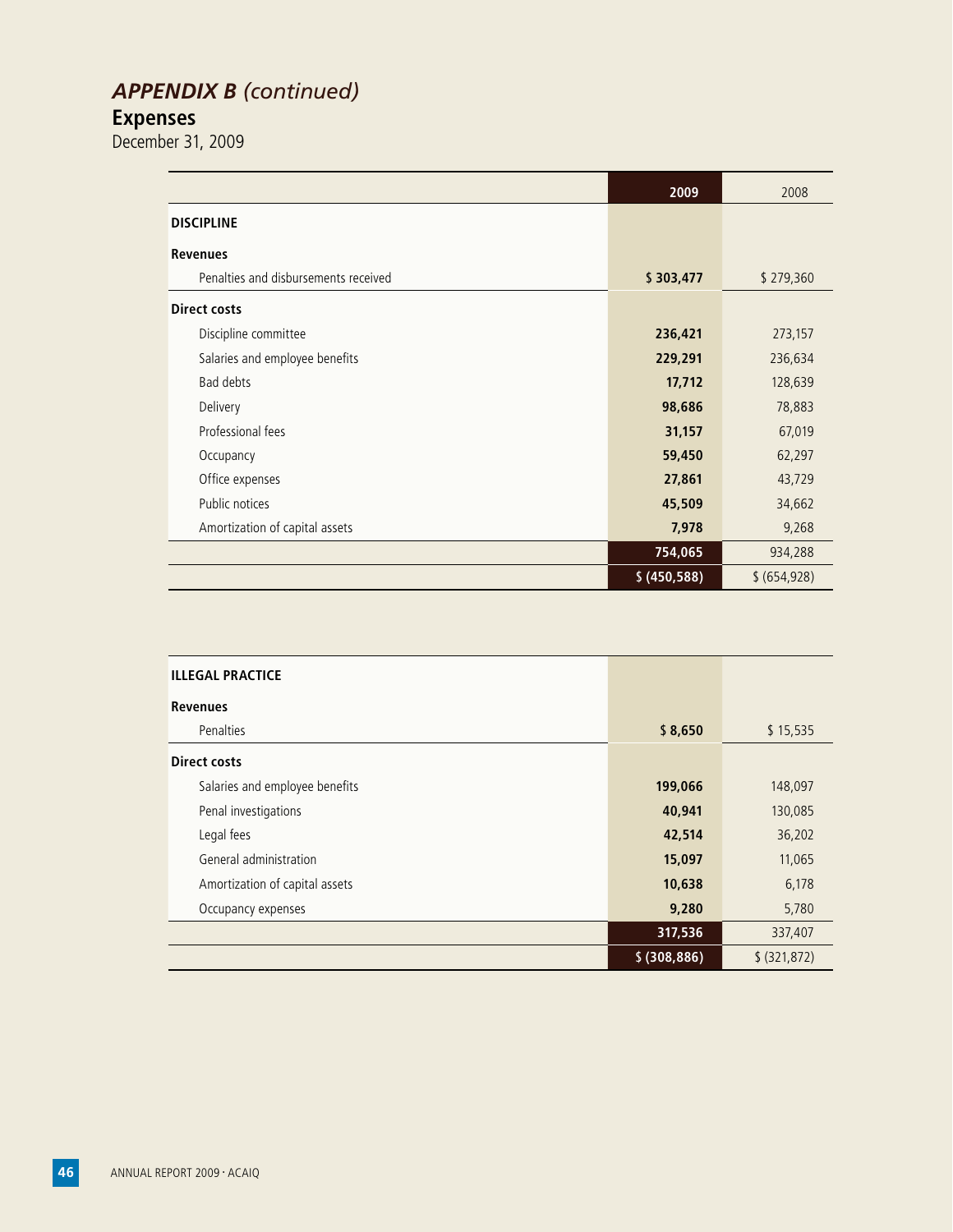